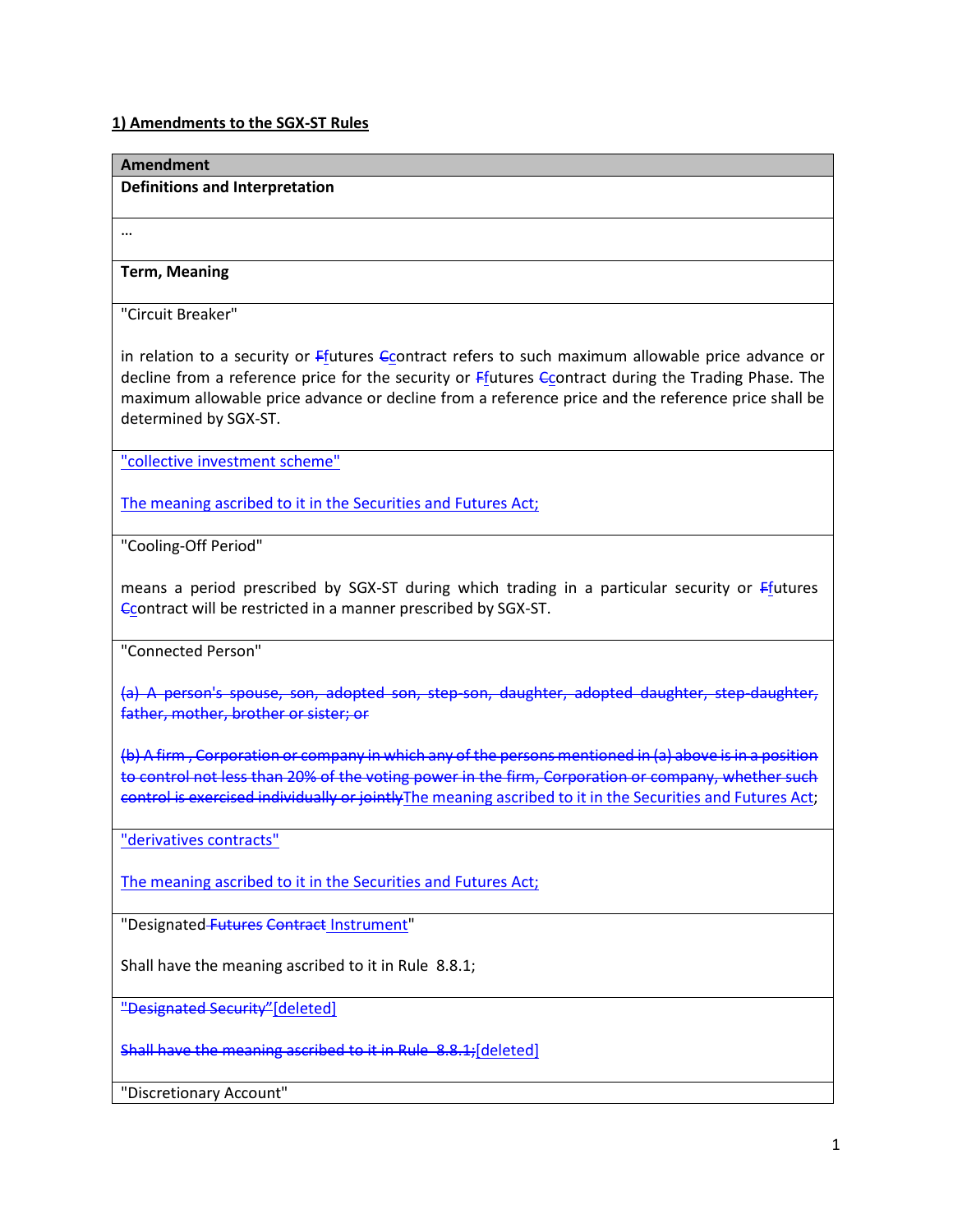An account carried on the books of a Trading Member in which the customer gives a Trading Representative discretion, which may be absolute or with limits, to purchase or sell securities or trade in or Ffutures Ccontracts. The discretion may extend to selection, timing terms and price;

"Expert Investor"

The meaning ascribed to it in the Securities and Futures Act;

"Marginable Futures Contract"

Refers to aA Ffutures Ccontract approved for listing on SGX-ST and which that is subject to margin requirements;

"Market Day"

A day on which SGX-ST is open for trading in securities and/or  $F_{\text{f}}$ utures  $G_{\text{c}}$ ontracts;

"organised market"

The meaning ascribed to it in the Securities and Futures Act;

"Prescribed Security Instrument"

Shall have the The meaning as ascribed to it-in-under Rule8.2A.1;

"product financing"

The meaning ascribed to it in the Securities and Futures Act;

"Remisier"

A Trading Representative who has a business arrangement with a Trading Member that holds a Capital Markets Services Licence for dealing in securities or trading in *Ffutures Ccontracts*. A Remisier is not an employee of a Trading Member;

"securities"

(a) shares, units in a business trust or any instrument conferring or representing a legal or beneficial ownership interest in a corporation, partnership or limited liability partnership;

(b) debentures;

(c) units in a collective investment scheme;

(d) derivative contracts that are not futures contracts and of which the underlying instrument or any of the underlying instruments are any of the instruments set out in (a), (b) or (c) or an index on any of those instruments; or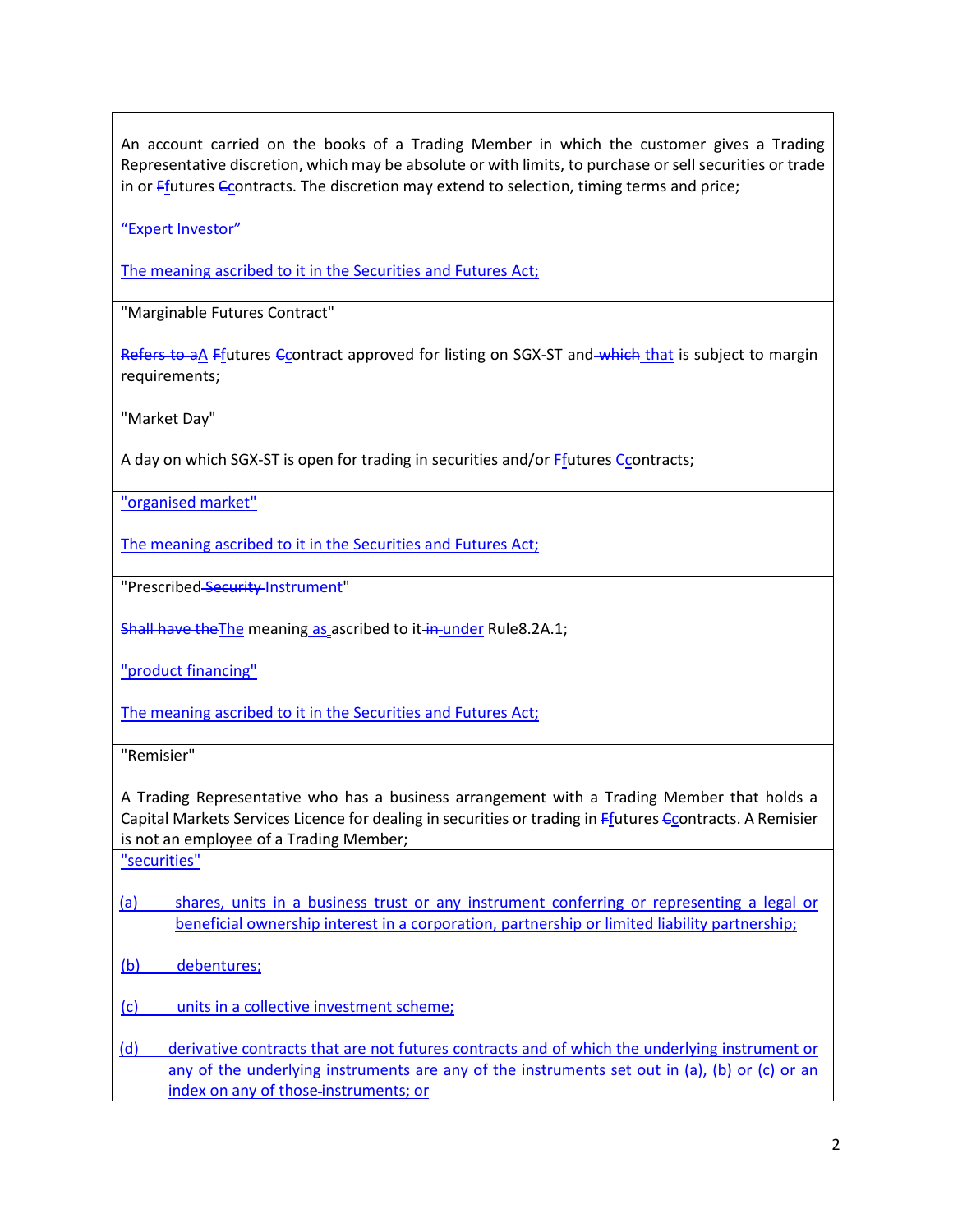(e) any other product or class of products as SGX-ST or CDP may prescribe;

whether or not they are classified as "securities" under the SFA, but excludes:

(i) bills of exchange;

(ii) certificates of deposit issued by a bank or finance company, whether situated in Singapore or elsewhere; or

(iii) any product or class of products as SGX-ST or CDP may prescribe.

For the avoidance of doubt, "securities" include (but are not limited to) warrants, transferrable subscription rights, options to subscribe for stocks or shares, convertibles, depository receipts and exchange traded funds;

"Specified Securities"

Securities, Ffutures Ccontracts or classes of securities or Futures Contracts that SGX-ST prescribes for trading by a Designated Market- Maker;

"Specified Product"

The meaning ascribed to it in the Securities and Futures Act;

"Trading Representative"

A person who is employed by or acts for or by arrangement with a Trading Member to deal in securities or trade in  $F_{\text{f}}$ utures  $F_{\text{c}}$ ontracts;

## **2.4.1**

…

(3)(a) the result of trading on organised markets provided by SGX-ST, or the suspension, interruption, cancellation or closure of trading, on those organised markets,

…

# **2.6.1**

SGX-ST may request a Trading Member to provide information or records for the discharge of SGX-ST's duties or the protection of investors and public interest. Such information or records include the terms and circumstances of, and parties to any dealings in securities or trades in  $F_1$  futures  $G_2$  contracts by a Trading Member's customers or former customers, and the terms of employment or contract and duties of a person acting for a Trading Member. The information or records must not contain untrue statements, be misleading or omit material statements.

**3.1.3**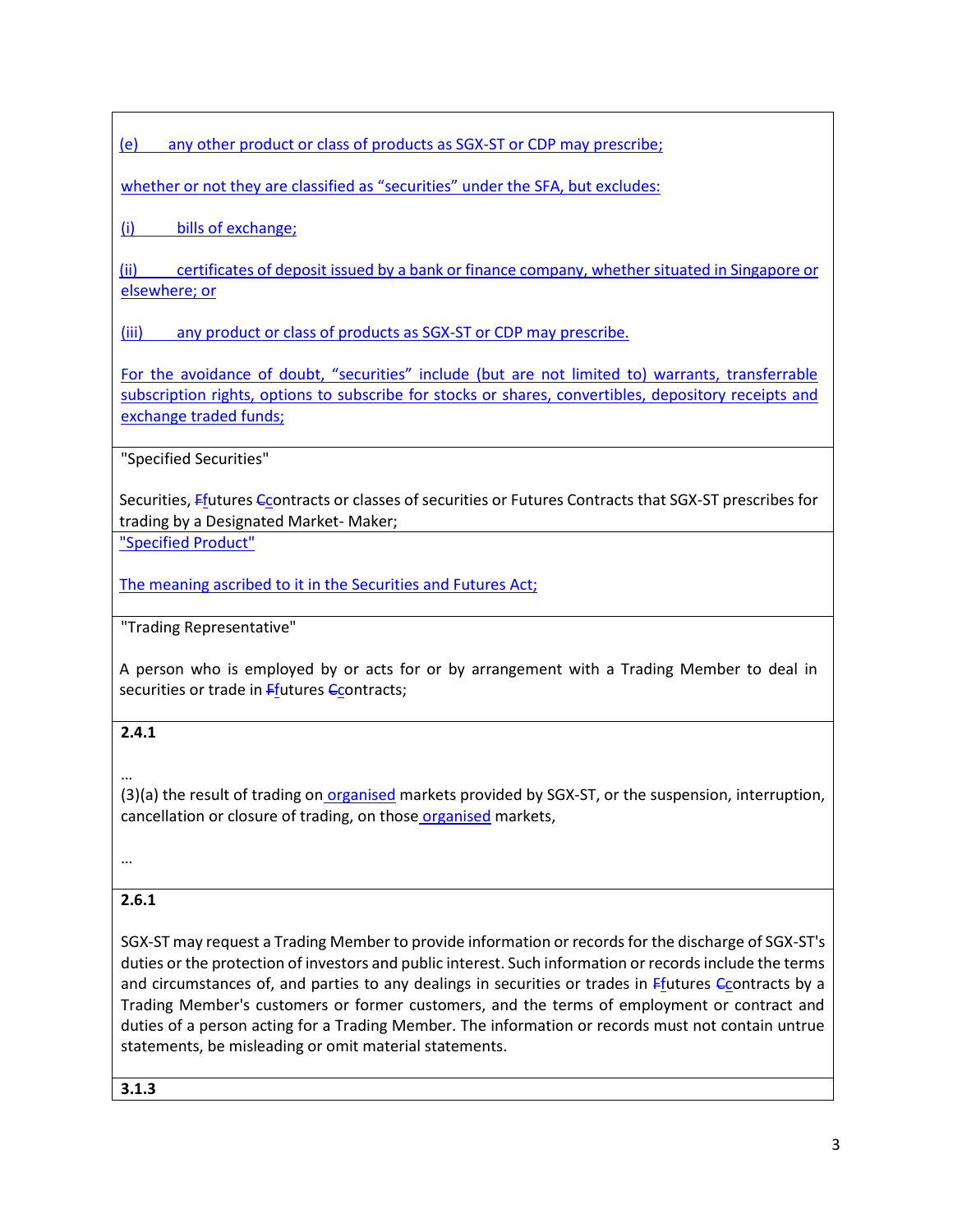SGX-ST's powers include:—

(1) imposing sanctions prescribed in the SGX-ST Listing Manual on a listed company or any Director of such company in respect of any breach of the SGX-ST Listing Manual;

(2) transferring any entity from the Official List of SGX Catalist to the Official List of SGX Mainboard in accordance with the SGX-ST Listing Manual and vice versa; and

(3) imposing conditions or restrictions prescribed in these Rules or the SGX-ST Listing Manual, on the trading of securities or Ffutures Ccontracts listed on SGX Mainboard or SGX Catalist, including:

(a) the classes of investors or persons who are allowed to trade in particular classes of securities or **Ffutures Ccontracts;** 

(b) moratoria on the trading of particular classes of securities or Ffutures Econtracts for such periods of time as prescribed by SGX-ST; and

(c) such other conditions or restrictions as SGX-ST prescribes for the maintenance of a fair, orderly and transparent market.

## **3.3.1**

SGX-ST may operate a futures market and list Ffutures *C*contracts for trading on the Trading System.

#### **4.5.1**

A Trading Member has access to organised markets established or operated by SGX-STor such organised markets as SGX-ST specifies.

## **4.5.3**

Subject to Rule 4.5.4, a Trading Member may deal in securities or Ffutures Ccontracts for 1 or more of the following:—

(1) customers;

(2) its proprietary accounts; and

(3) proprietary accounts of its related corporations or Associated Corporations.

#### **4.5.4**

A Trading Member that holds a licence specified in Rule 4.1.1(1)(b) shall not deal in securities or **Ffutures Ccontracts for customers domiciled in Singapore.**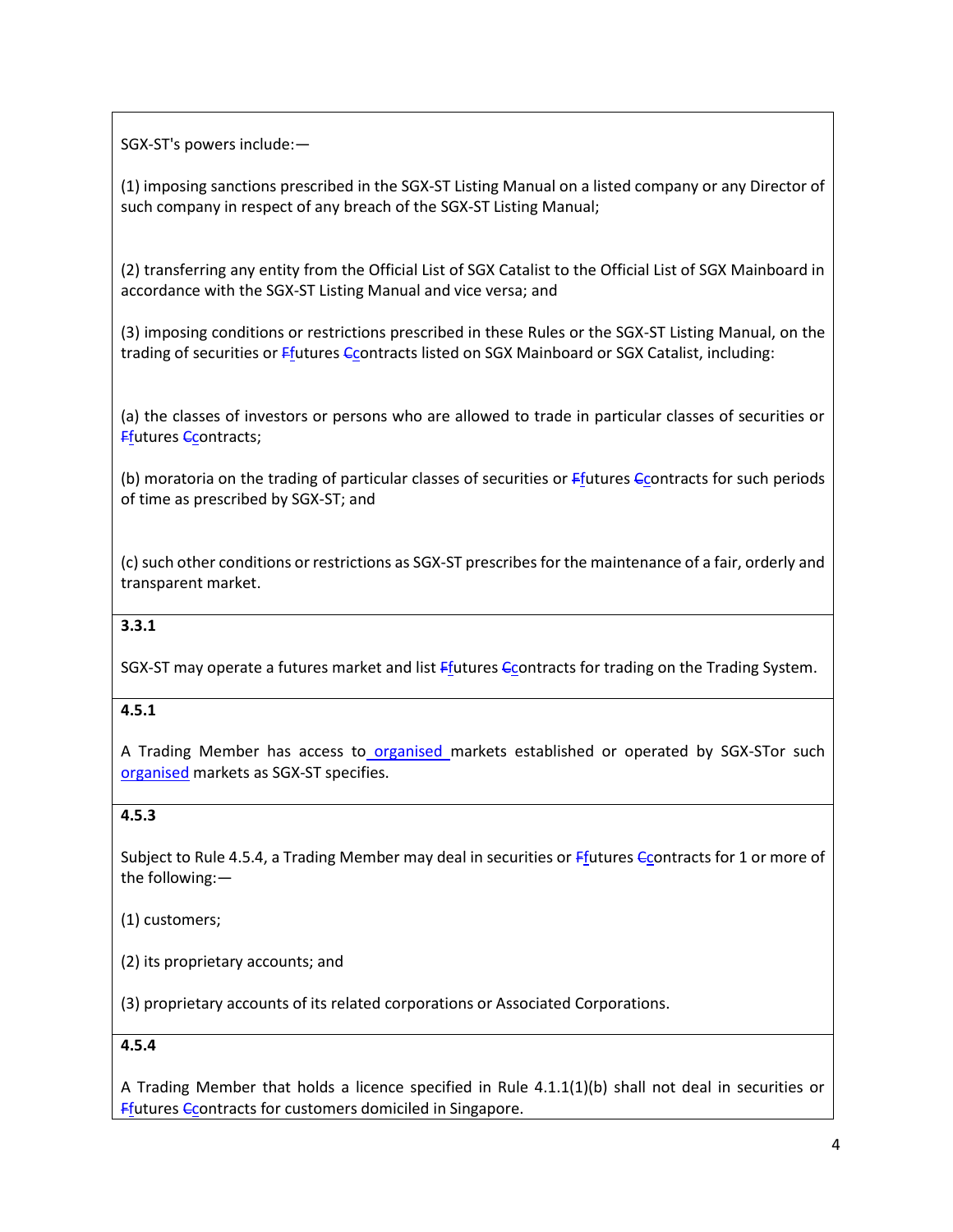## **4.6.9 Reporting**

A Trading Member must inform SGX-ST in writing immediately if it or any of its Directors, Officers, Trading Representatives, employees, or agents:—

(1) breaches the Securities and Futures Act or Securities and Futures Regulations or any other relevant applicable laws and regulatory requirements relating to the regulation of organised markets and licenced entities;

…

#### **4.6.13 Trading Representatives**

A Trading Member must:—

(1) register with SGX-ST persons who deal in securities or trade in  $F$ futures Ccontracts as Trading Representatives (unless exempted by SGX-ST);

…

#### **4.6.15 Other Businesses**

…

(5) If an engagement or shareholding, in SGX-ST's opinion, is detrimental to the financial integrity, reputation or interests of SGX-ST, the Trading Member concerned, or organised markets established or operated by SGX-ST, SGX-ST may require the Trading Member to end it.

…

#### **4.6.16 Register of Securities**

(1) A Trading Member that holds a Capital Markets Services Licence must maintain a register of securities in accordance with the Securities and Futures Act. The register must include Ffutures Ccontracts.

…

#### **4.9.1**

A Trading Member's access to organised markets established or operated by SGX-ST ceases if:-

…

**4.9.2**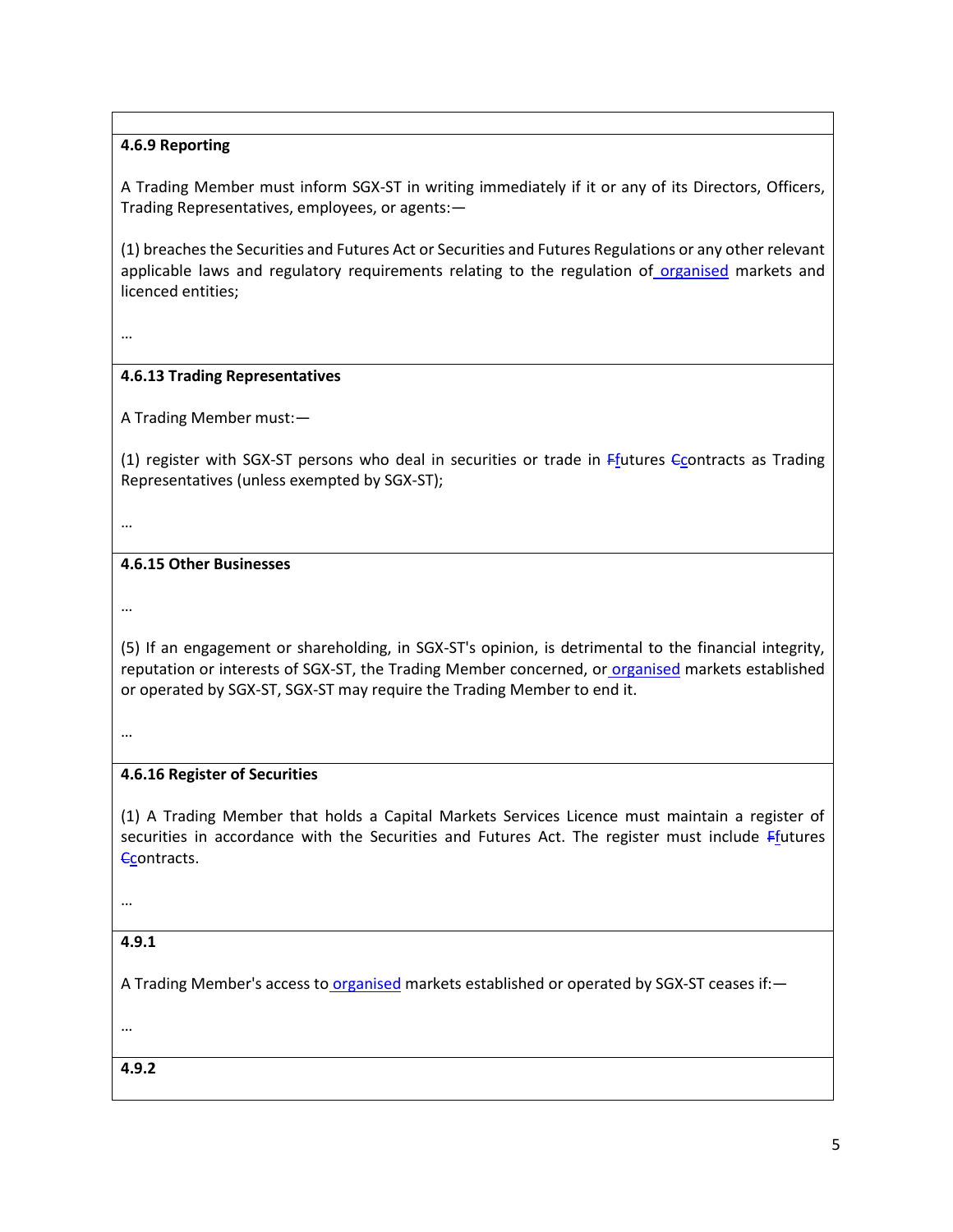When a Trading Member's right to access organised markets established or operated by SGX-ST has ceased, SGX-ST will notify all Trading Members of the effective date of cessation and the date of reinstatement of access rights (if applicable).

## **4.9.3**

A Trading Member whose access to organised markets established or operated by SGX-ST has ceased must continue to comply with the relevant Rules, and any Directives.

# **5.7.1**

SGX-ST may suspend or restrict the activities of a Designated Market-Maker for such period as SGX-ST specifies if the Designated Market-Maker:—

…

(5) defaults on any trade in Specified Securities or any other securities or Ffutures Ccontracts;

…

# **7.5.5 Register of Securities**

(1) A Trading Representative sponsored by a Trading Member that holds a Capital Markets Services Licence must maintain a register of securities in accordance with the Securities and Futures Act. The register must include Ffutures Ccontracts.

(2) If asked by SGX-ST, a Trading Representative must produce the register for inspection.

(3) A Trading Representative must permit SGX-ST to take extracts of the register.

**8.1.1**

A security or Ffutures Ccontract listed or quoted on SGX-ST must be traded through the Trading System or as otherwise allowed under this Chapter.

# **8.2A Closing Price of Prescribed Securities Instrument**

## **8.2A.1**

A "Prescribed Security Instrument" refers to such security, or Ffutures Ccontract or product or class of securities, Ffutures Ccontracts or products that SGX-ST may prescribe.

*Refer to Practice Note 8.2A.2.*

# **8.2A.2**

The closing price of a Prescribed-Security Instrument shall be-determined in accordance with the relevant formula and procedures applicable to each Prescribed Security, as determined by SGX-ST from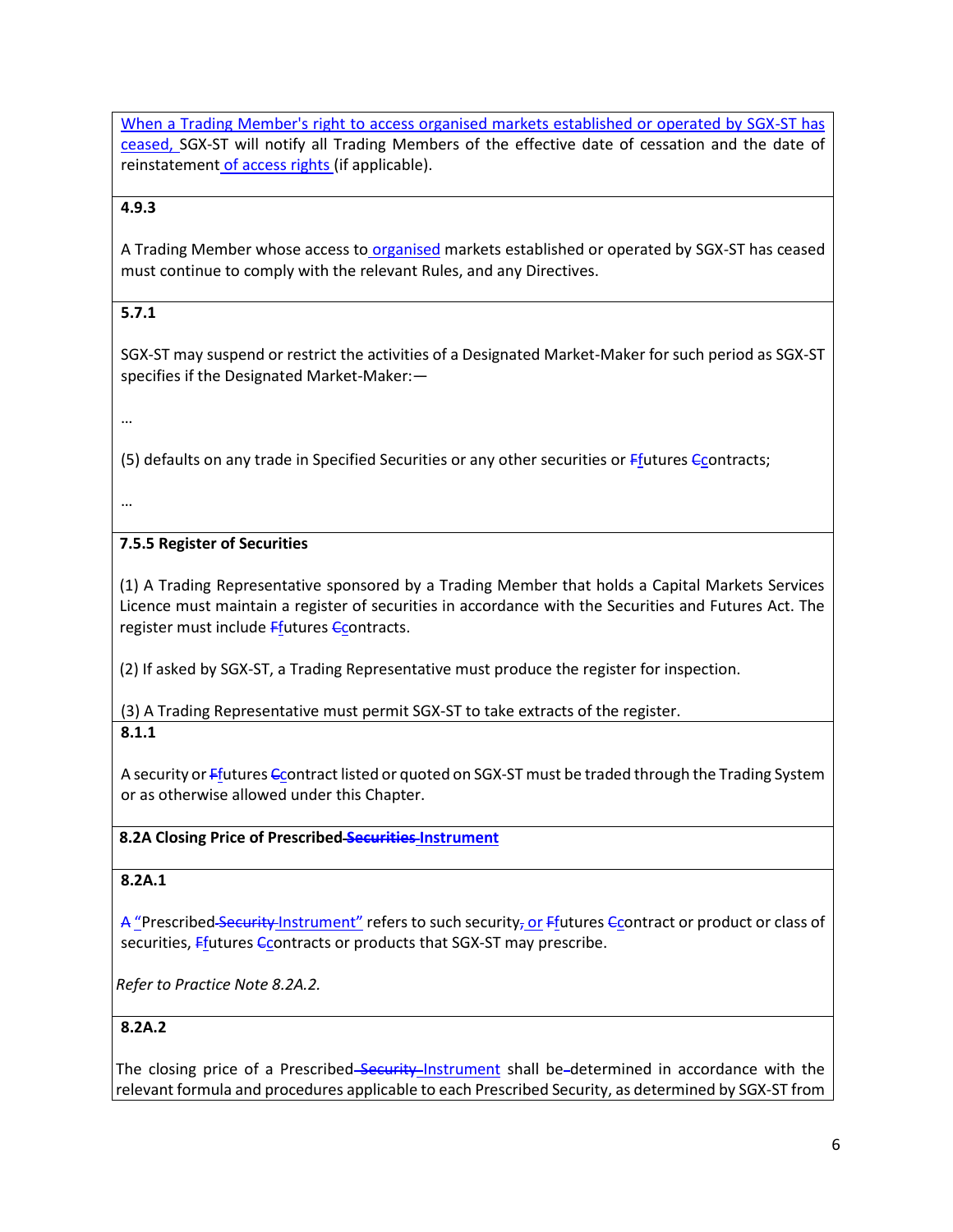time to time. In arriving at such formula and procedure, SGX-ST may take into account factors, including but not limited to:

(1) the last traded price;

(2) prevailing bids and offers during the trading phase and/or closing routine; and/or

(3) price data derived from pricing models, as selected or established by SGX-ST from time to time.

*Refer to Practice Note 8.2A.2.*

#### **8.2A.3**

Notwithstanding the foregoing, SGX-ST shall reserve the right to amend the closing price of any Prescribed Security Instrument if it so deems necessary.

#### **8.3.3**

…

Stocks (excluding preference shares), Real Estate Investment Trusts (REITS), business trusts, company warrants and any other class of securities or Ffutures Econtracts not specified in this Rule 8.3.3

…

For the avoidance of doubt, the minimum bid sizes above apply to securities and Ffutures Ccontracts denominated in all currencies, except the Hong Kong Dollar ("HKD"), Renminbi ("RMB") or Japanese Yen ("JPY"). For securities and Ffutures Ccontracts traded in HKD, RMB and JPY, the minimum bid sizes shall as far as practicable be aligned to the minimum bid sizes applicable in Hong Kong and Japan respectively.

## **8.3.4**

Each order entered into the Trading System must specify the Position Account code, the Trading Account code and the price and quantity of the security or **F**futures *C*contract.

## **8.6.2**

If an error trade occurs:—

…

(3) both Trading Members must inform SGX-ST of the error as follows: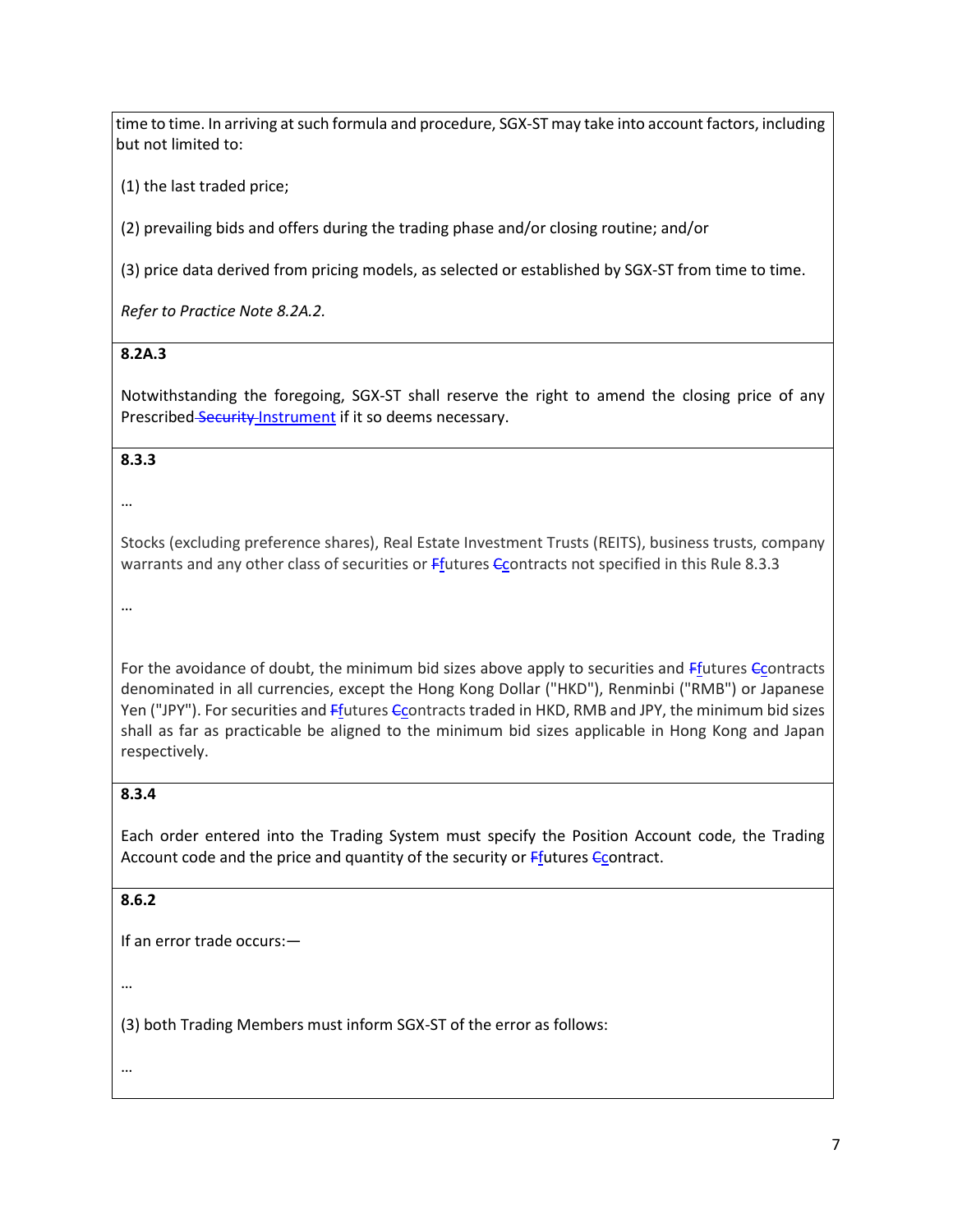(b) in writing on the same day that the error trade occurred. Written notification must include details of the security or *Ffutures Ccontract name, price, volume, trade number and time of the error trade.* The Trading Member who made the error must also provide reasons for the error.

#### **8.6.4A**

Subject to Rule 8.6.4B, a no-cancellation range will be applied to the following instruments:

(1) structured warrants; and

(2) all other securities and Ffutures Ccontracts, excluding bonds.

## **8.6.12**

SGX-ST may consider the following factors when deciding whether to cancel an error trade under Rules 8.6.13, 8.6.13A and 8.6.13B:

(1) the difference between the price at which the error trade was done and the preceding traded price of the security or **Ffutures Ccontract**;

(2) the market liquidity in the security or  $F_{\text{f}}$ utures  $C_{\text{cont}}$  at the time the error trade occurred;

(3) where the trade involves a  $E$ futures  $E$  contract, the trading behaviour of the underlying security;

…

## **8.6.13A**

Error trades in all other securities or  $F_1$  tures  $C_2$  contracts, excluding bonds, will be reviewed in accordance with the following Rules:

(1) For the purposes of Rule 8.6.4A, the no-cancellation range for the security or  $F_1$ utures  $G_2$ ontract is determined as the wider of the following:

…

(2) Subject to Rule 8.6.13A(3), the Reference Price of the no cancellation range for the security or **Ffutures Ccontract will be the price of the last good trade.** 

…

(5) Upon receiving a request to review an error trade involving the security or  $Ff$ <sub>utures</sub>  $Cc$ <sub>o</sub>ntract, SGX-ST will consider the validity of the error trade. SGX-ST may, in its discretion, make a determination that the error trade is to be cancelled, having regard to the factors set out in Rule 8.6.12.

**8.7.1**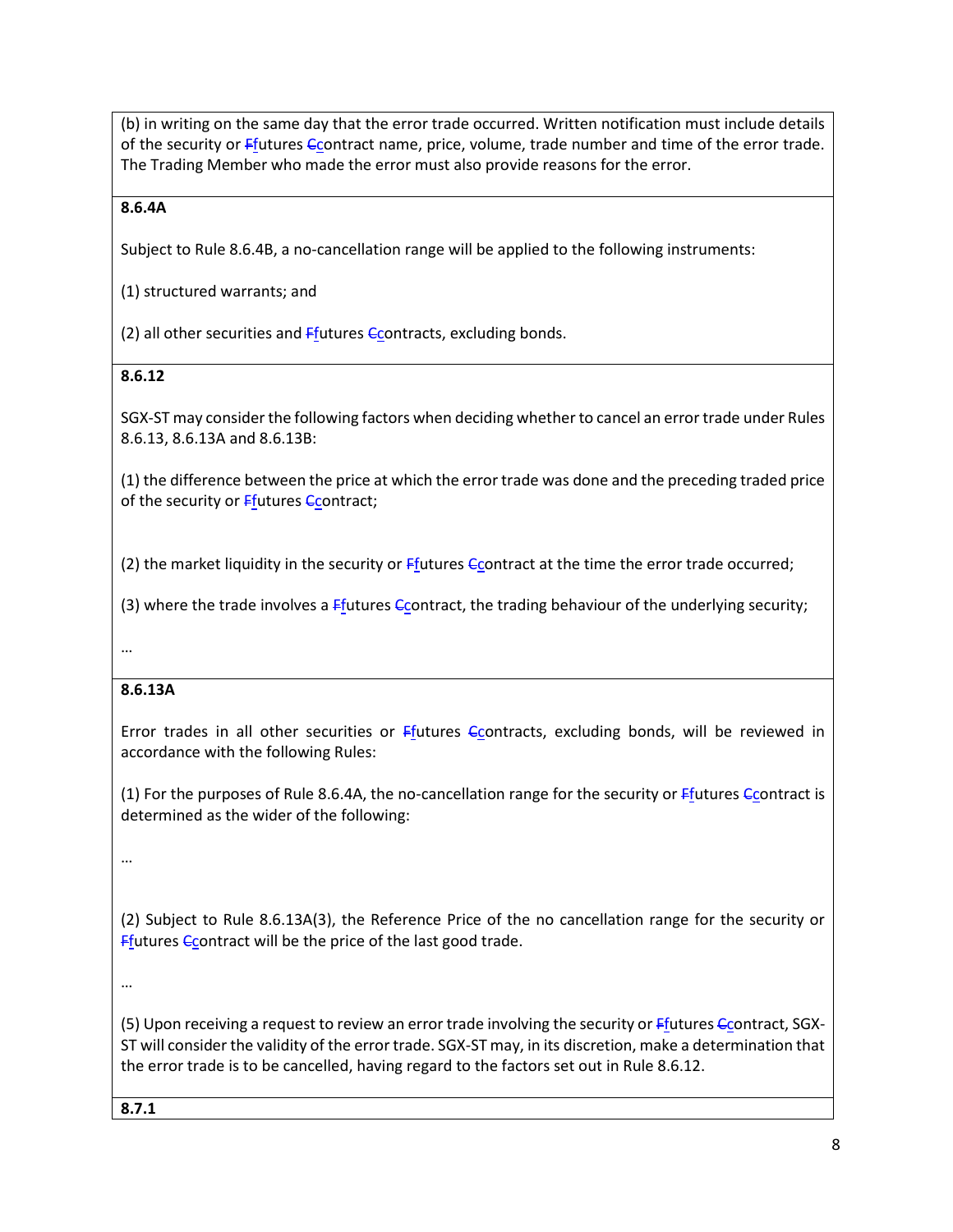A Trading Member may only execute Direct Business that is:—

(1) at least:—

(a) 50,000 units of securities or  $F$ futures Ccontracts, or in the case of Marginable Futures Contracts, 50,000 units of the underlying; or

…

# **8.7.6**

SGX-ST may suspend Direct Business on any or all securities or *Efutures C*contract s. SGX-ST may specify conditions under which Direct Business is permitted for securities or Ffutures Ccontracts.

## **8.8 Designated Securities and Futures Contracts Instruments**

## **8.8.1**

The Board may declare publicly a listed or quoted security or Ffutures Ccontract to be a "Designated" Security" or "Designated Futures Contract Instrument" if, in its opinion, there has been manipulation of the security or  $F_1$  tures  $C_2$  contract (or its underlying), excessive speculation in the security or Ffutures Ccontract (or its underlying), or it is otherwise desirable in the interests of organised markets established or operated by SGX-ST.

*Refer to Practice Note 8.8.1.*

## **8.8.2**

The Board may impose any conditions it thinks fit on dealing in a Designated Security or trading in a Designated Futures Contract Instrument. A condition applies from the date of declaration to all contracts of the Designated-Security or Designated Futures Contract-Instrument entered into on or after the date of declaration, or as indicated by the Board. For avoidance of doubt, the conditions may include:—

(1) a requirement that Trading Members obtain margins from each customer in respect of the customer's dealing or trading in the Designated-Security or trading in a Designated Futures Contract Instrument;

(2) [deleted];

(3) a restriction on dealing in a Designated Security or trading in a Designated Futures Contract Instrument by a Trading Member if its outstanding contracts in that Designated Security exceed 5% of the paid-up capital total issued shares or units of the company relevant Issuer whose securities shares or units are designated or, in underlies the case of a Designated Futures Contract, of the company whose securities comprise the underlying Instrument, or any other percentage the Board prescribes; or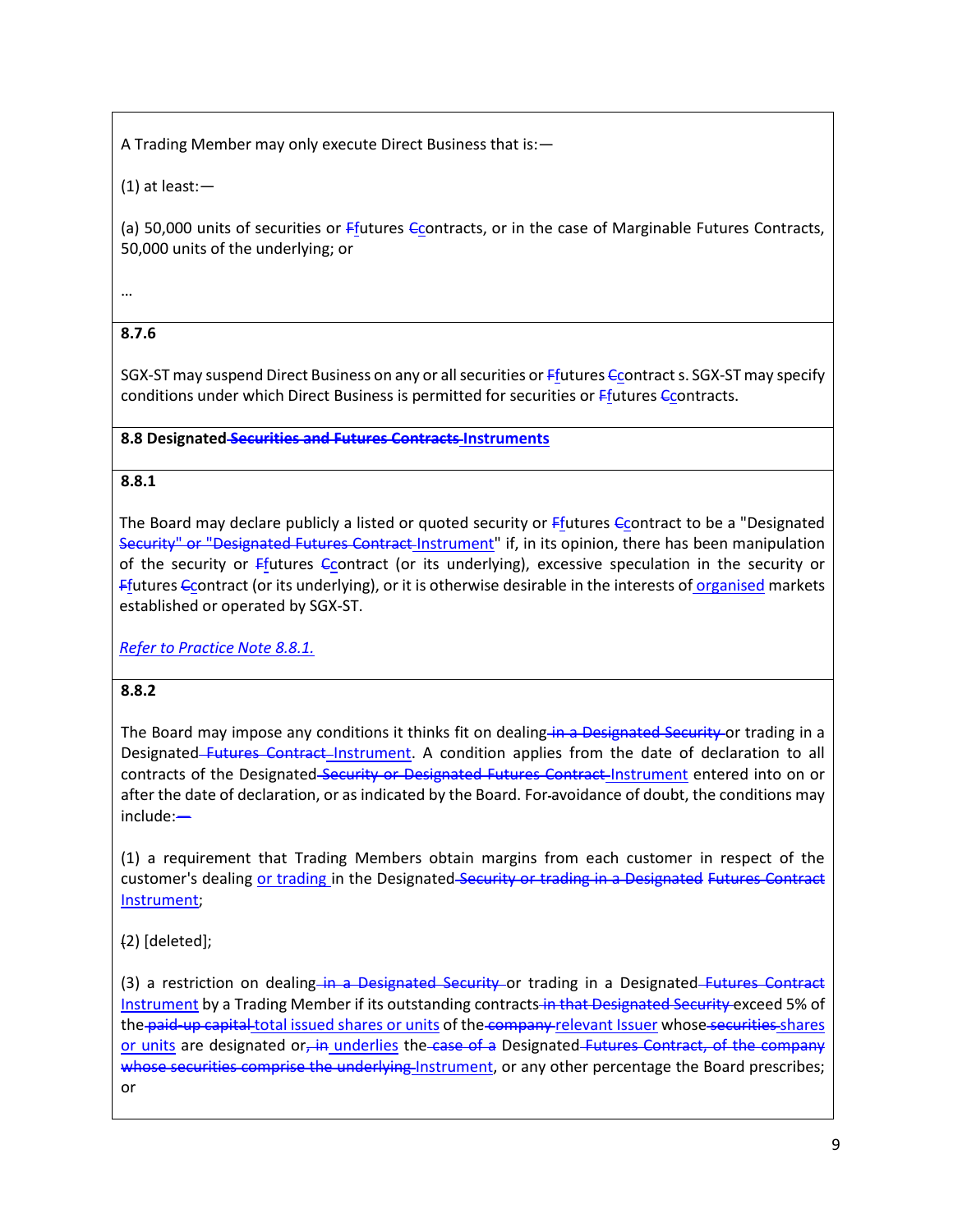(4) a prohibition on any sale unless the seller holds the Designated Security or Designated Futures Contract-Instrument, or in the case of a Designated-Futures Contract-Instrument that is a futures contract, the underlying. A seller holds-the a security or Ffutures Ccontract, or underlying if, at the time of sale, he has the security,  $Ff$  futures  $Cc$  contract, or underlying in an account maintained with CDP (if scripless), or delivers the share certificates and executed transfer forms to the Trading Member.

#### **8.8.3**

If asked, a Trading Member must give SGX-ST particulars of all its dealings in Designated Securities or trades in Designated–Futures Contracts–Instruments and of the customers involved. The Trading Member must do so by the next business day after being asked or as required.

#### **8.9.2**

The Board may impose any conditions it thinks fit on existing ready market or  $F_1$  tures  $C_2$  ontracts on a cornered security or on dealing in a cornered security. For avoidance of doubt, the conditions may include:—

#### …

#### **8.9.8**

The fair settlement price determined by the Board is final and binding on all parties to any outstanding ready market or Ffutures Ccontract on the cornered security.

#### **8.10.1**

SGX-ST may suspend or restrict trading in any or all listed or quoted securities or Ffutures Ccontracts. It may do so for 1 or more markets or 1 or more trading sessions or any part of a trading session. It may do so in any of the following circumstances:—

…

#### **8.10.3**

Securities or  $F$ futures C contracts which have been suspended from trading cease to be traded on the Trading System. Except with SGX-ST's approval, a Trading Member must not execute any transactions in a suspended security or  $F$ futures  $C$ contract.

*Refer to Practice Note 8.10.3.*

#### **8.10.4**

Unmatched orders in a security or  $F_1$  tutures  $C_2$  contract in the Trading System may lapse in the event of a suspension of that security or  $F_1$  tutures  $G_2$  contract, as determined by SGX-ST.

*Refer to Practice Note 8.10.1.*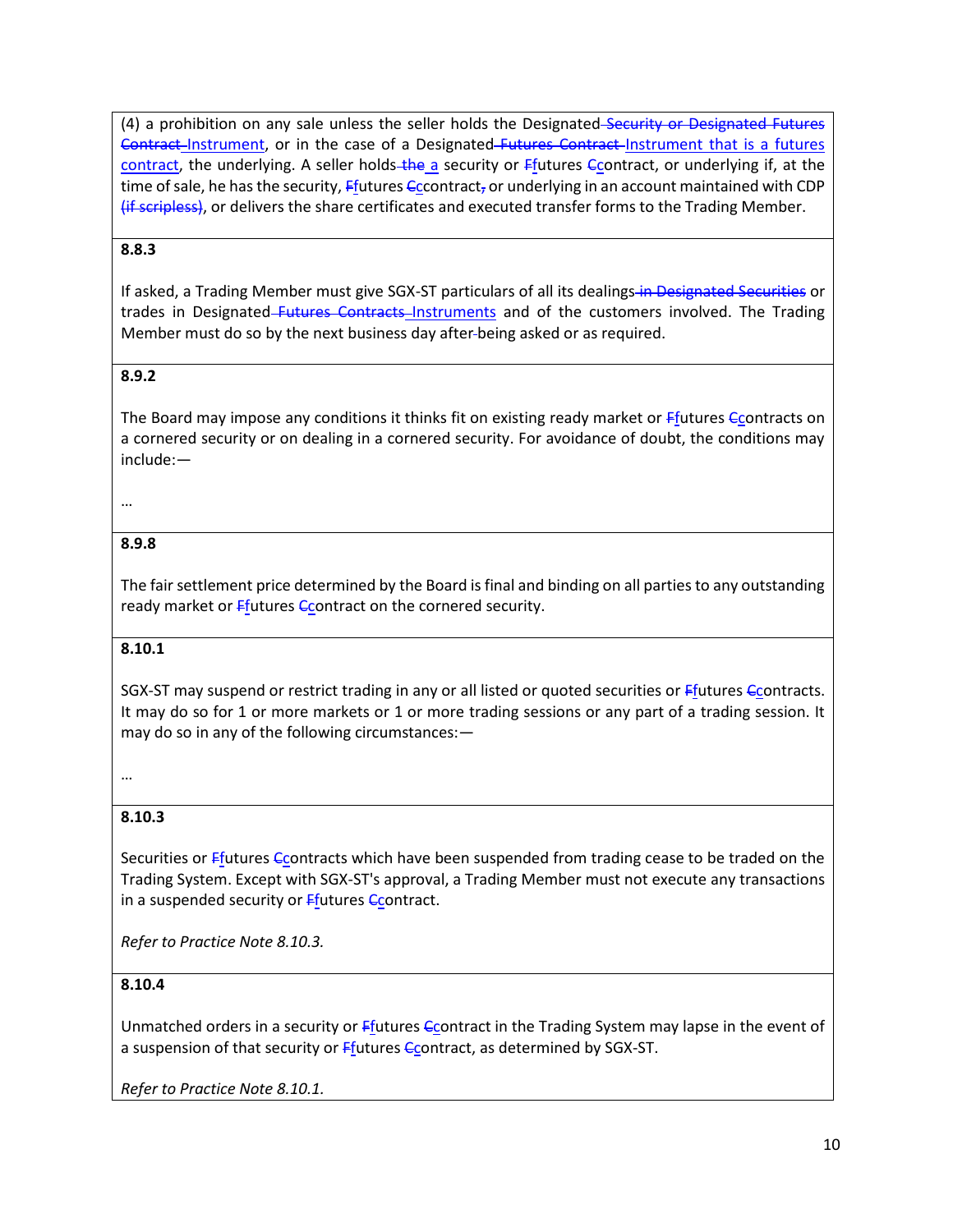## **8.10.5**

Where SGX-ST has suspended or restricted trading in all listed or quoted securities or  $Ff$ <sub>u</sub>tures Ccontract in 1 or more markets, SGX-ST may extend a trading session for the market when trading recommences.

#### **8.10.6**

Securities or  $F_{\text{f}}$ utures Contracts subject to suspension will be placed in Adjust Phase for a minimum of 15 minutes before trading recommences.

#### **8.10A.1**

SGX-ST may prescribe, for certain securities and  $F$ futures  $C$ contracts, Circuit Breakers which are designed to temporarily restrict trading in these securities and *Ffutures Ccontracts*.

#### **8.10A.2**

SGX-ST shall impose a Cooling-Off Period on such security or Ffutures Ccontract referred to in Rule 8.10A.1 if an incoming order seeks to be matched, either partially or fully, with an existing order in the Trading System at a price outside the Circuit Breaker.

#### **8.11.1A**

A trading halt may be imposed by SGX-ST on a security or Ffutures Ccontract when its underlying, or such instrument on the same underlying as SGX-ST may prescribe, is subject to a Cooling-Off Period pursuant to Rule 8.10A.2.

#### **8.11.7**

Securities or  $F$  futures  $G$  contracts which are subject to a trading halt cease to be traded on the Trading System. Except with SGX-ST's approval, a Trading Member must not execute any transactions in a security or  $F_1$  tutures  $F_2$  contract subject to a trading halt.

*Refer to Practice Note 8.10.3.*

#### **8.12.1**

SGX-ST may prohibit or limit a Trading Member from entering orders on the Trading System for a period not exceeding 14 days if the Trading Member:—

…

(2) defaults on any transaction in securities or Ffutures Ccontracts on SGX-ST; or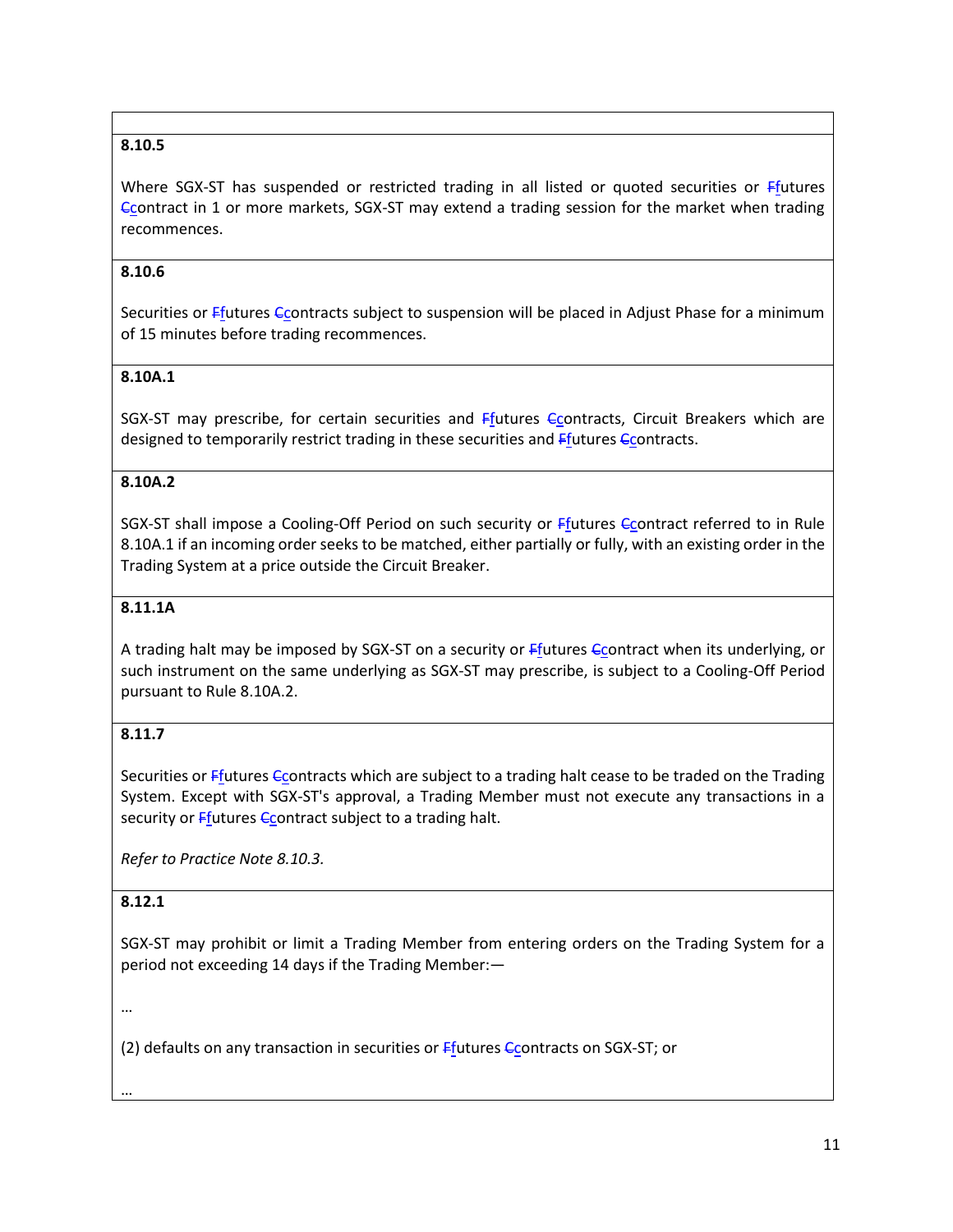# **9.1.1**

Unless otherwise specified by SGX-ST, delivery and settlement for trades in securities or Ffutures Ccontracts which are designated by CDP as eligible for clearance or settlement on a book entry basis are by book entry at CDP.

## **9.1.2**

Delivery of physical certificates is not accepted for trades in securities or Ffutures Ccontracts which are designated by CDP as eligible for clearance or settlement on a book entry basis.

## **9.1.3**

A securities account must be maintained with CDP by customers who trade in securities or Ffutures Ccontracts which are designated by CDP as eligible for clearance or settlement on a book entry basis and Trading Members who trade in such securities or *Efutures C*contracts for their own account. The securities account may be maintained directly with CDP or with a depository agent.

## **9.2.2**

A buying customer must look only to the Trading Member, who executes the trade, in relation to all obligations in connection with that trade, including delivery of securities or in the case of a deliverable  $Ff$ utures  $G$  Contract, the relevant underlying. A buying customer must pay the Trading Member who executes the trade.

#### **9.3.2**

A buying Trading Member must look only to the Clearing Member who qualifies it in relation to all obligations in connection with its trades, including for delivery of securities or in the case of a deliverable Ffutures Ccontract, the relevant underlying.

## **9.4.1**

Ready Market for securities and Ffutures Ccontracts cleared by CDP

### **11.8.4**

For the purpose of Rule 11.8.1, "exposure to a single security" means:—

(1) the amount of the single security underwritten or sub-underwritten by or placed with a Trading Member, after deducting the amount which the Trading Member has sub-underwritten or placed with:—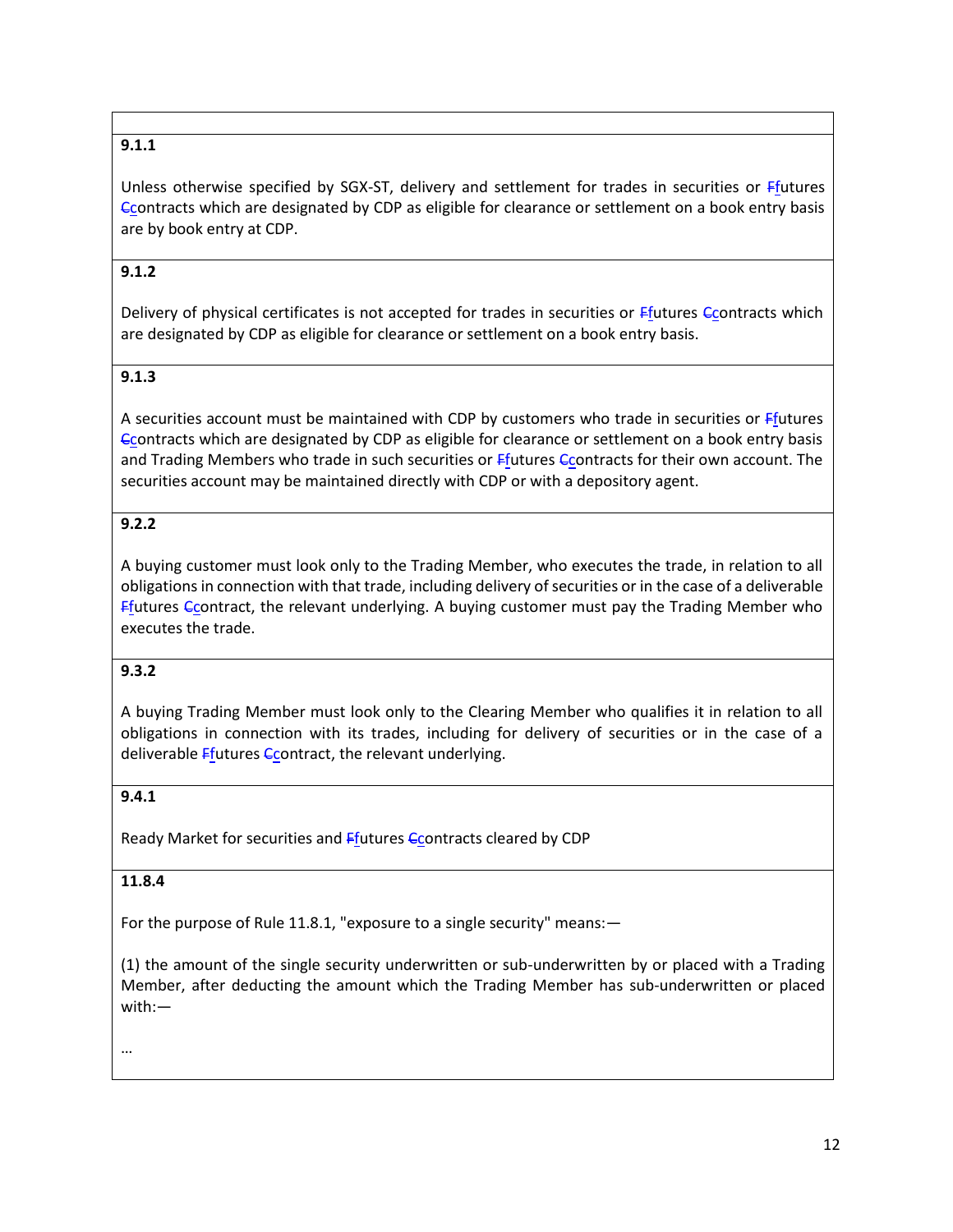(e) the holder of a Capital Markets Services Licence under the Securities and Futures Act to deal in securities, or trade in futures contracts for dealing in capital markets products for fund management;

…

## **11.9.1**

Subject to the margin financing requirements of this Rule, a Trading Member who is licensed to conduct-securities margin product financing may extend credit facilities to-approved customers for securities transactions in Specified Products.

#### **11.9.3**

A If a Trading Member seeks to mortgage, pledge or hypothecate the Specified Products or property of any customer who operates a margin financing account-(such account being an account carried on the books of the Trading Member) shall authorise the Trading Member to mortgage, pledge or hypothecate the customer's securities or property for a sum not exceeding the debit balance in the margin financing account and without obligation to retain in its possession or control-securities Specified Products of like character. The Trading Member shall also be given the discretion to sell or dispose of any or all the securities Specified Products in any manner in order to meet with the prescribed margin financing requirements.

#### **11.9.4**

A Trading Member shall not cause or permit any new transaction made in a customer's margin financing account (such account being an account carried on the books of the Trading Member) unless the resulting equity in the account is not less than 140% of the debit balance, or the Trading Member has required the customer to deposit margin in the margin financing account within 2 Market Days from the date of securities the Specified Products transaction to bring the equity to not less than 140% of the debit balance.

## **11.9.5**

A Trading Member who provides margin financing must obtain margin from each customer in respect of any margin financing account (such account being an account carried on the books of the Trading Member) and in respect of any credit facility provided to the customer for Specified Products transactions. The margin deposited by customers with the Trading Member shall be in the form of acceptable collateral and such other instruments as SGX-ST may from time to time prescribe.

#### **11.9.6**

…

(2) Where the equity in a customer's margin financing account falls to or below 110% of the debit balance in his margin financing account, and that the customer has failed to provide additional margin to increase the equity in his margin financing account to more than 110% of the debit balance in his margin financing account within the prescribed time frame referred to in Rule 11.9.6(1), a Trading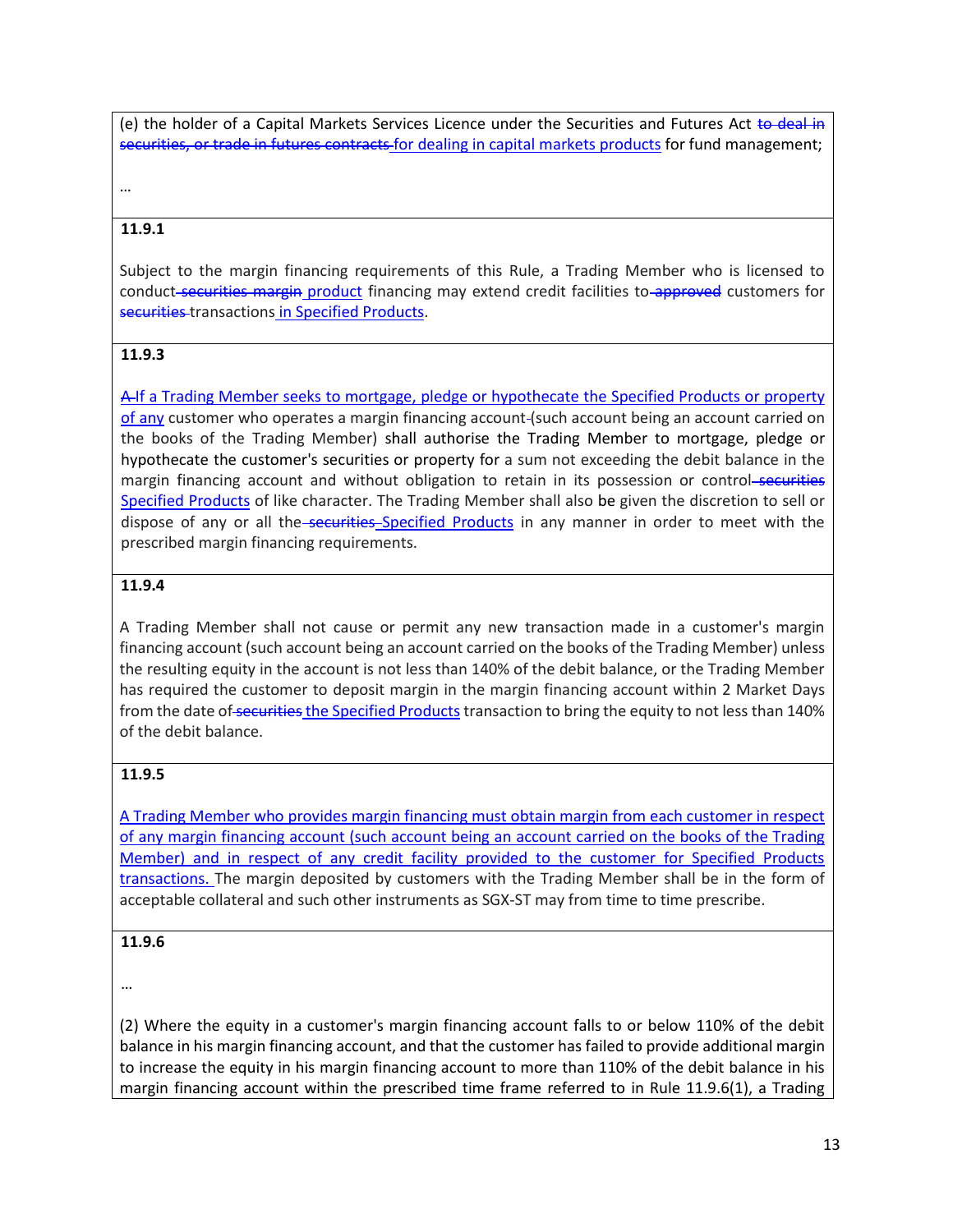Member shall have discretion, including, where appropriate, liquidating the Specified Products purchased via the margin financing account including the acceptable collateral deposited to bring the equity to more than 110% of the debit balance without notice to the customer.

#### **11.9.8**

A Trading Member shall review all margin financing accounts carried on the books of the Trading Member to ensure that credit is not over-extended beyond the approved facility and that the margin financing requirements prescribed above are met at all times. For the purpose of computing margin financing requirements in a margin financing account, the last done price of the-security Specified Product on the preceding Market Day, or in the case of a Prescribed-Security-Instrument, the closing price of the Prescribed Security Instrument on the preceding Market Day, shall be used. All transactions done on the same day shall be combined on a transaction date basis and the total cost of purchase or the net proceeds of sale including any commission charged and other expenses shall be taken into account for computing margin financing requirements.

#### **11.9.10**

A customer may withdraw cash or-securities Specified Products from his margin financing account carried on the books of his Trading Member provided that the equity in his account does not fall to 140% of the debit balance or less.

#### **11.9.11**

A Trading Member shall not cause or permit:—

…

(2) the aggregate of the margin exposures in the margin financing accounts of all customers in respect of securities Specified Products, other than securities Specified Products quoted on SGX-ST, to exceed 100%, or such other percentage as SGX-ST may allow, of its free financial resources; and

(3) the debit balance in each customer's margin financing account to exceed 20%, or such other percentage as SGX-ST may allow, of its free financial resources.

#### **11.9.14**

In computing the market value of securities Specified Products bought and carried in a customer's margin financing account (such account being an account carried on the books of the Trading Member) and the market value of securities deposited as-collateral by the margin customer, the Trading Member shall apply such applicable discounts as SGXST may prescribe from time to time.

#### **11.11.2**

A Trading Member shall, within 5 months after the close of the financial year, furnish to SGX-ST the following information: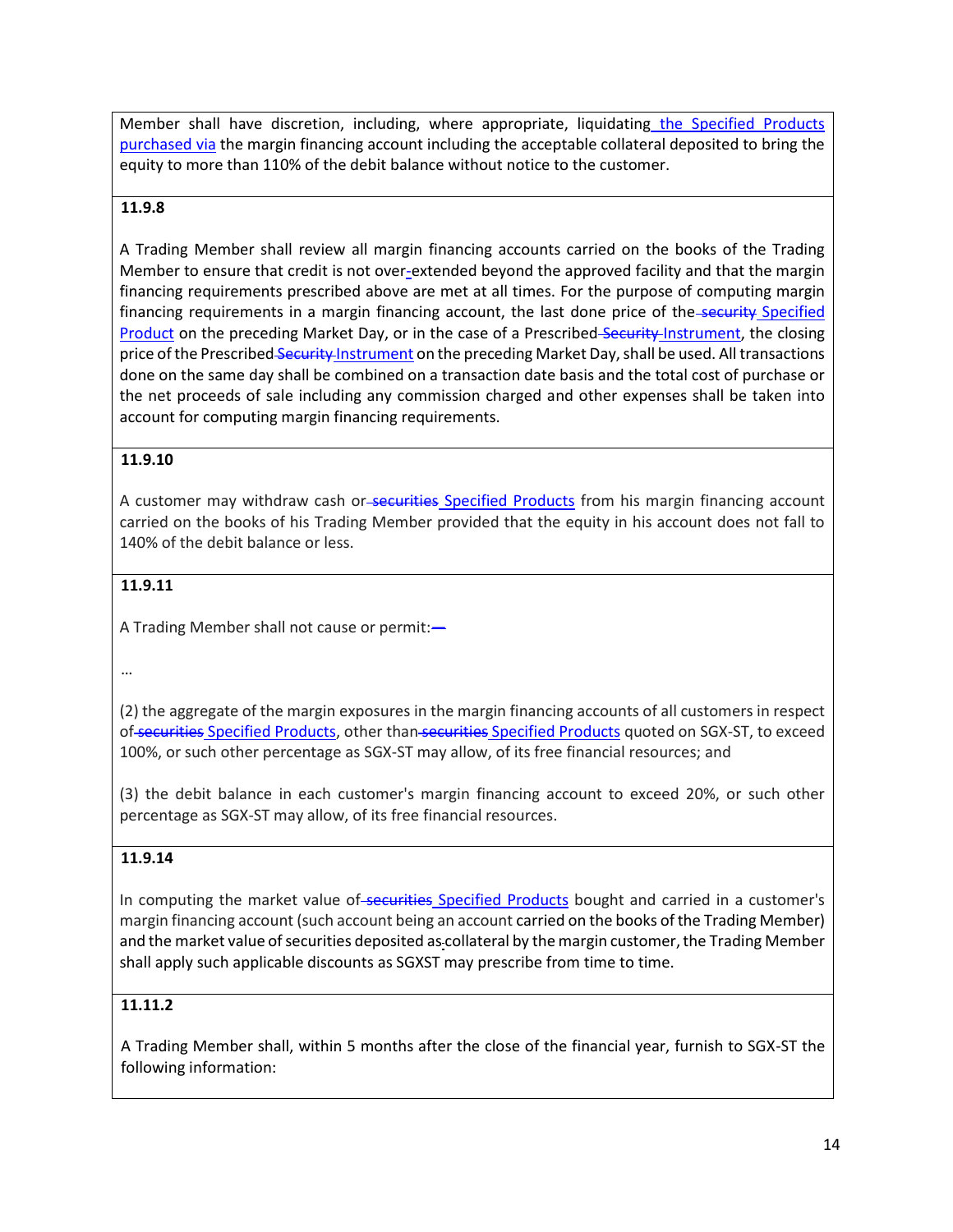…

(3) a Certificate, signed by the auditor appointed by the Trading Member to carry out an annual financial audit, stating, at a minimum:—

(a) whether, in the opinion of the auditor, the Trading Member has complied with the relevant applicable laws and regulatory requirements relating to the regulation of organised markets and licenced entities, or in the case of a Trading Member that holds a Capital Markets Services Licence, financial requirements as set out in the SGX-ST Rules and SFR (Financial and Margin Requirements);

(b) whether, in the opinion of the auditor, the Trading Member's books of accounts and records are those usual in a business of that nature and appear to have been kept in a proper manner in accordance with the provisions of the SGX-ST Rules relevant applicable laws and regulatory requirements relating to the regulation of organised markets and licenced entities, or in the case of a Trading Member that holds a Capital Markets Services Licence, and the SFA;

…

## **11.11.3**

Where, in the performance of his duties, the Trading Member's auditor becomes aware:—

…

(2) of any matter which in his opinion constitute or may constitute a contravention breach of any provision of the SFA or any other relevant applicable laws and regulatory requirements relating to the regulation of organised markets and licenced entities, or an offence involving fraud or dishonesty,

…

# **12.3.2 Corporate Customer Account**

Before opening a corporate customer account on its books, a Trading Member must:—

…

(3) obtain either:—

(a) a copy of the directors' resolution of the customer approving the opening of a corporate customer account with the Trading Member and empowering specific directors and officers to:—

(i) trade in securities or  $F_{\text{f}}$ utures Contracts for the corporate customer account; and

…

## **12.3.6 Risk Acknowledgement Statement**

(1) Unless otherwise permitted by the Securities and Futures Act or any other relevant applicable laws and regulatory requirements relating to the regulation of markets and licenced entities, aA Trading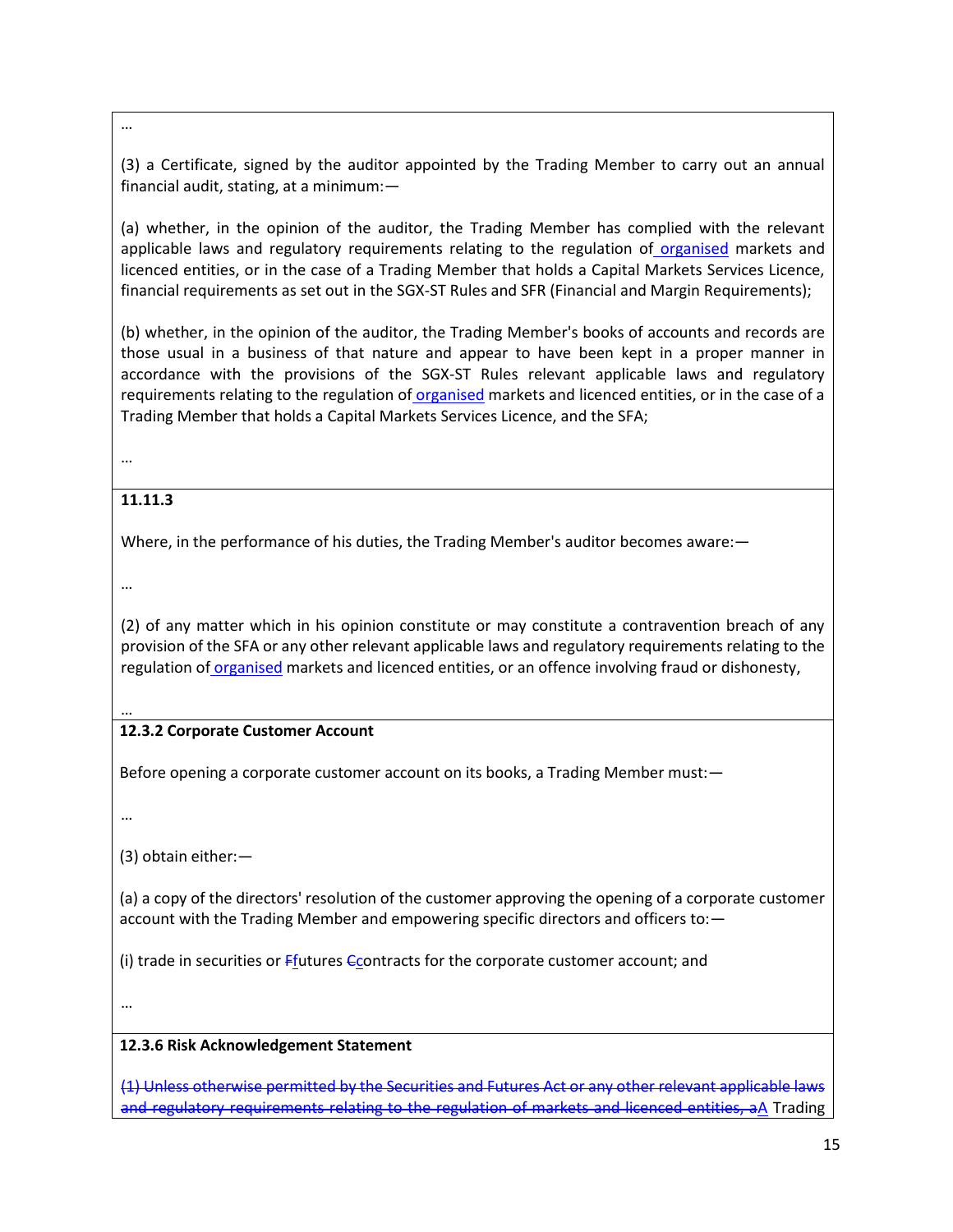Member must ensure that the customer is aware of and must obtain a written acknowledgement from a the customer that the customer is aware of and understands the risks associated with holding and trading of securities and Ffutures Ccontracts. This Rule does not apply to a customer who is an Accredited Investor or Institutional Investor trading only in securities. in accordance with:

(2) The written acknowledgement shall:

(ai) in the case of a Trading Member that holds a Capital Markets Services Licence, contain such requirements as contemplated under the Securities and Futures Act Regulation 47DA of the SFR (Licensing and Conduct of Business); and

 $(bii)$  in the case of a Trading Member that holds a licence specified in Rule 4.1.1(1)(b), contain such requirements as may be prescribed by the Relevant Regulatory Authority. The Trading Member shall immediately notify SGX-ST on any changes to such requirements. Notwithstanding the foregoing, SGX-ST shall have the discretion to prescribe additional requirements.

## **12.5.1**

Unless SGX-ST decides otherwise, the commission rate chargeable for the purchase or sale of securities or **Ffutures Ccontracts** is negotiable.

#### **12.6.1**

A Trading Member must send its customer a contract note for the purchase or sale of securities or Ffutures Ccontracts.

*Refer to Practice Note 12.6.1.*

#### **12.7.1**

A Trading Member must send its customer <del>(including Trading Representatives) a</del> statement<u>s</u> of account on a regular basis<del>, as may be required under the Securities and Futures Act, or any Regulation made</del> thereunder in accordance with:

#### **12.7.2**

#### A statement of account shall:

( $\frac{1}{a}$ ) in the case of a Trading Member that holds a Capital Markets Services Licence, Regulation 40 of the SFR (Licensing and Conduct of Business) contain the information specified in Regulation 40(2) of the Securities and Futures (Licensing and Conduct of Business) Regulations and any other information that SGX-ST prescribes. Before issuing statements of account in electronic form, the Trading Member must obtain the customer's prior revocable and informed consent. The Trading Member must retain evidence of the customer's consent. To constitute an informed consent, a customer must be told of the manner of delivery and retrieval of the electronic record and any costs that may be incurred.; and

 $(2b)$  in the case of a Trading Member that holds a licence specified Rule 4.1.1(1)(b), comply with such requirements as may be prescribed by the Relevant Regulatory Authority, including requirements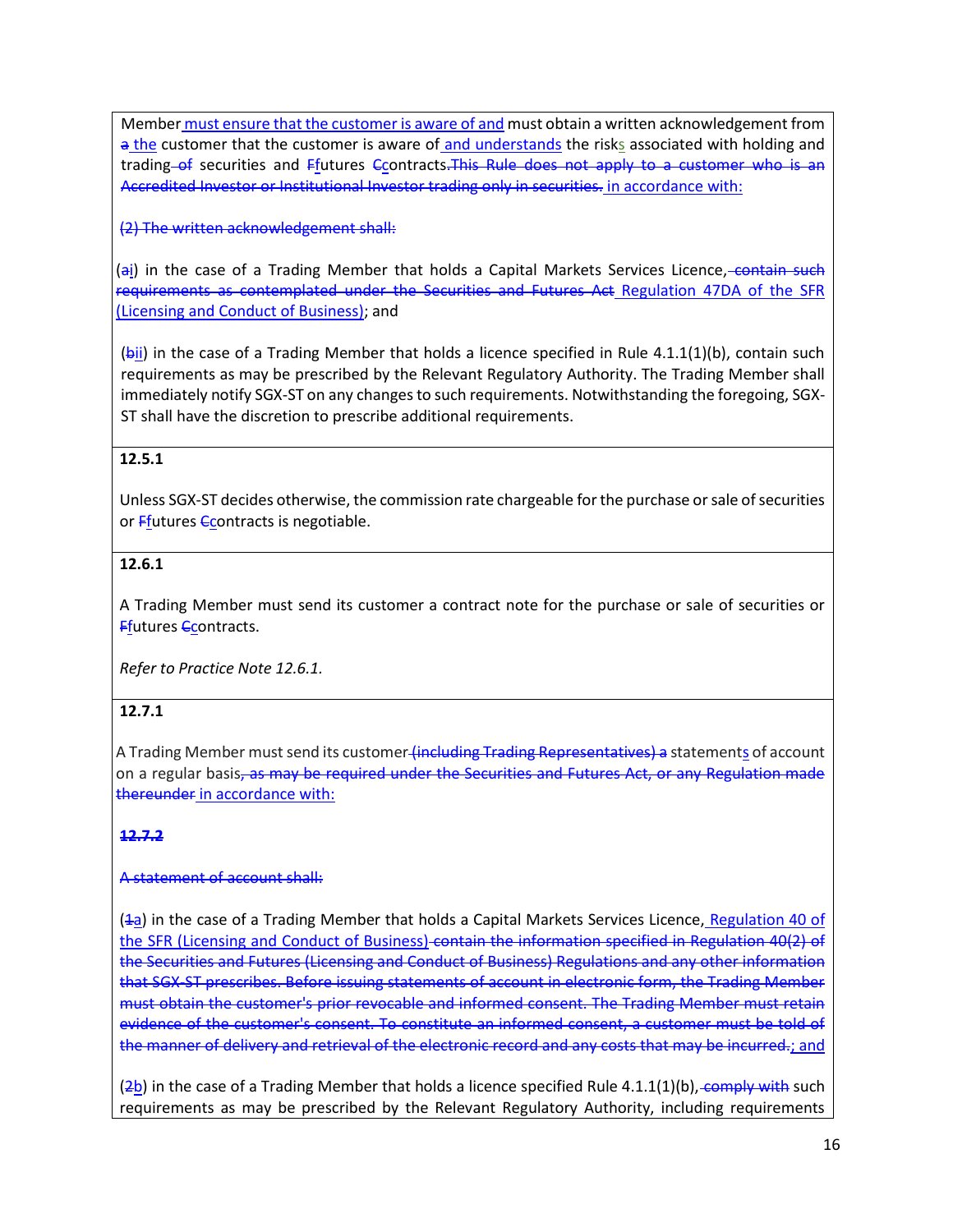relating to a customer's statement of account in electronic form. The Trading Member shall immediately notify SGX-ST on any changes to such requirements. Notwithstanding the foregoing, SGX-ST shall have the discretion to prescribe additional requirements.

#### **12.15.1**

All purchases and sales of securities or  $F$ futures Contracts by a Trading Member for its proprietary account must be made under a separate Stock Account of the Trading Member.

#### **12.17.4**

A Trading Member must not knowingly buy or sell securities or  $F_{1}$ utures  $G_{2}$ contracts for a Director, Officer, Trading Representative or employee of another Trading Member, except with the prior written approval of the other Trading Member.

#### **12.17.5**

A Trading Member must have in place procedures to ensure that agents who are privy to confidential information relating to dealing in securities or trading in  $F_{\text{f}}$ utures  $F_{\text{f}}$ contracts, do not use such information to trade for their own benefit.

#### **12.19.2**

A Trading Member that holds a licence specified in Rule 4.1.1(1)(b) shall not direct any advertising or publicity to deal in securities or Ffutures  $\epsilon$ contracts on SGX-ST to customers domiciled in Singapore or to the extent that it may be acted upon by customers in Singapore.

#### **13.2.1**

When acting as agent, a Trading Member and its Trading Representative must:-

…

(4) act in the best interests of customers, and comply with any obligation for best execution as set out in applicable laws and regulations;

…

#### **13.4.1**

A Trading Member or a Trading Representative must not deal in securities or trade in Ffutures Ccontracts for his or her own account or for a Prescribed Person's account if the Trading Representative has an unexecuted order on the same terms from a customer. However, this Rule does not apply if:—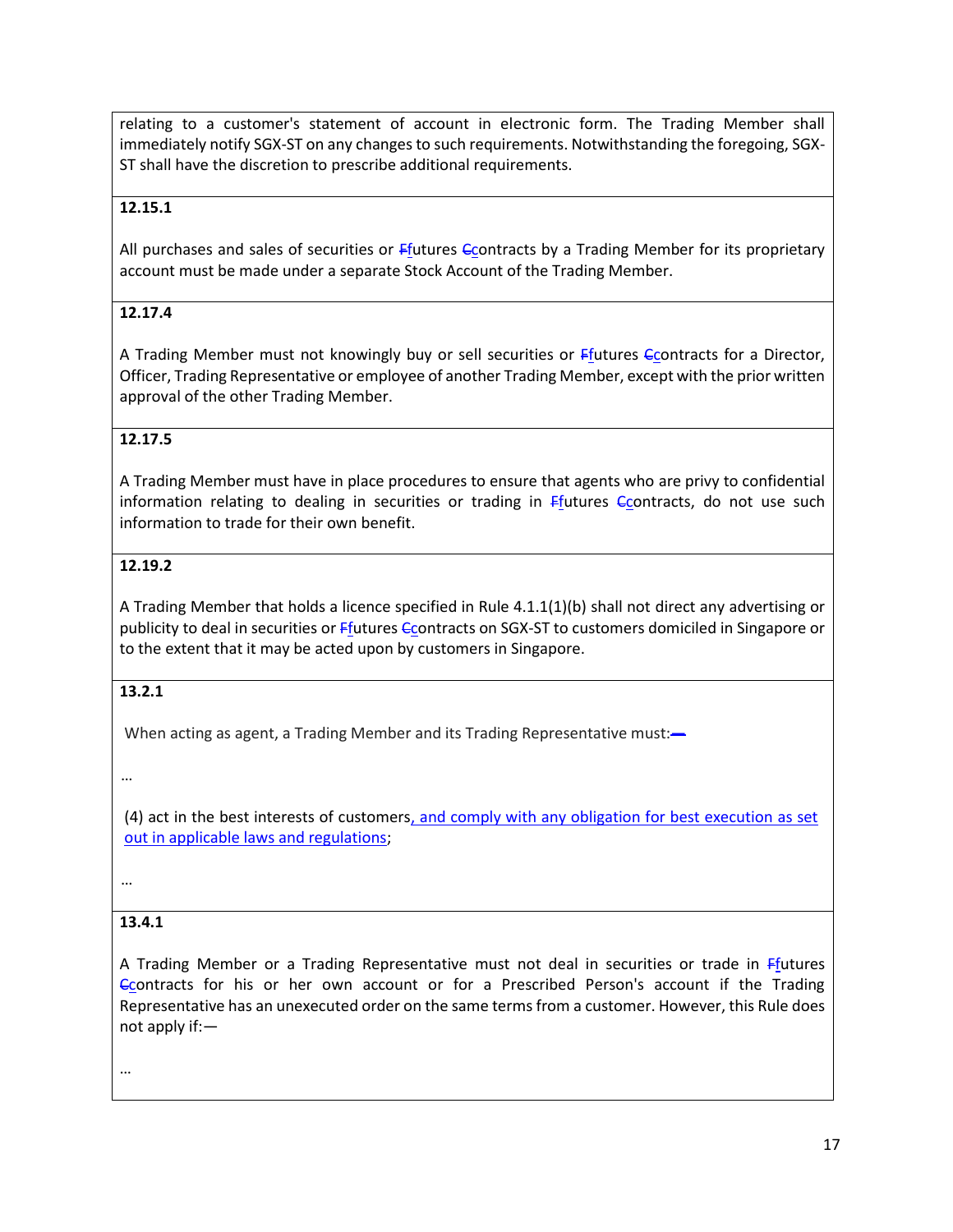# **13.8.1**

A Trading Member or a Trading Representative must not engage in, or knowingly act with any other person in, any act or practice that will or is likely to:—

(1) create a false or misleading appearance of active trading in any securities or  $F$ futures  $C$ contracts; or

(2) lead to a false market in respect of any securities or Ffutures Ccontracts. For avoidance of doubt, a false market includes a market in which:—

…

## **13.8.2**

The following factors are relevant when considering whether an act or practice may breach Rule  $13.8.1:$ 

(1) whether the proposed transaction will be inconsistent with the history of, or recent trading in, the security or Ffutures Ccontract;

(2) whether the proposed transaction will or may cause or contribute to a material change in the market for or the price of the security or Ffutures Ccontract, and whether the person involved or another person with whom the first person is collaborating may directly or indirectly benefit from alterations in the market or price;

…

(7) whether the proposed transaction will or may cause the price of the security or Ffutures Ccontract to increase or decrease, but following which the price is likely to immediately return to about its previous level;

…

(11) whether the proposed buy (sell) order forms part of a series of orders that successively and consistently increase (decrease) the price of the security or  $F$ futures  $C$ contract; and

…

## **13.8.3**

A Trading Member or a Trading Representative must not enter a buy order or a sell order on the Trading System if there is an existing opposite order from that same Trading Member or Trading Representative in the same security or  $F_1$  tures  $C_2$  contract for the same price. This Rule does not apply if:—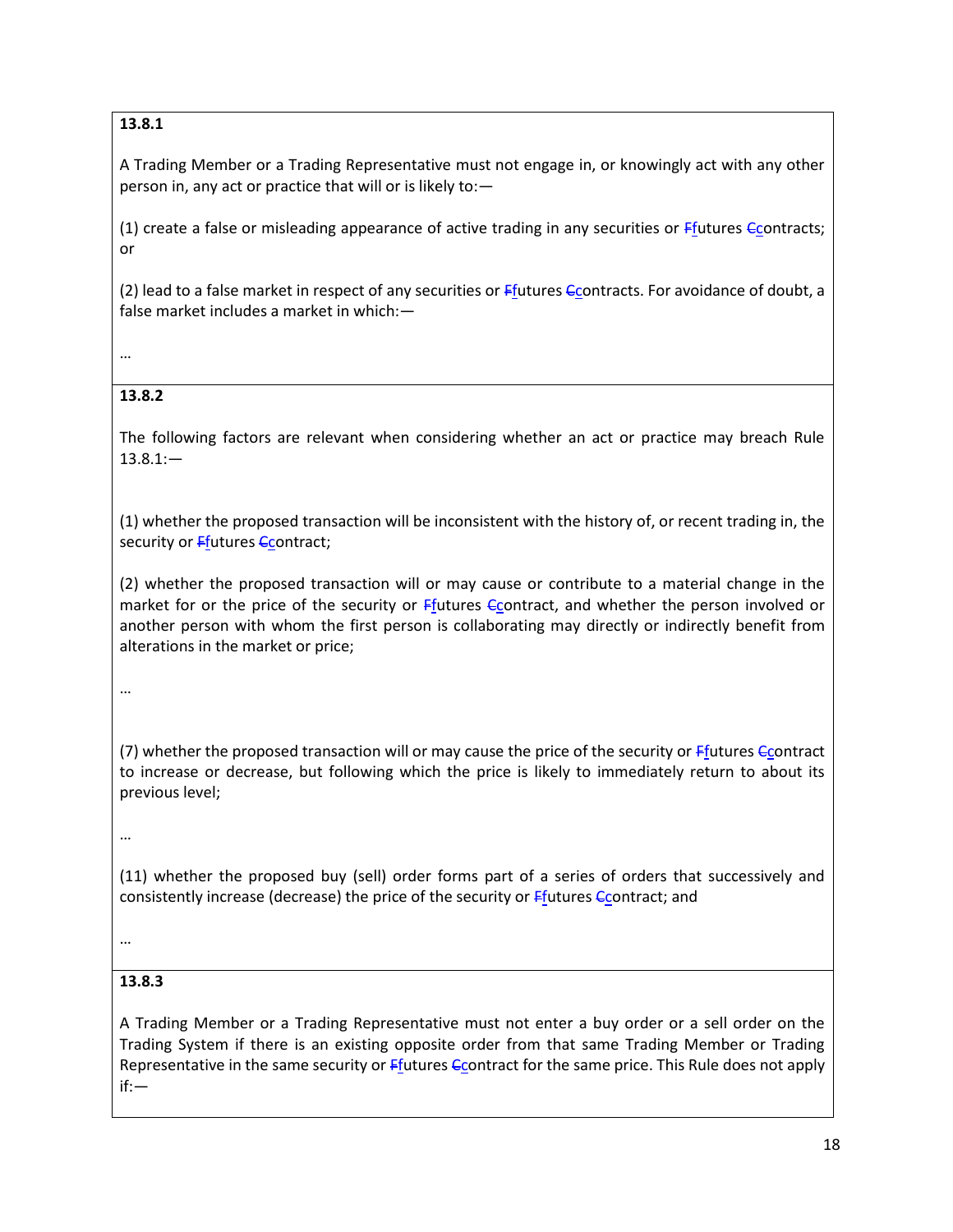#### …

## **13.8.4**

A Trading Member or a Trading Representative must not directly or indirectly deal in securities which involve no change of beneficial ownership as defined in Section 197(5) of the Securities and Futures Act, or knowingly execute, or hold himself out as having executed, an order for the bona fide purchase or sale of Ffutures Ccontracts without having effected a bona fide purchase or sale of Ffutures Ccontracts as defined in Section 207(1) of the Securities and Futures Act. It is a defence if the Trading Member or Trading Representative can show that it, or he or she had no reason to suspect, or no reasonable Trading Member or Trading Representative ought to have suspected or known, that the transaction was a wash sale.

## **13.8.5**

A Trading Member or a Trading Representative must not deal in securities or trade in Ffutures Ccontracts in a manner that will or may affect or maintain the price of the securities, Ffutures Ccontract or their underlying, with intent to induce other persons to subscribe for, buy or sell the securities or Ffutures Ccontracts. This Rule does not apply to stabilising action carried out in accordance with Regulation 3 of the Securities and Futures (Market Conduct) (Exemptions) Regulations.

## **13.8.7**

A Trading Member or a Trading Representative must not participate in any prohibited market conduct in securities or Ffutures Ccontracts or in any insider trading, or knowingly assist a person in such conduct.

#### **13.10.2**

A Trading Member must ensure that the order entry person does not:—

(1) deal in securities or trade in  $Ff$ utures  $F$ contracts;

…

## **14.12.3 Action Against Defaulters**

…

(3) A Trading Member's access to organised markets established or operated by SGX-ST ceases if it is declared a defaulter. The access may be reinstated by SGX-ST. The Trading Member remains liable to SGX-ST, other Trading Members and its customers for all obligations incurred before its access ceased.

…

**14.12.5**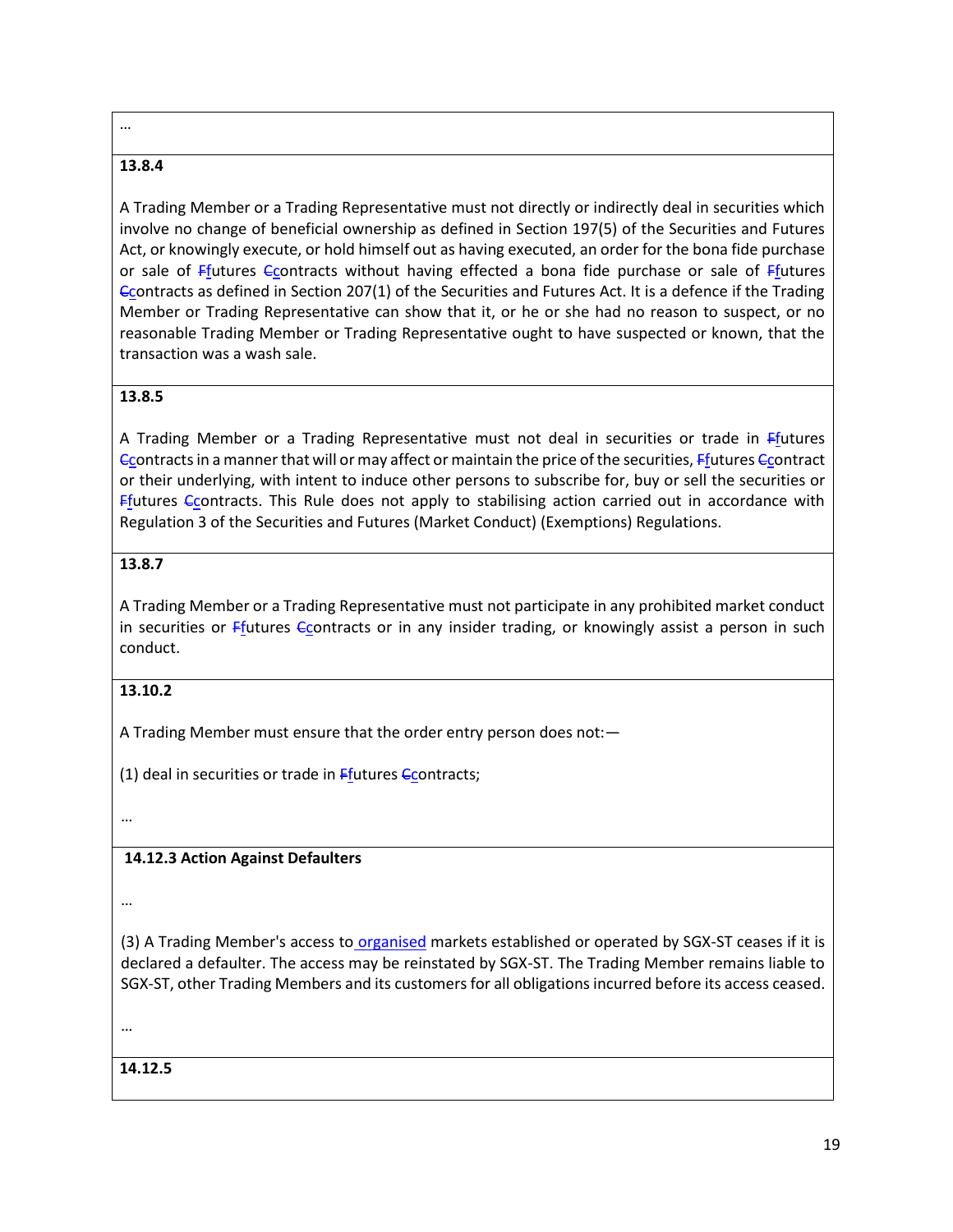If, in SGX-ST's opinion, it is necessary to protect the financial integrity, reputation or interests of SGX-ST, or organised markets established or operated by SGX-ST, it may exercise its powers under this Rule without prior notice to the Trading Member, Approved Executive Director or Trading Representative. SGX-ST will notify the Trading Member, Approved Executive Director or Trading Representative in writing after it has exercised the powers.

#### **15.1.1**

The research department of a Trading Member must engage only in the following activities: -

(1) research or analysis of securities or Ffutures Ccontracts (including recommendations, if any); or

…

#### **15.7.1**

A Trading Member and a research analyst must disclose:—

(1) any interest at the date of the dissemination of the research report or investment recommendation in the subject of the report or recommendation. "Interest" includes direct or indirect ownership of securities or  $F_{\text{f}}$ utures Contracts (excluding the amount of securities or  $F_{\text{f}}$ utures Contracts owned), directorships, trustee positions, customer of the Trading Member or any other relationship that may be regarded as creating a potential conflict of interest with the Trading Member's responsibility under Rule 15.5.1(2); and

…

#### **15.8.1**

A Trading Member and a research analyst must not:—

(1) knowingly buy or sell a security or  $Ff$  tutures  $Gf$  contract if the Trading Member or research analyst has material information not generally available to the public in relation to the security or Futures Contract;

(2) except on instructions from a customer, knowingly buy or sell a security or  $F$ futures  $C$ contract if the transaction may create a conflict of interest in relation to the Trading Member's duty to its customers;

(3) procure any person to buy or sell a security or  $F$ futures  $G$ contract if the Trading Member or research analyst is prohibited under Rules 15.8.1(1) and (2) from doing so; and

(4) buy or sell a security or  $F_1$  tutures  $G_2$  contract contrary to the most recent research report published by the Trading Member unless 3 Market Days have passed since the report was issued. This trading restriction does not apply if:—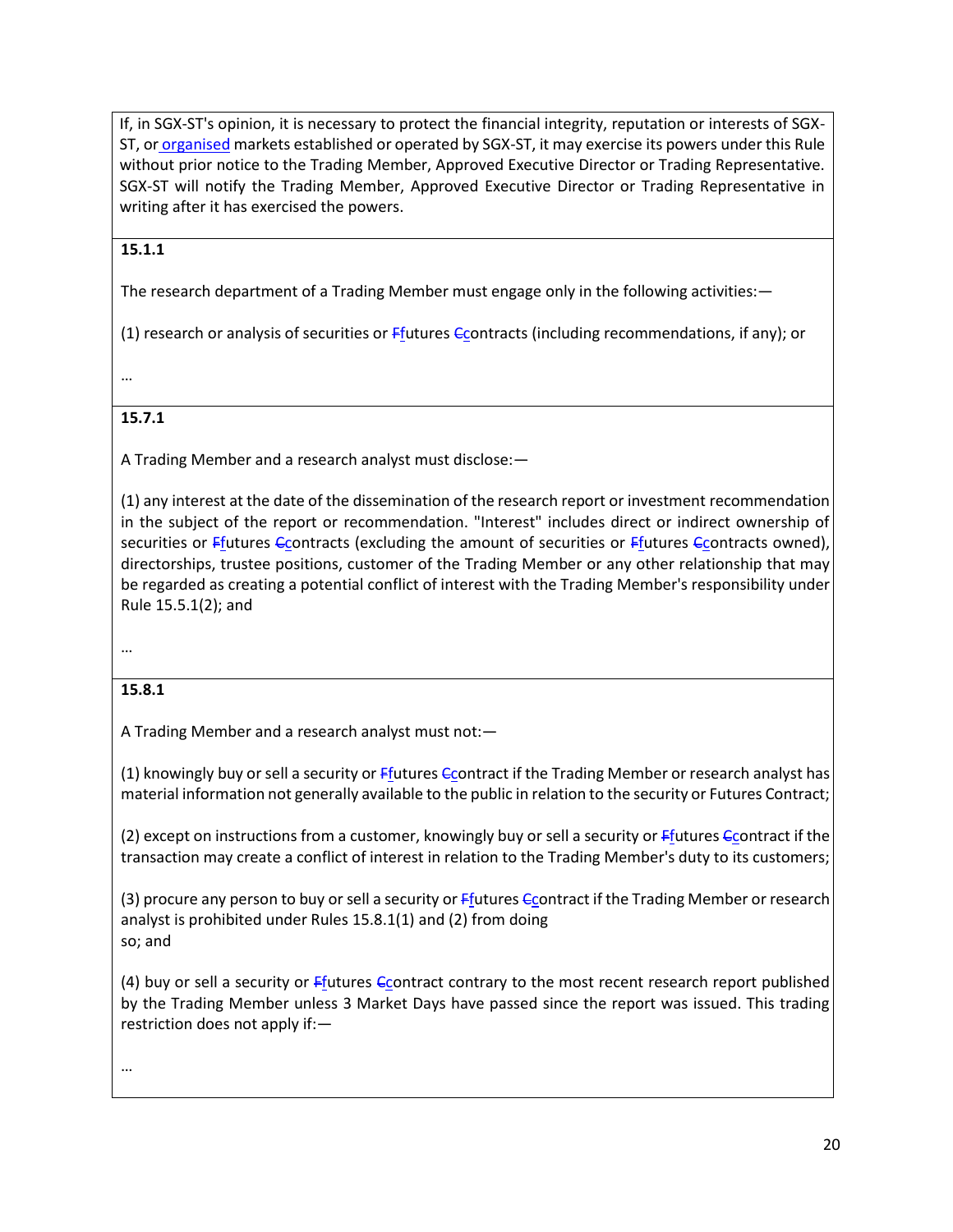(c) the research analyst is in financial difficulty and must sell the security or  $F_1$ utures  $C_2$ ontract. The Trading Member must ensure that the research analyst obtains prior written approval of a senior management staff independent of research, dealing or corporate finance for each trade. The Trading Member must also maintain documentation of the financial condition and the decision for 7 years.

#### **Chapter 17 — Securities Borrowing and Lending of Specified Products**

#### **17.2.1**

Subject to Rule 17.2.2, bBefore engaging in securities borrowing or lending transactions in Specified Products, a Trading Member must enter into a written agreement with the borrower or lender in accordance with Regulation 45(54) or, if the Trading Member borrows Specified Products from an Accredited Investor, Expert Investor or Institutional Investor, in accordance with Regulation 45(6), of the Securities and Futures (Licensing and Conduct of Business) Regulations and subject to Rule 17.3.3 which requires. Such agreement shall also provide for the collateral provided or obtained by the Trading Member to be at least 105% of the market value of the securities. matters set out in Rule 17.3.1A.

#### **17.2.2**

A Trading Member borrowing from an Accredited Investor shall comply with Regulation 45(6) of the Securities and Futures (Licensing & Conduct of Business) Regulations.

#### **17.3.1A**

Except wWhere a Trading Member-borrows securities from an Accredited Investor, if a Trading Member borrows or lends-securities Specified Products to any person, it must obtain collateral in accordance with this Rule-17.3 and meet its obligations under Regulation 45(5) of the Securities and Futures (Licensing & Conduct of Business) Regulations.

## **17.3.1**

A Trading Member must obtain collateral from a borrower of securities Specified Products by the close of the Market Day before delivering the loaned securities Specified Products to the borrower.

#### **17.3.3**

The value of collateral obtained from the borrower must be at least 105% of the market value of the loaned securities Specified Products throughout the period that the securities Specified Products are lent.

# **17.3.4**

If the value of collateral falls below 105% of the market value of the loaned-securities Specified Products, a Trading Member must, by the next Market Day, notify the borrower to provide additional collateral to bring the value of collateral to at least 105% of the market value of the loaned securities Specified Products by the close of the second Market Day from the date of notice. A Trading Member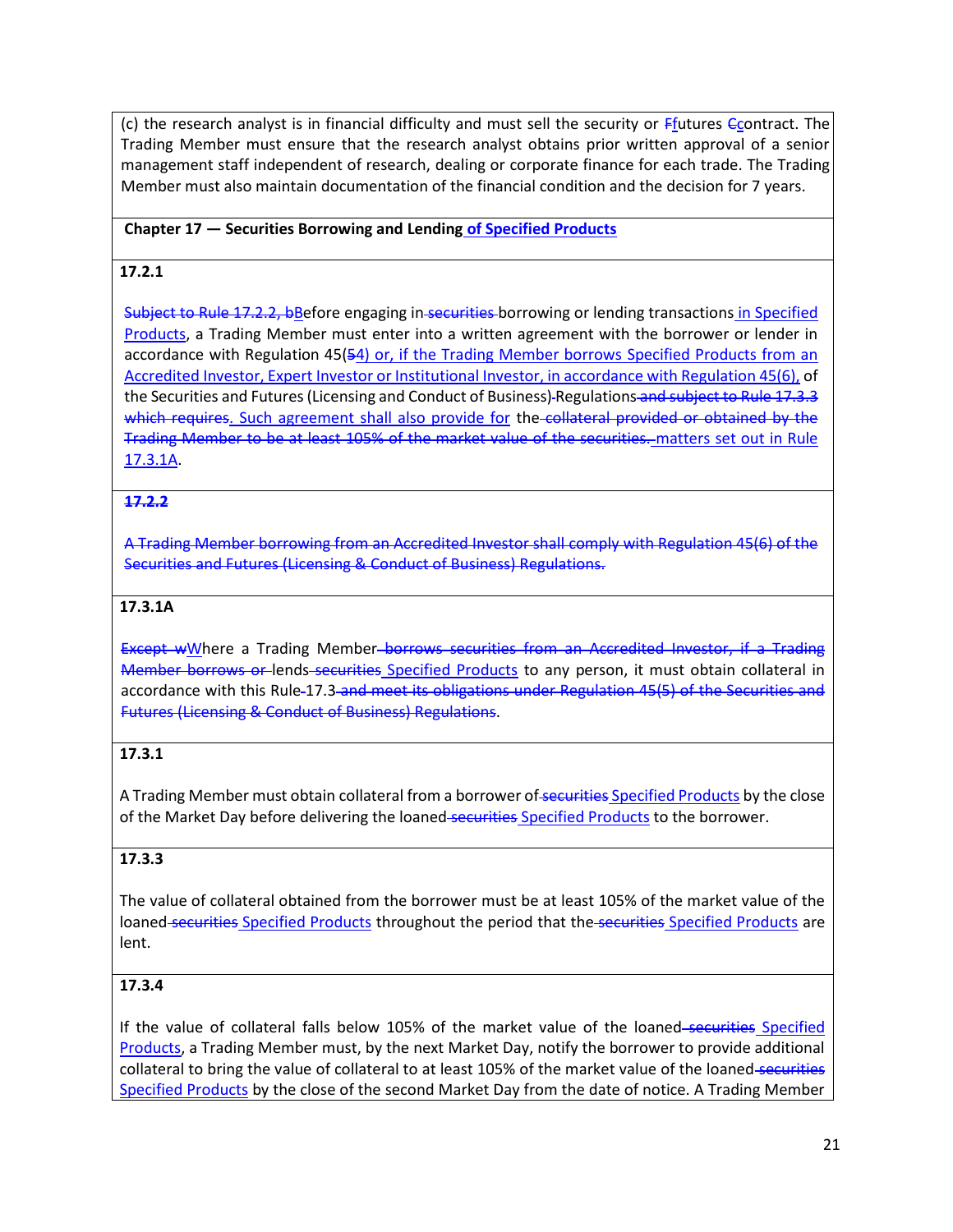must not allow any new borrowings until the value of the collateral is restored to at least 105% of the market value of the loaned securities Specified Products.

## **17.3.5**

A Trading Member may, without notice to the borrower, realise the collateral and apply the proceeds to buy back securities Specified Products to close off the loan position if:-

(1) the borrower does not provide the additional collateral by the close of the second Market Day from the date of notice; or

(2) the collateral value falls below 100% of the market value of the loaned-securities Specified Products,

whichever occurs earlier.

## **17.3.6**

A Trading Member may allow a borrower to withdraw collateral, provided that the remaining collateral value is at least 105% of the market value of the loaned securities Specified Products after the withdrawal.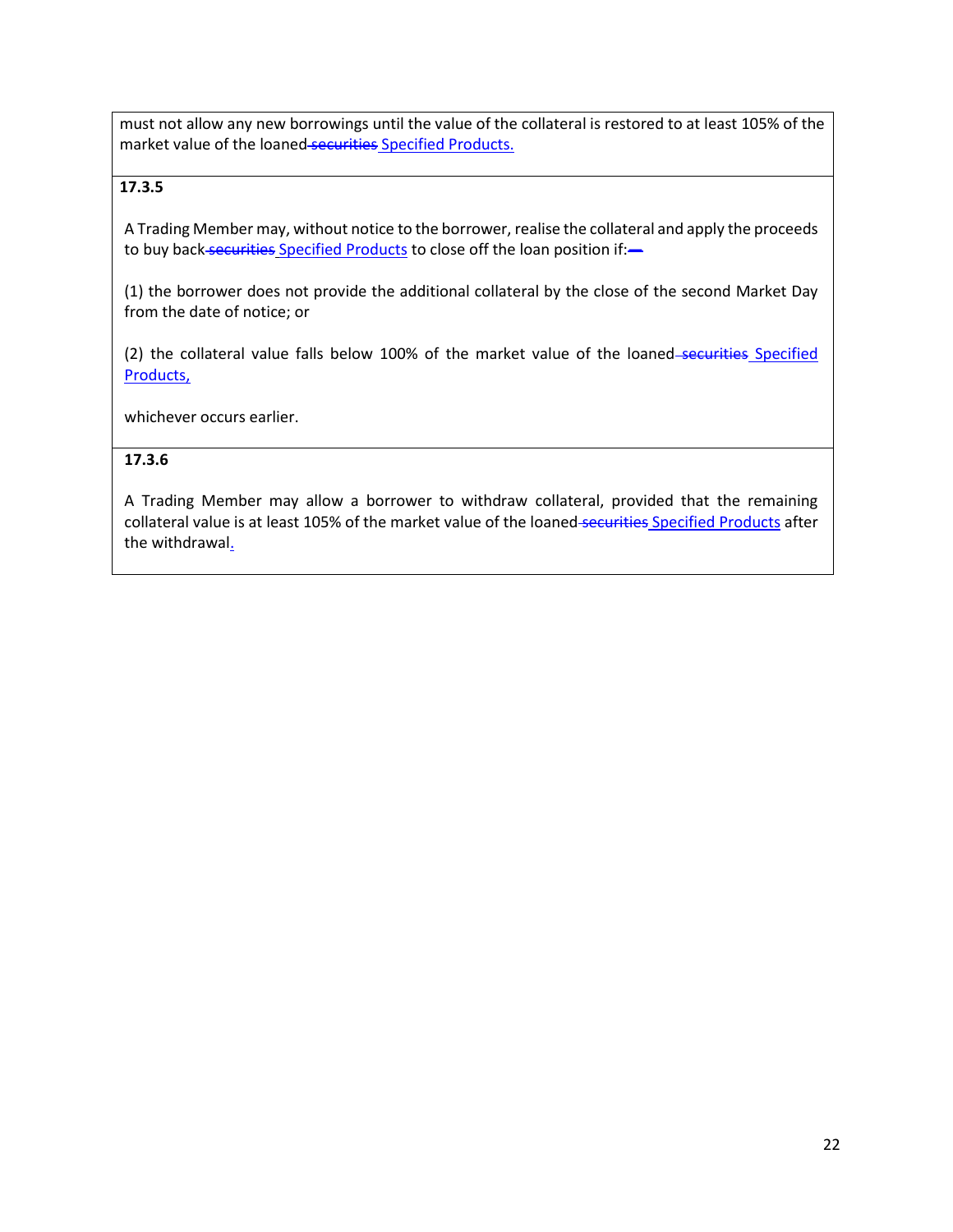# **2) Amendments to the SGX-ST Rules (Practice Notes)**

|          | <b>Amendments</b>                                                                                                                                                                                   |                                                                                                                                                                              |  |  |
|----------|-----------------------------------------------------------------------------------------------------------------------------------------------------------------------------------------------------|------------------------------------------------------------------------------------------------------------------------------------------------------------------------------|--|--|
|          | Practice Note 4.6.21; 12.1.1; 12.3.6; 12.6.4; 12.7.2; 12.10A.2: Operational Requirements for Trading<br><b>Members Who Do Not Conduct Business in Singapore</b>                                     |                                                                                                                                                                              |  |  |
| 1.       | Introduction                                                                                                                                                                                        |                                                                                                                                                                              |  |  |
| 1.1      | SGX-ST requires a Trading Member that does not hold a licence administered by the Monetary<br>Authority of Singapore to meet the following operational requirements set out in the SGX-ST<br>Rules: |                                                                                                                                                                              |  |  |
|          | (a)                                                                                                                                                                                                 | maintain complete and accurate records pursuant to Rule 12.1.1(1);                                                                                                           |  |  |
|          | (b)                                                                                                                                                                                                 | send its customer a risk disclosure document setting out the risks associated with holding<br>and trading of securities and Ffutures Ccontracts pursuant to Rule 12.3.6;     |  |  |
|          |                                                                                                                                                                                                     |                                                                                                                                                                              |  |  |
| 2.       |                                                                                                                                                                                                     | <b>Factors that SGX-ST considers relevant</b>                                                                                                                                |  |  |
| $\cdots$ |                                                                                                                                                                                                     |                                                                                                                                                                              |  |  |
| 2.2      |                                                                                                                                                                                                     | Contract note.                                                                                                                                                               |  |  |
|          |                                                                                                                                                                                                     | Pursuant to Rule 12.6 the Trading Member referred to in paragraph 1.1 should issue to its<br>customer a contract note which should contain the following information:        |  |  |
|          | (a)                                                                                                                                                                                                 | name of the customer;                                                                                                                                                        |  |  |
|          | (b)                                                                                                                                                                                                 | date on which the purchase or sale of securities or $f$ <sup>E</sup> utures $f$ Contracts is entered into;                                                                   |  |  |
|          | (c)                                                                                                                                                                                                 | the price, amount and description of the securities or <b>fFutures Gcontracts</b> ;                                                                                          |  |  |
| $\cdots$ |                                                                                                                                                                                                     |                                                                                                                                                                              |  |  |
| 2.3      |                                                                                                                                                                                                     | Statement of account.                                                                                                                                                        |  |  |
|          |                                                                                                                                                                                                     | Pursuant to Rule 12.7, the Trading Member referred to in paragraph 1.1 should send to its<br>customer a statement of account which should contain the following information: |  |  |
|          | (a)                                                                                                                                                                                                 | the price, amount and description of the securities or fFutures Econtracts;                                                                                                  |  |  |
|          |                                                                                                                                                                                                     |                                                                                                                                                                              |  |  |
| 2.4      |                                                                                                                                                                                                     | Risk disclosure statement                                                                                                                                                    |  |  |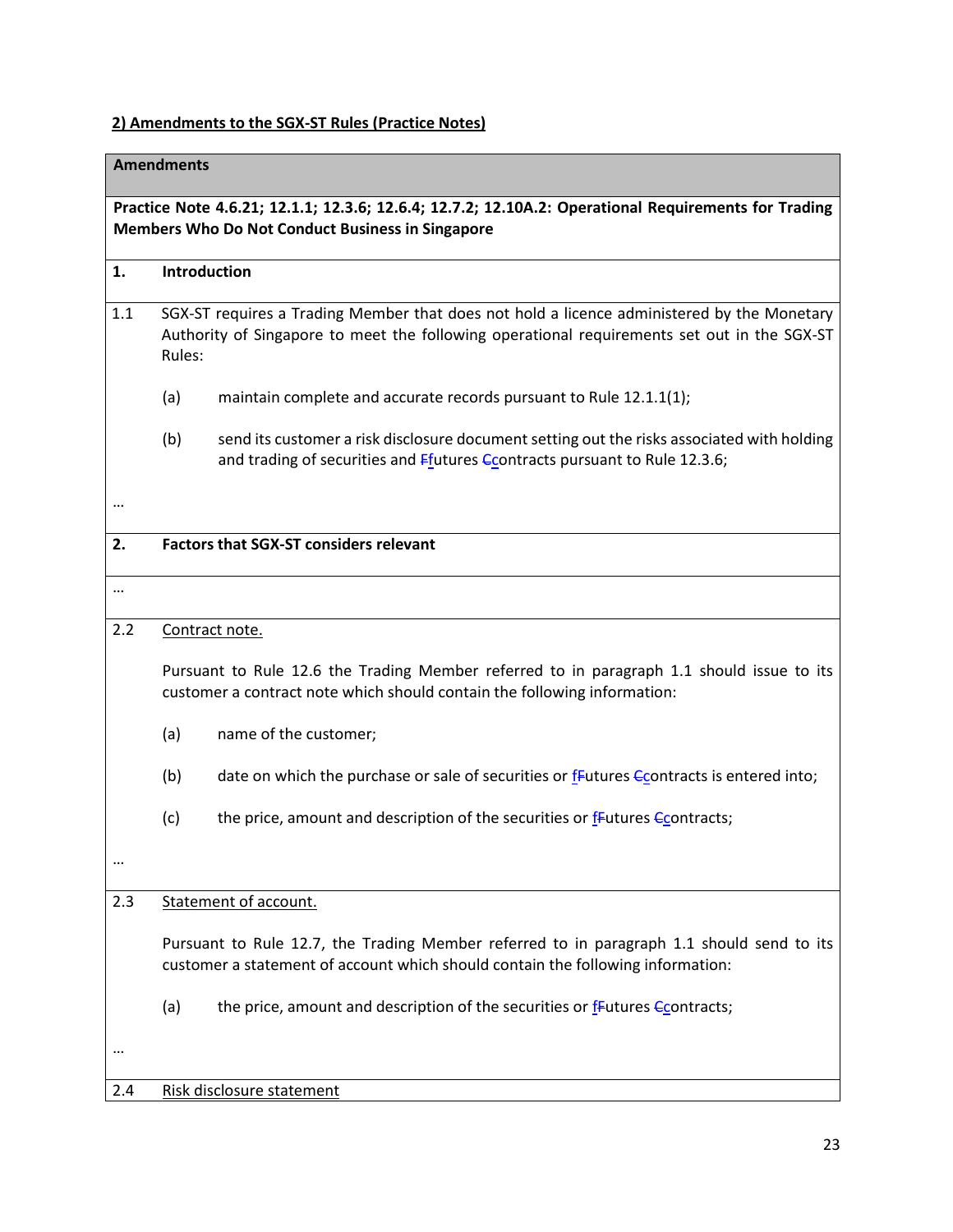Pursuant to Rule 12.3.6, the Trading Member referred to in paragraph 1.1 should provide its customer a risk disclosure statement which should clearly state the features of securities and  $F$ <sup>f</sup>utures  $C$  contracts and risks associated with holding and trading these instruments.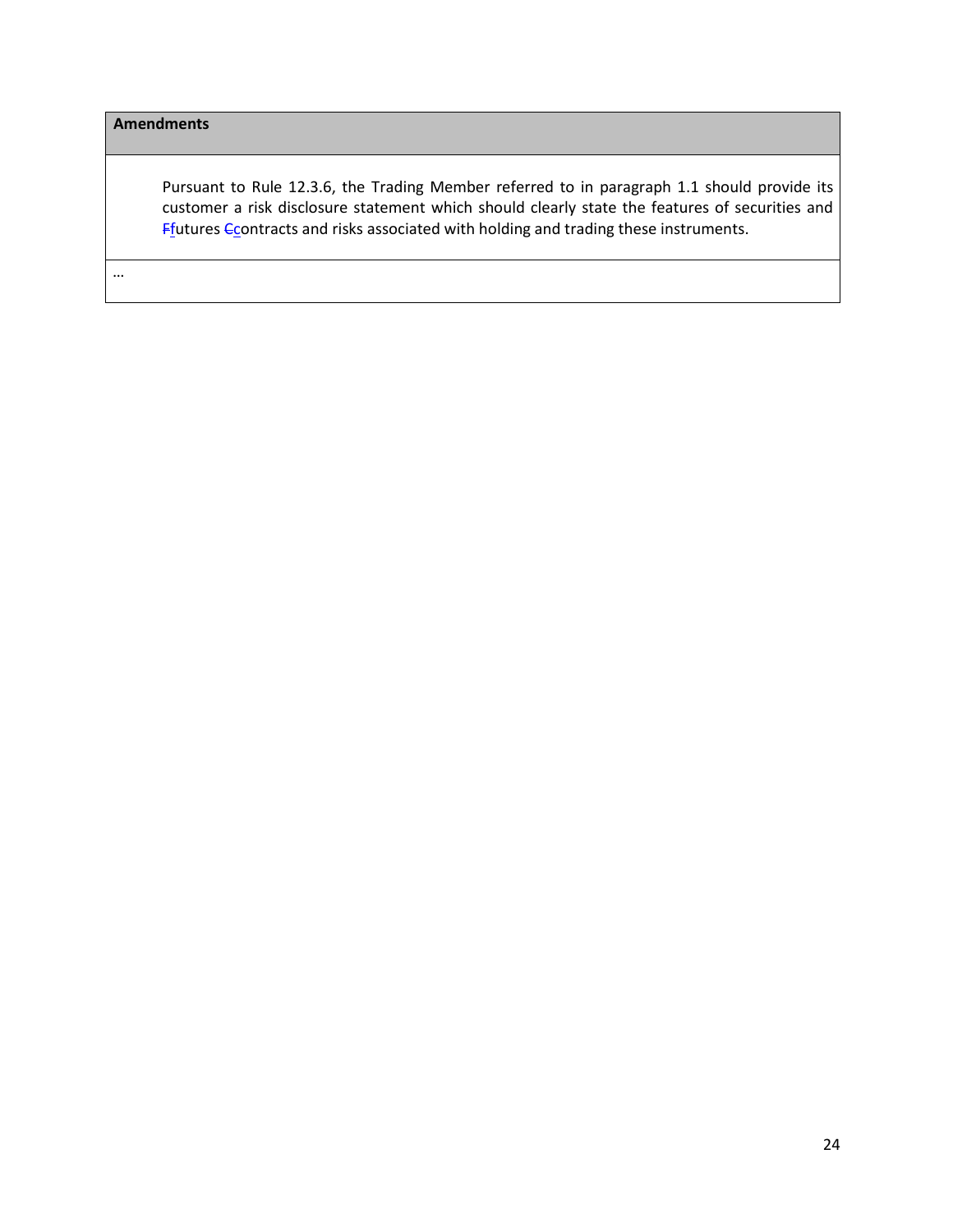# **Practice Note 8.2.1 —Application of Market Phases and Algorithm**

| $\overline{2}$ | <b>Application of Market Phases</b>                                                                                                                                                       |
|----------------|-------------------------------------------------------------------------------------------------------------------------------------------------------------------------------------------|
| 2.4            | <b>Adjust Phases</b>                                                                                                                                                                      |
| (1)            | An Adjust Phase operates upon the lifting of a suspension of a security or $f$ -Eutures $\epsilon$ contract<br>pursuant to Rule 8.10.6, and may also be applied pursuant to Rule 8.10.1A. |
| $\cdots$       |                                                                                                                                                                                           |
|                |                                                                                                                                                                                           |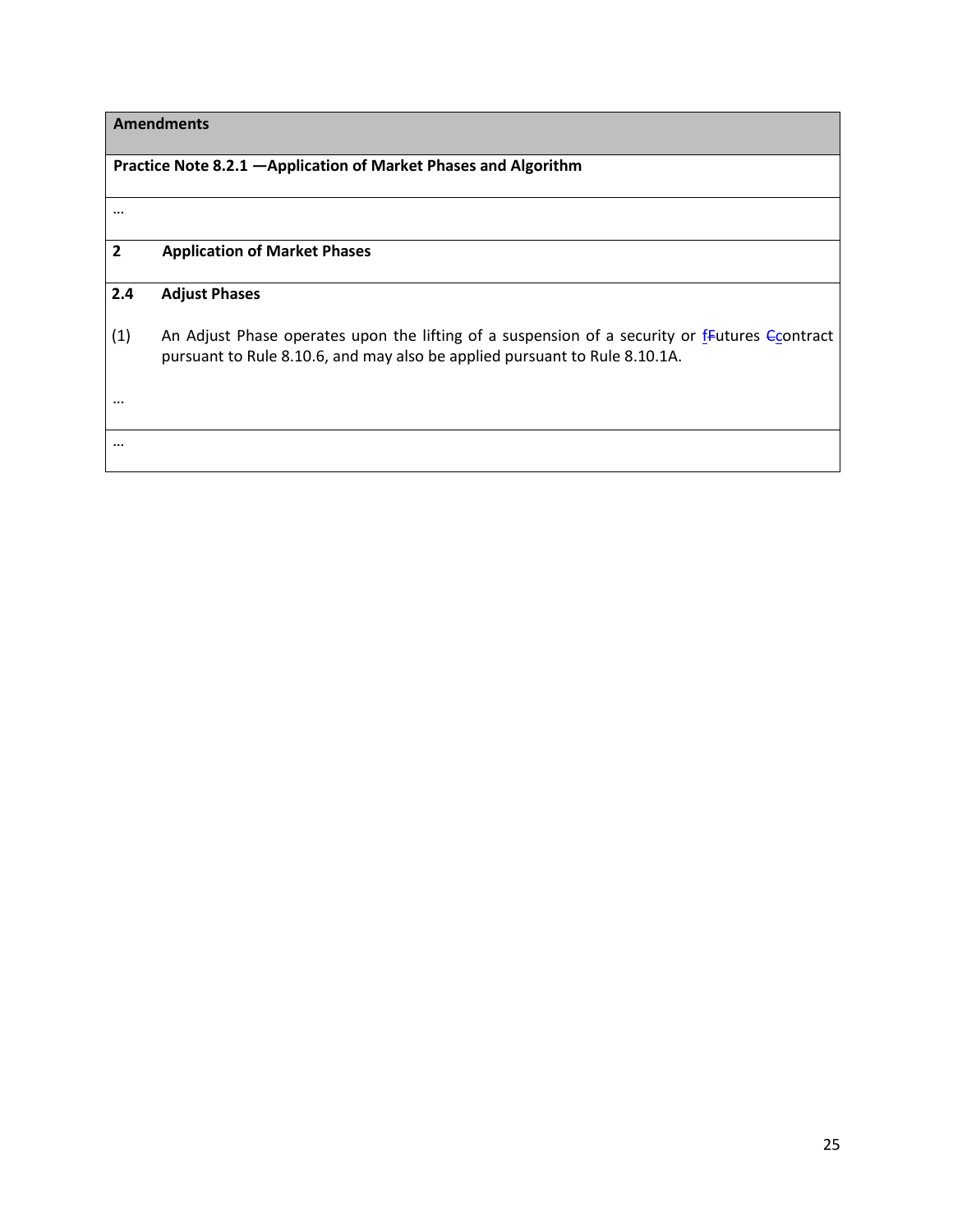#### **Practice Note 8.2A.2 — Closing Price of Prescribed Security Instrument**

#### **1. Introduction**

- 1.1 Rule 8.2A.2 of the Rules states that the closing price of a Prescribed-Security Instrument shall be determined in accordance with the relevant formula and procedures applicable to each Prescribed Security Instrument, as determined by SGX-ST from time to time. In arriving at such formula and procedure, SGX-ST may take into account factors, including but not limited to:
	- (1) the last traded price;
	- (2) prevailing bids and offers during the trading phase, and/or closing routine; and/or
	- (3) price data derived from pricing models, as selected or established by SGX-ST from time to time.
- 1.2 This Practice Note sets out the formulas and procedures used by SGX-ST to determine the closing price of Prescribed Securities as contemplated in the above Rule.
- 1.23 Unless the context requires otherwise, the following terms shall have the meanings ascribed to them in [Practice Note 8.2.1:](http://rulebook.sgx.com/en/display/display.html?rbid=3271&element_id=1771)
	- (1) "Closing Routine"; and
	- (2) "Trading Phase".
- 1.34 The following securities, Ffutures Ccontracts or products or classes of securities, Ffutures Econtracts or products shall be a Prescribed-Security Instrument for the purpose of Rule 8.2A.1:
	- (1) Exchange traded funds.

#### **2. Closing Price of Prescribed Securities Instruments**

- 2.1 Unless otherwise specified, SGX-ST may use any of the following as the closing price of a Prescribed Security Instrument for a Market Day:
	- (1) the single price at which orders are matched at the end of the Closing Routine as set out in Practice Note 8.2.1;
	- (2) the last traded price that occurred in the Closing Range;
	- (3) a price determined by SGX-ST taking into account the bid and offer prices present in the Trading System during the Closing Range;
	- (4) the last traded price that occurred prior to the Closing Range; or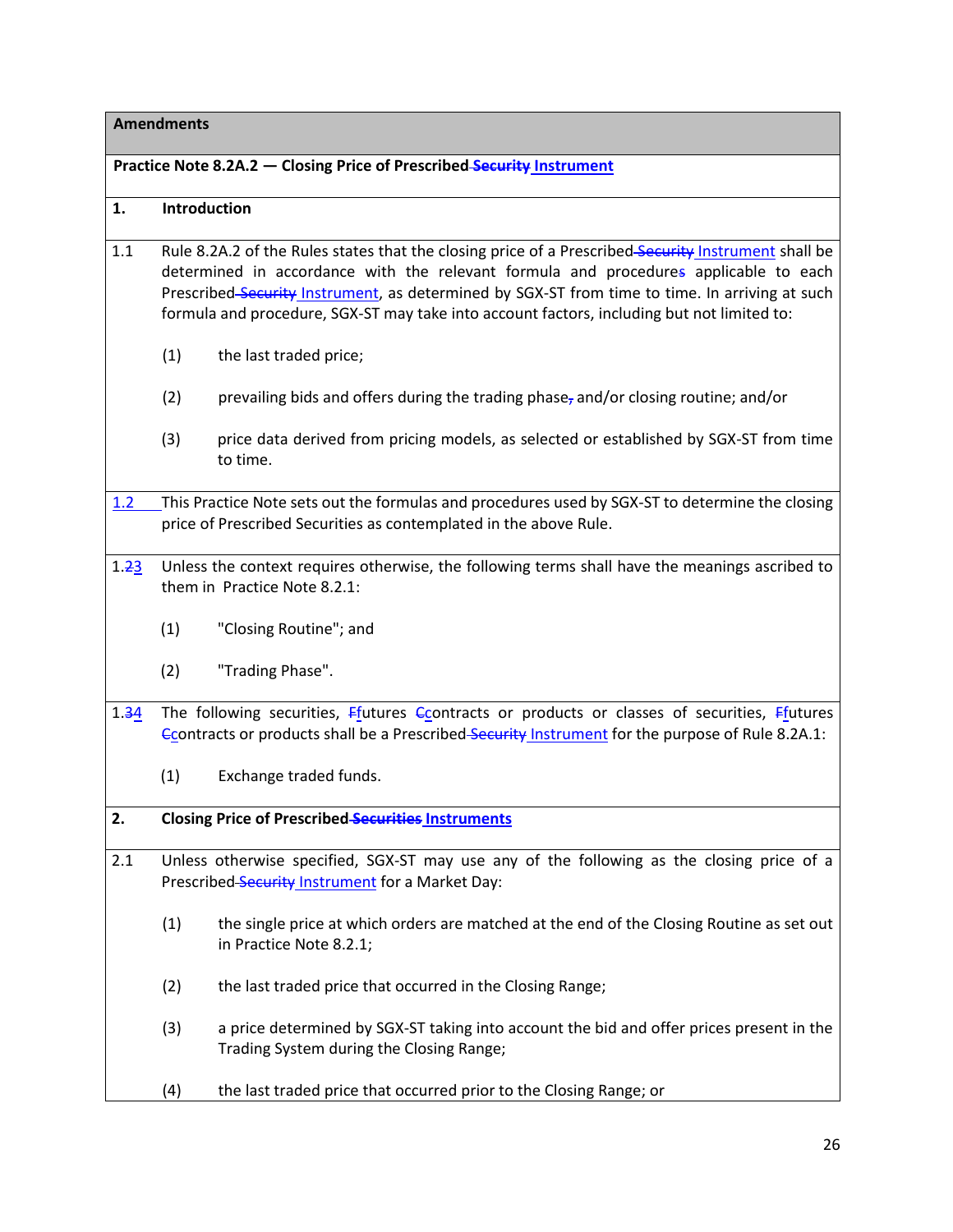| <b>Amendments</b> |                                               |  |
|-------------------|-----------------------------------------------|--|
| (5)               | the closing price of the previous Market Day. |  |
| $\cdots$          |                                               |  |
|                   |                                               |  |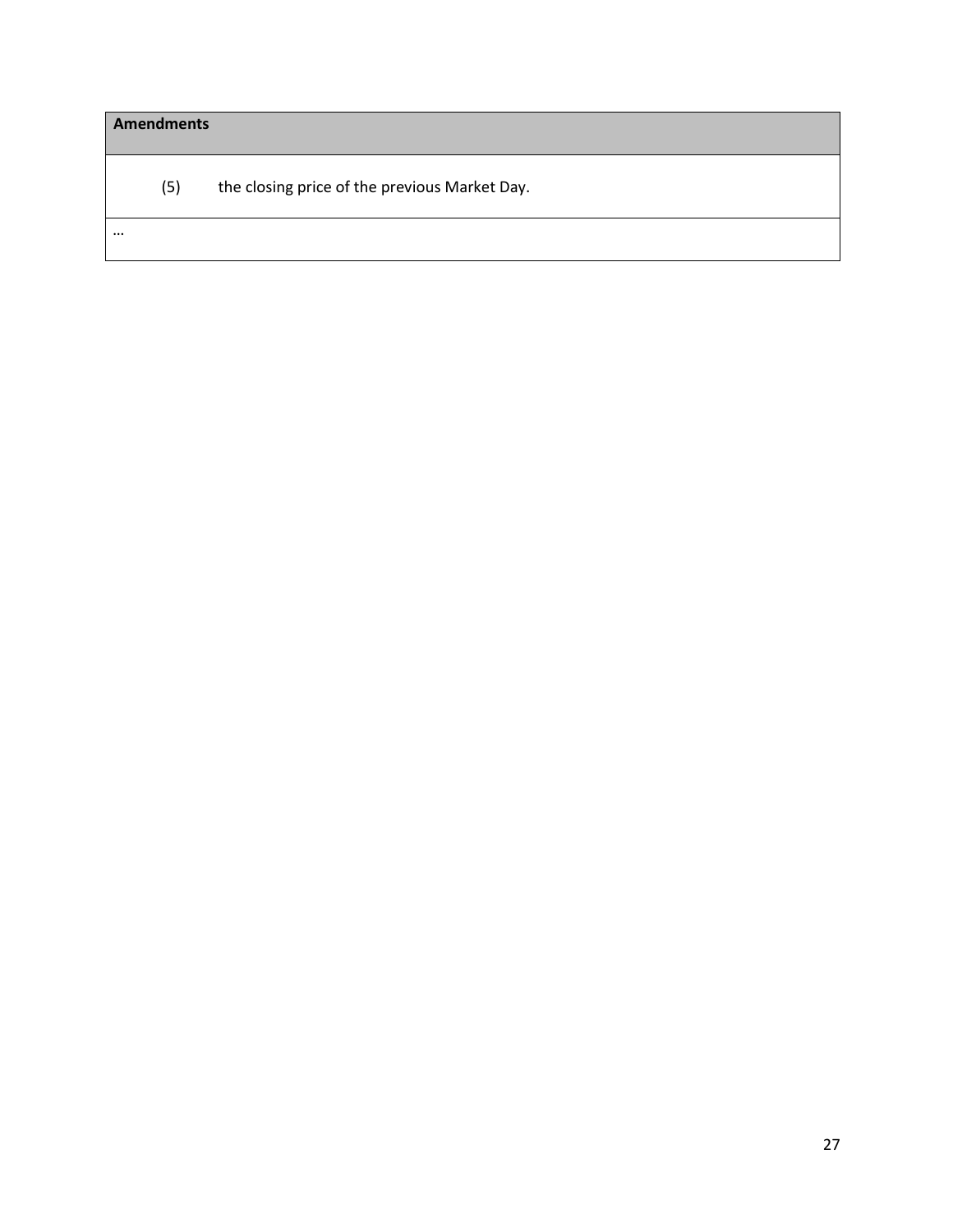#### **Practice Note 8.6 — Application of the Forced Order Range**

#### **1. Introduction**

1.2 Unless otherwise determined by SGX-ST, the Forced Order Range of the following products shall be as follows:

…

Stocks (excluding preference shares), Real Estate Investment Trusts (REITS), business trusts, company warrants and any other class of securities or  $f$ -Eutures  $\epsilon$  contracts not specified in this Rule 8.3.3

…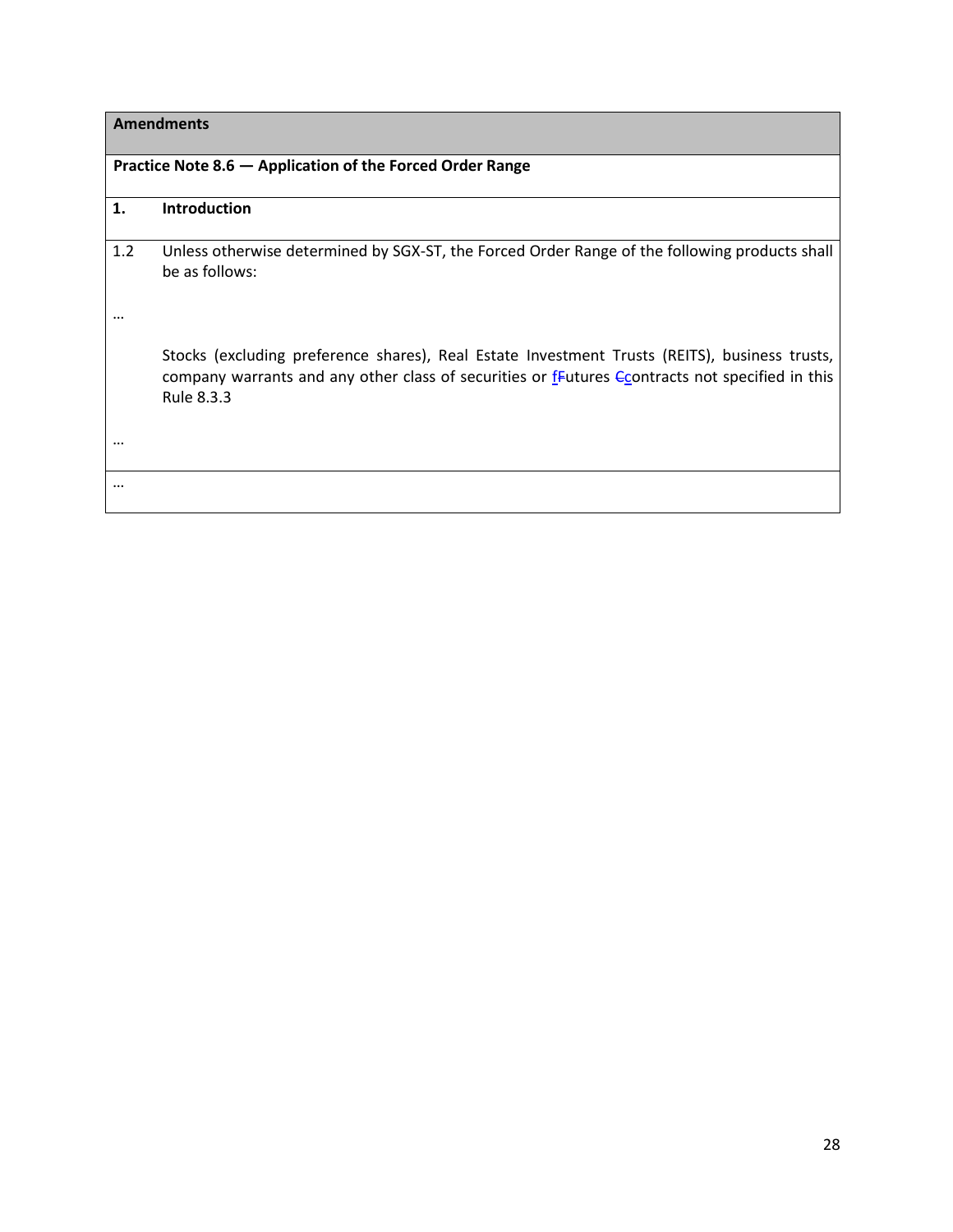|      |     | Practice Note 8.6.12 – Computation of Monetary Loss                                                                                                                                                                                                                                                   |
|------|-----|-------------------------------------------------------------------------------------------------------------------------------------------------------------------------------------------------------------------------------------------------------------------------------------------------------|
|      |     |                                                                                                                                                                                                                                                                                                       |
|      |     |                                                                                                                                                                                                                                                                                                       |
| 2.   |     | <b>Computation of Monetary Loss</b>                                                                                                                                                                                                                                                                   |
| 2.1. |     | Subject to paragraph 2.2, the monetary loss referred to in Rule 8.6.12(4) will be the difference<br>between the value of the Error Trade and the value of the intended trade. The value of the<br>intended trade will be determined as:                                                               |
|      |     |                                                                                                                                                                                                                                                                                                       |
|      | (3) | in the case of an error in the entry of the price of all other securities or $Ff$ <sub>1</sub> tutures<br>$c$ Contracts, excluding bonds, the value of a trade for the volume of the order which was<br>entered, at the Reference Price in accordance with Rule 8.6.13A(2) or Rule 8.6.13A(3);<br>and |
|      |     |                                                                                                                                                                                                                                                                                                       |
|      |     |                                                                                                                                                                                                                                                                                                       |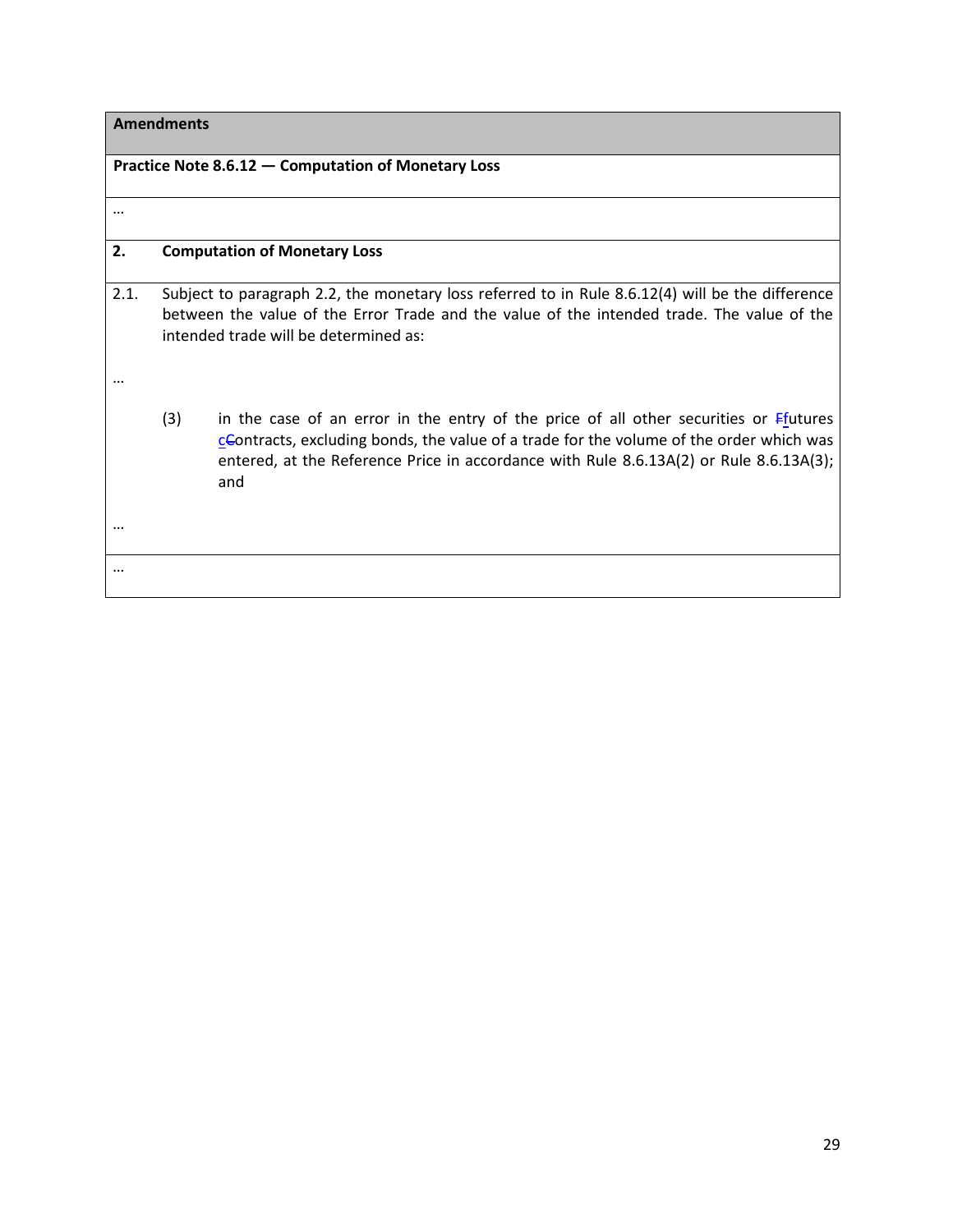**Practice Note 8.8.1 — Designated Securities and Futures Contracts Instruments**

#### **1. Introduction**

1.1 This Practice Note explains the circumstances under which the Board may declare a listed or quoted security or Ffutures Ccontract to be a "Designated Security Instrument" or "Designated Futures Contract".

#### **2. Designation as a Regulatory Tool**

- 2.1. SGX has three key regulatory tools to support a fair, orderly and transparent market. They are as follows:—
	- (a) Query to listed companies SGX may issue a query to listed companies in situations where there is unusual trading that is not explained by announced developments or industry trends. The query serves to raise investors' awareness that trading activity is unusual;
	- (b) Designation of a security or  $Ff$  tutures  $Ff$  Decementact  $-$  SGX may declare a listed or quoted security or **Ffutures Ccontract to be a "Designated Security Instrument"** or "Designated Futures Contract" where, in SGX's judgment, there is possible manipulation or excessive speculation in the security or  $Ff$  tutures  $Ff$  contract (or its underlying), or it is otherwise in the interest of the market to do so; and
	- (c) Suspension  $-$  SGX may suspend a security or  $F$ futures Contract where, in SGX's opinion, the market is not orderly, informed or fair.
- 2.2 Designation is a tool that is used sparingly and only in exceptional circumstances which warrant such intervention. Such circumstances may include prolonged trading anomalies observed in the security or  $F<sub>1</sub>$  such as order book imbalances and/or prolonged, excessive speculation in a security. The objective of designation is to restore market equilibrium by removing the impact of such anomalies on price formation, and allow the price of the security or Ffutures  $C_{\text{C}}$  ontract to be formed through demand and supply forces in an informed market. Designation would be lifted once, in SGX's opinion trading has returned to normalcy.
- **3. Conditions that may be Iimposed on a Designated Security or a Designated Futures Contract Instrument**
- 3.1 The conditions imposed on a Designated Security or a Designated Futures Contracts Instrument would depend on the circumstances leading to the designation of the security or  $Ff$ <sub>1</sub> tutures Ccontract. Examples of such conditions are listed below. One or more of these conditions may be imposed in a particular designation situation, and this list is not exhaustive.
	- (a) Requirement for collateral to be furnished. Trading Members may be required to obtain margins from each customer in respect of the customer's dealing in the Designated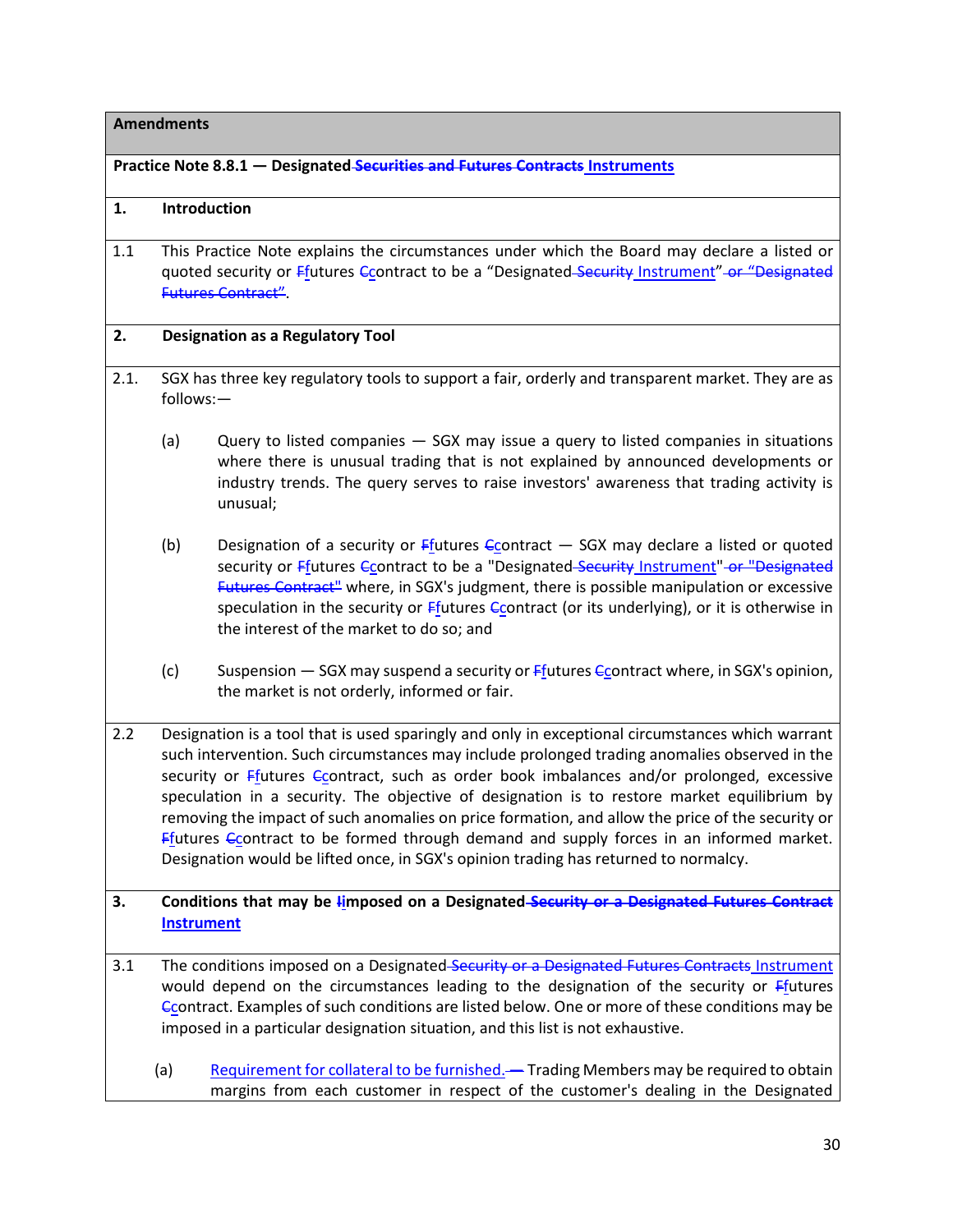| <b>Amendments</b> |                                                                                                                                                                                                                                                                                                                                                                                                                                                                                                                                                                                                                                                                                                                                         |  |
|-------------------|-----------------------------------------------------------------------------------------------------------------------------------------------------------------------------------------------------------------------------------------------------------------------------------------------------------------------------------------------------------------------------------------------------------------------------------------------------------------------------------------------------------------------------------------------------------------------------------------------------------------------------------------------------------------------------------------------------------------------------------------|--|
|                   | Security or trading in a Designated Futures Contract Instrument. This may also be imposed<br>as a requirement for the Trading Member to obtain partial or full payment for any buy<br>order from a customer, prior to executing the order. Such requirements would be specified<br>in the conditions for the designation;                                                                                                                                                                                                                                                                                                                                                                                                               |  |
| (b)               | Trading restrictions on specific Trading Members.— Trading restrictions may also be<br>imposed on specific Trading Members in relation to a Designated-Security or Designated<br>Futures Contract Instrument if the Trading Member has outstanding unsettled positions in<br>the security (or the underlying security of the Ffutures Econtract) that is more than 5% (or<br>any percentage that the SGX-ST Board may prescribe) of the paid-up capital of the<br>company whose securities are designated;                                                                                                                                                                                                                              |  |
| (c)               | Restrictions on sale. - A prospective seller of a Designated Security or Designated Futures<br>Contract Instrument may be prohibited from placing a sell order unless he is already<br>holding the security (or underlying security of the Ffutures Econtract) at the time of sale.<br>The seller may be required to provide evidence that he/she holds the security (or the<br>underlying security of the Ffutures Ccontract). the Designated Security. This evidence could<br>be in the form of statements by CDP or a custodian showing that the seller is holding a<br>sufficient quantity of the security. Furthermore, the Trading Member may be required to<br>sight such evidence prior to the execution of the sale order; and |  |
| (d)               | Other conditions such as prohibitions on short-selling, contra trading or Internet Trading.                                                                                                                                                                                                                                                                                                                                                                                                                                                                                                                                                                                                                                             |  |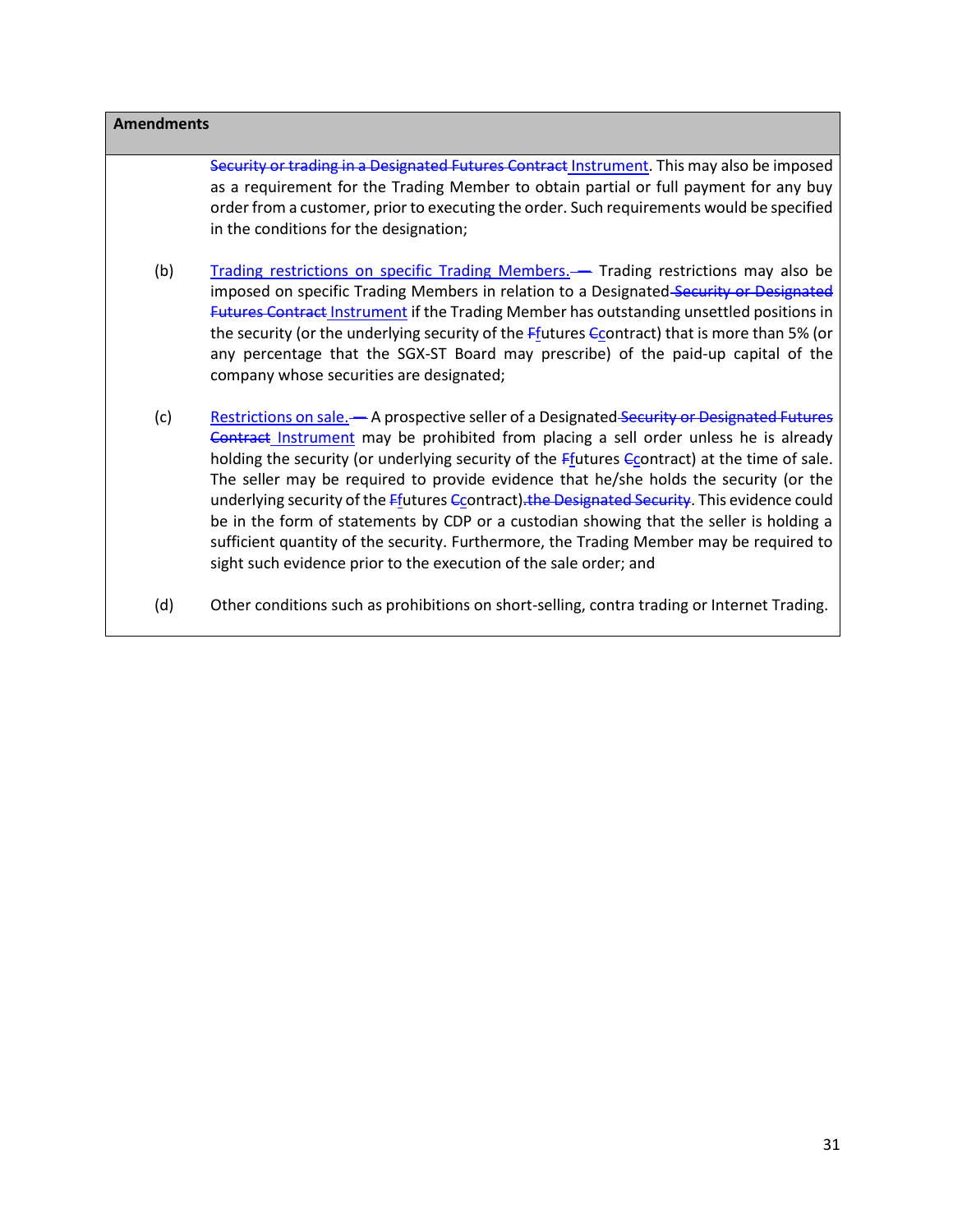# **Practice Note 8.10 — Characteristics of Suspension and Trading Halt**

This Practice Note explains the characteristics of a suspension and a trading halt.

| <b>Characteristic</b>                            | <b>Suspension</b>                                                                                                                                                                                                                                                                                                                                                 | <b>Trading Halt</b>                                                                                                                                                                                                                                                                                    |
|--------------------------------------------------|-------------------------------------------------------------------------------------------------------------------------------------------------------------------------------------------------------------------------------------------------------------------------------------------------------------------------------------------------------------------|--------------------------------------------------------------------------------------------------------------------------------------------------------------------------------------------------------------------------------------------------------------------------------------------------------|
| Initiating party                                 | A suspension can be imposed by SGX-ST<br>under the circumstances stated in Rule<br>8.10.1. An Issuer may also request a<br>suspension if its request for extension of<br>a trading halt is not approved by SGX-ST.                                                                                                                                                | A trading halt can be imposed by SGX-<br>ST under the circumstances stated in<br>Rules 8.11.1 and 8.11.1A.                                                                                                                                                                                             |
| Status of unmatched<br>orders                    | During a market suspension, unmatched<br>orders in the Trading System may lapse,<br>as determined by SGX-ST. SGX-ST will<br>notify Trading Members of the status of<br>their unmatched orders before the<br>of<br>lifting<br>market<br>suspension.<br>a<br>During a suspension of a single security<br>or Ffutures Ccontract, all unmatched<br>orders will lapse. | During a trading halt, all existing<br>orders in the ready and unit share<br>markets remain valid. Orders can still<br>be entered, modified or withdrawn in<br>the ready and unit share markets but<br>are not matched.                                                                                |
| Duration of<br>suspension or<br>trading halt     | A suspension may persist for a prolonged<br>period.                                                                                                                                                                                                                                                                                                               | A trading halt is usually intra-day,<br>with a minimum duration of 30<br>minutes. SGX-ST may extend the<br>duration of a trading halt beyond 3<br>Market Days upon the Issuers'<br>request.                                                                                                            |
| Upon lifting of<br>suspension or<br>trading halt | Upon lifting of a suspension, the<br>suspended<br>security<br>or<br><b>Ffutures</b><br>Ccontract will enter into an Adjust Phase<br>for at least 15 minutes.                                                                                                                                                                                                      | Upon lifting of a trading halt, orders<br>that can be matched will be matched<br>at a single price computed based on<br>algorithm<br>SGX-ST.<br>set<br>by<br>the<br>Unmatched<br>orders<br>carried<br>are<br>forward into the respective phase the<br>market is in when the trading halt is<br>lifted. |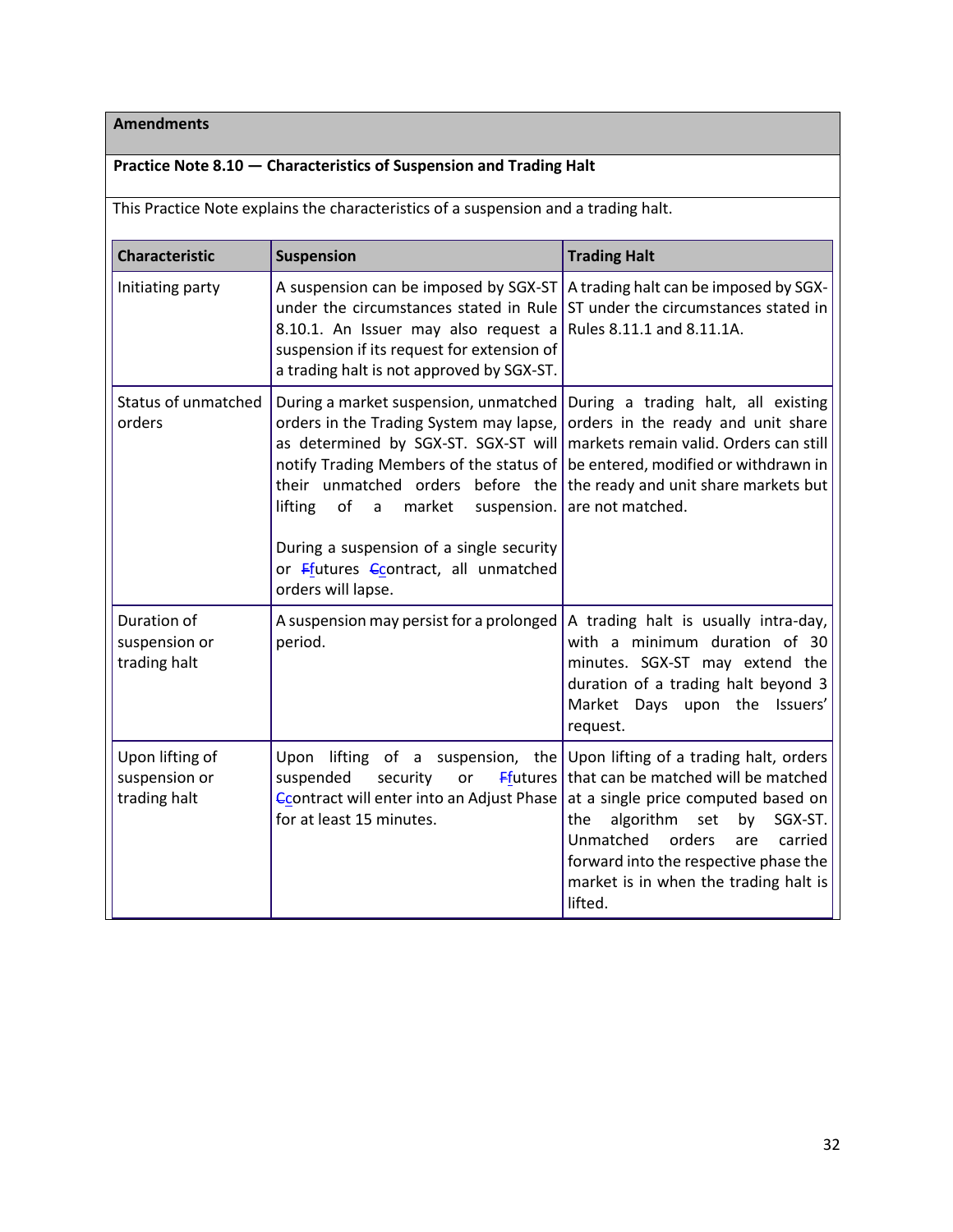| Practice Note 8.10.3 - Approval of Off Market Trades in a Security or Futures Contract Subject to<br><b>Suspension or Trading Halt</b> |                                                                                                                                                  |                                                                                                                                                                                                                                                                                                                                                                                                                                                                                                                                                                                                           |
|----------------------------------------------------------------------------------------------------------------------------------------|--------------------------------------------------------------------------------------------------------------------------------------------------|-----------------------------------------------------------------------------------------------------------------------------------------------------------------------------------------------------------------------------------------------------------------------------------------------------------------------------------------------------------------------------------------------------------------------------------------------------------------------------------------------------------------------------------------------------------------------------------------------------------|
| 1.                                                                                                                                     | Introduction                                                                                                                                     |                                                                                                                                                                                                                                                                                                                                                                                                                                                                                                                                                                                                           |
| 1.1                                                                                                                                    |                                                                                                                                                  | This Practice Note explains the rationale and the circumstances under which SGX-ST may approve<br>the trading of a security or Ffutures Econtract that is the subject of a suspension or trading halt.                                                                                                                                                                                                                                                                                                                                                                                                    |
| 1.2                                                                                                                                    |                                                                                                                                                  | Rule 8.10.3 says securities or Ffutures Econtract which have been suspended from trading shall<br>not be traded on the Trading System. Except with SGX-ST's approval, a Trading Member must not<br>execute any transactions in a suspended security or Ffutures Ccontract.                                                                                                                                                                                                                                                                                                                                |
| 1.3                                                                                                                                    |                                                                                                                                                  | Rule 8.11.7 says securities or Ffutures Ccontracts which are subject to a trading halt shall not be<br>traded on the Trading System. Except with SGX-ST's approval, a Trading Member must not<br>execute any transactions in a security or Ffutures Econtract subject to a trading halt.                                                                                                                                                                                                                                                                                                                  |
| 2.                                                                                                                                     |                                                                                                                                                  | <b>Rationale for Rules</b>                                                                                                                                                                                                                                                                                                                                                                                                                                                                                                                                                                                |
| 2.1                                                                                                                                    |                                                                                                                                                  | All market participants should have equal opportunity. The objective of a suspension and trading<br>halt is usually to facilitate proper dissemination of material information to the market place to<br>ensure the operation of a fair market. Hence, SGX-ST Rules 8.10.3 and 8.11.6 stop all trading of a<br>security or Ffutures Ccontract by a Trading Member if the security or Ffutures Ccontract is under<br>suspension or trading halt. However, SGX-ST recognises that there may be circumstances under<br>which off-market trading of the security or <b>Ffutures Ccontract</b> is appropriate. |
| 3.                                                                                                                                     | Circumstances Under Which SGX-ST May Approve Off-Market Trades in A Security or Futures<br><b>Contract Subject to Suspension or Trading Halt</b> |                                                                                                                                                                                                                                                                                                                                                                                                                                                                                                                                                                                                           |
| 3.1                                                                                                                                    | include:-                                                                                                                                        | SGX-ST may, on a case-by-case basis, approve off-market trades in a security or Ffutures Ccontract<br>that is subject to suspension or trading halt, if the buying customer and selling customer are<br>informed of the reasons for suspension or trading halt and there is a reason for the trade beyond<br>simply wanting to trade. Circumstances under which SGX-ST may approve off-market trades                                                                                                                                                                                                      |
|                                                                                                                                        | (1)                                                                                                                                              | A seller, being in financial difficulty, needs to sell a security, or liquidate a Ffutures<br>$\epsilon$ Contract in relation to a security, that may be suspended for an indefinite period.                                                                                                                                                                                                                                                                                                                                                                                                              |
|                                                                                                                                        | (2)                                                                                                                                              | A seller who short-sold a security or $F_1$ tutures C contract that is subsequently subject to<br>suspension or trading halt, and the clearing house requires the seller to cover the short<br>position within a prescribed period.                                                                                                                                                                                                                                                                                                                                                                       |
|                                                                                                                                        | (3)                                                                                                                                              | A security or Ffutures Ccontract is suspended prior to delisting on SGX-ST. The minority<br>shareholders may wish to sell the security or Ffutures Ccontract to the majority<br>shareholders.                                                                                                                                                                                                                                                                                                                                                                                                             |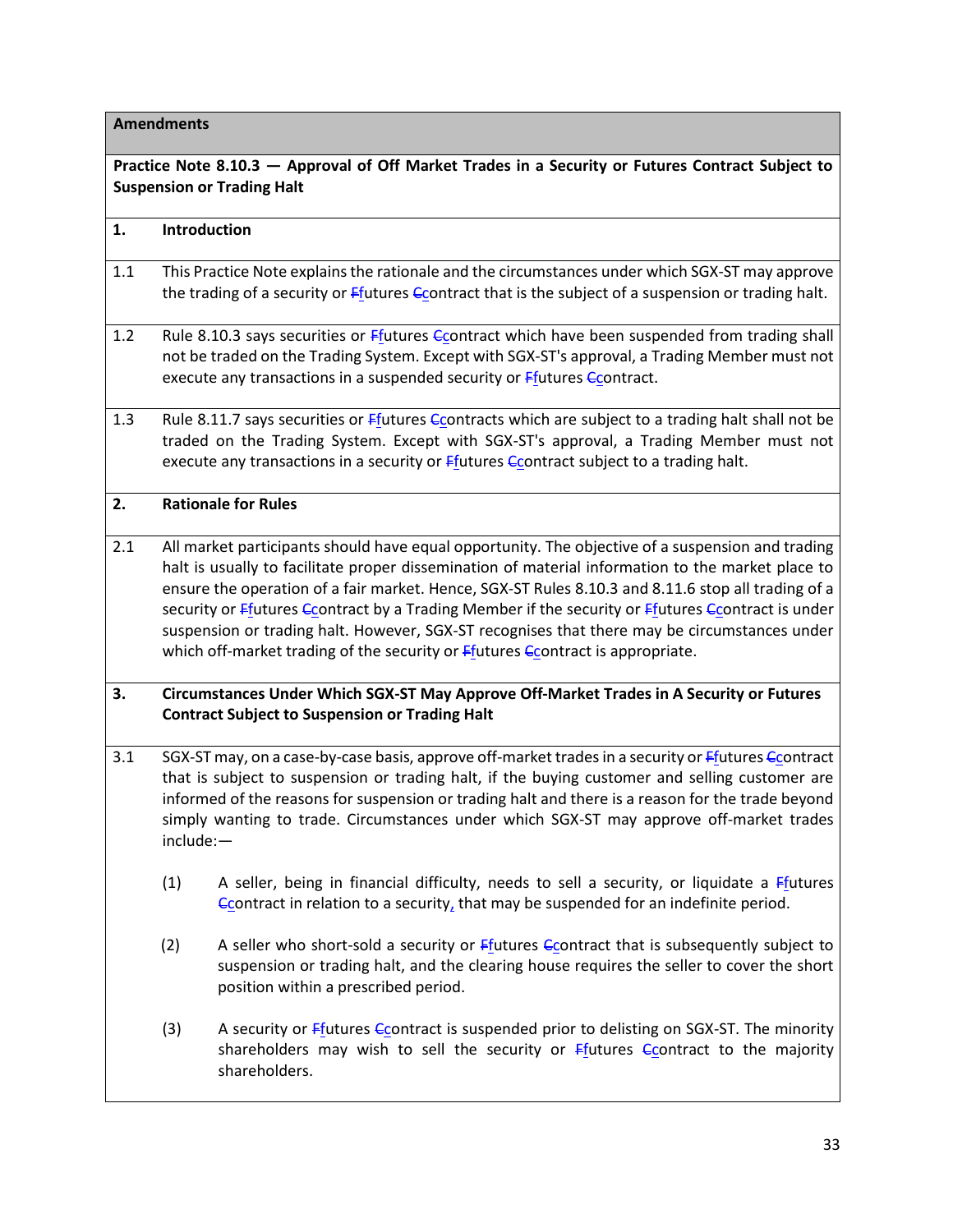| <b>Amendments</b> |                                                                                                                                                        |
|-------------------|--------------------------------------------------------------------------------------------------------------------------------------------------------|
| (4)               | The trustee of the estate of a deceased investor needs to liquidate a security or Ffutures<br>Contract that may be suspended for an indefinite period. |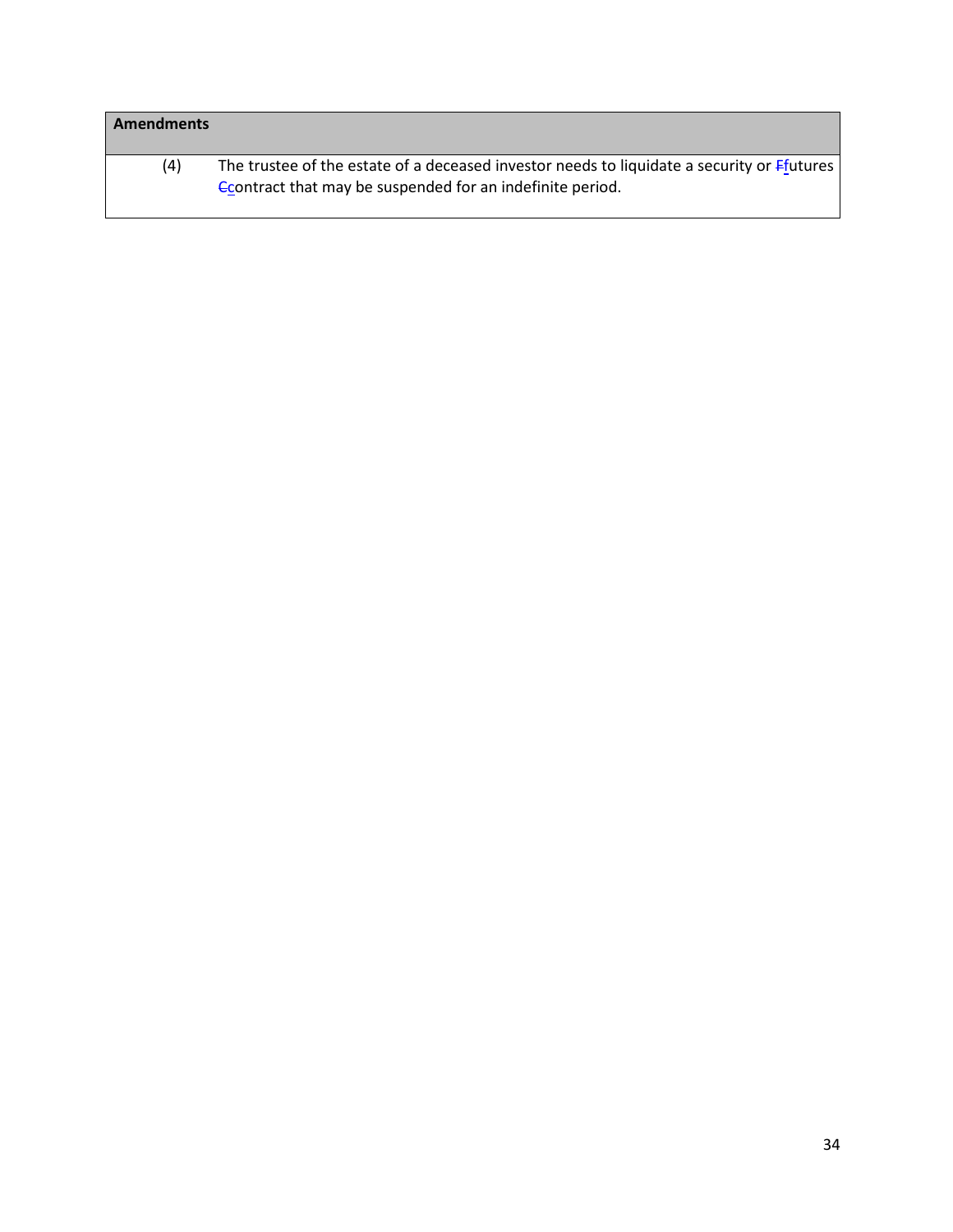|          | <b>Amendments</b>                                                                                                                                                                                                                                                                                                                                                                   |                                                                                                                                                                                                                                                                                                                                                                                                                                                                       |  |  |
|----------|-------------------------------------------------------------------------------------------------------------------------------------------------------------------------------------------------------------------------------------------------------------------------------------------------------------------------------------------------------------------------------------|-----------------------------------------------------------------------------------------------------------------------------------------------------------------------------------------------------------------------------------------------------------------------------------------------------------------------------------------------------------------------------------------------------------------------------------------------------------------------|--|--|
|          |                                                                                                                                                                                                                                                                                                                                                                                     | Practice Note 8.10A - Circuit Breaker                                                                                                                                                                                                                                                                                                                                                                                                                                 |  |  |
| 1.       | Introduction                                                                                                                                                                                                                                                                                                                                                                        |                                                                                                                                                                                                                                                                                                                                                                                                                                                                       |  |  |
| 1.1.     | Rule 8.10A.1 states that SGX-ST may prescribe, for certain securities and Ffutures Ccontracts,<br>Circuit Breakers which are designed to temporarily restrict trading in these securities and <i>Ffutures</i><br>Ccontracts.                                                                                                                                                        |                                                                                                                                                                                                                                                                                                                                                                                                                                                                       |  |  |
| 1.2.     |                                                                                                                                                                                                                                                                                                                                                                                     | Rule 8.10A.2 adds that SGX-ST shall impose a Cooling-Off Period on such security or Ffutures<br>Econtracts referred to in Rule 8.10A.1 if an incoming order seeks to be matched, either partially<br>or fully, with an existing order in the Trading System at a price outside the Circuit Breaker.                                                                                                                                                                   |  |  |
| 2.       |                                                                                                                                                                                                                                                                                                                                                                                     | <b>Coverage of Circuit Breaker</b>                                                                                                                                                                                                                                                                                                                                                                                                                                    |  |  |
| 2.3.     | As stated in Rule 8.11.1A, SGX-ST may impose a trading halt on a security or Ffutures Ccontract<br>when its underlying, or such instrument on the same underlying as SGX-ST may prescribe, is<br>subject to a Cooling-Off Period pursuant to Rule 8.10A.2. This includes structured and company<br>warrants. The duration of such halt will be aligned with the Cooling-Off Period. |                                                                                                                                                                                                                                                                                                                                                                                                                                                                       |  |  |
| $\cdots$ |                                                                                                                                                                                                                                                                                                                                                                                     |                                                                                                                                                                                                                                                                                                                                                                                                                                                                       |  |  |
| 3.       | <b>Characteristics of Circuit Breakers and Cooling-Off Periods</b>                                                                                                                                                                                                                                                                                                                  |                                                                                                                                                                                                                                                                                                                                                                                                                                                                       |  |  |
| 3.1.     |                                                                                                                                                                                                                                                                                                                                                                                     | A Circuit Breaker will have the following features:                                                                                                                                                                                                                                                                                                                                                                                                                   |  |  |
|          | (2)                                                                                                                                                                                                                                                                                                                                                                                 | The Circuit Breaker, takes the form of a price band. Trading in a security or Ffutures<br>Ccontract must be within or at the upper and lower thresholds of the price band. The<br>price band is based on a prescribed percentage threshold from a reference price. The<br>calculation of the price band is described in paragraph 4 below.                                                                                                                            |  |  |
|          | (4)                                                                                                                                                                                                                                                                                                                                                                                 | During the Cooling-Off Period, trading in a security or Ffutures Econtract continues at or<br>within the price band that was established when the Cooling-Off Period was activated. If<br>an incoming order seeks to match against a resting order at a price outside the upper or<br>lower threshold, the incoming order will be rejected and will not be matched at a price<br>outside the upper and lower thresholds. This will not extend the cooling-off period. |  |  |
|          | (5)                                                                                                                                                                                                                                                                                                                                                                                 | After the Cooling-Off Period ceases, the upper and lower thresholds of the Circuit Breaker<br>will be adjusted. The adjustment of the price band is described in paragraph 4. Trading in<br>a security or <i>Efutures C</i> contract will continue within and at the new price band.                                                                                                                                                                                  |  |  |
| 4.       |                                                                                                                                                                                                                                                                                                                                                                                     | <b>Calculation of the Circuit Breaker</b>                                                                                                                                                                                                                                                                                                                                                                                                                             |  |  |
|          |                                                                                                                                                                                                                                                                                                                                                                                     |                                                                                                                                                                                                                                                                                                                                                                                                                                                                       |  |  |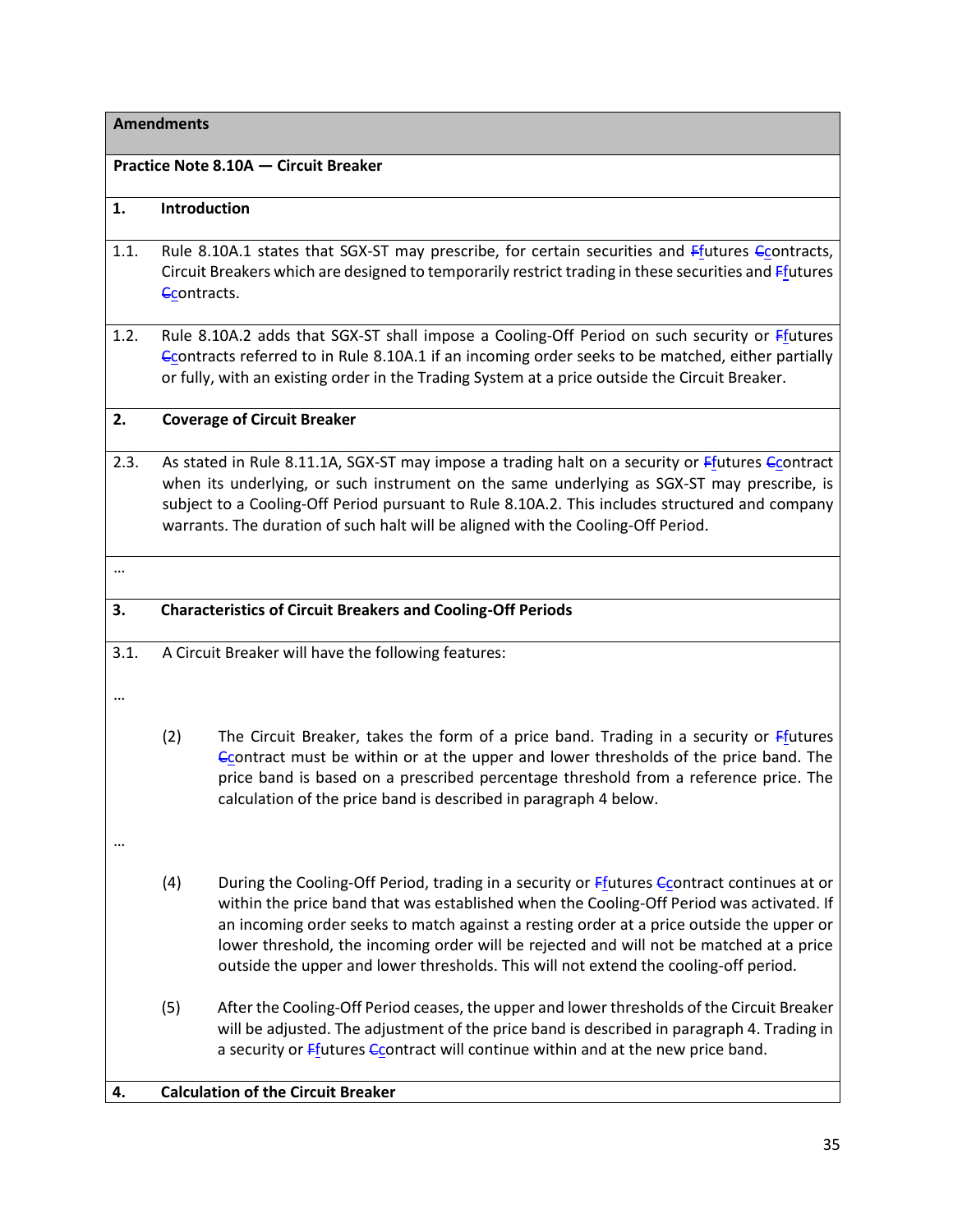| <b>Amendments</b> |     |                                                                                                                                                                                                                                                                                                                                |
|-------------------|-----|--------------------------------------------------------------------------------------------------------------------------------------------------------------------------------------------------------------------------------------------------------------------------------------------------------------------------------|
|                   |     |                                                                                                                                                                                                                                                                                                                                |
| $\cdots$          |     |                                                                                                                                                                                                                                                                                                                                |
| $4.2 -$           |     | The reference price for the start of the Trading Phase in each trading session is as follows:                                                                                                                                                                                                                                  |
|                   | (1) | the opening price of the security for that trading session, failing which                                                                                                                                                                                                                                                      |
|                   | (2) | either:                                                                                                                                                                                                                                                                                                                        |
|                   |     | (i) in the case of a Prescribed-Security Instrument, the last traded price in the<br>(a)<br>morning trading session, failing which, the closing price of the Prescribed<br>Security Instrument on the previous Market Day, and (ii) in the case of any<br>other security, the previous trading session's last traded price, or |
|                   |     | (b)<br>where a share consolidation or share split has occurred since the price stated<br>in (a), a price derived from a pricing model established by SGX-ST (for example,<br>the last traded price prior to the effective date of the consolidation, adjusted<br>for the consolidation ratio), failing which                   |
|                   | (3) | the last available traded price.                                                                                                                                                                                                                                                                                               |
|                   |     |                                                                                                                                                                                                                                                                                                                                |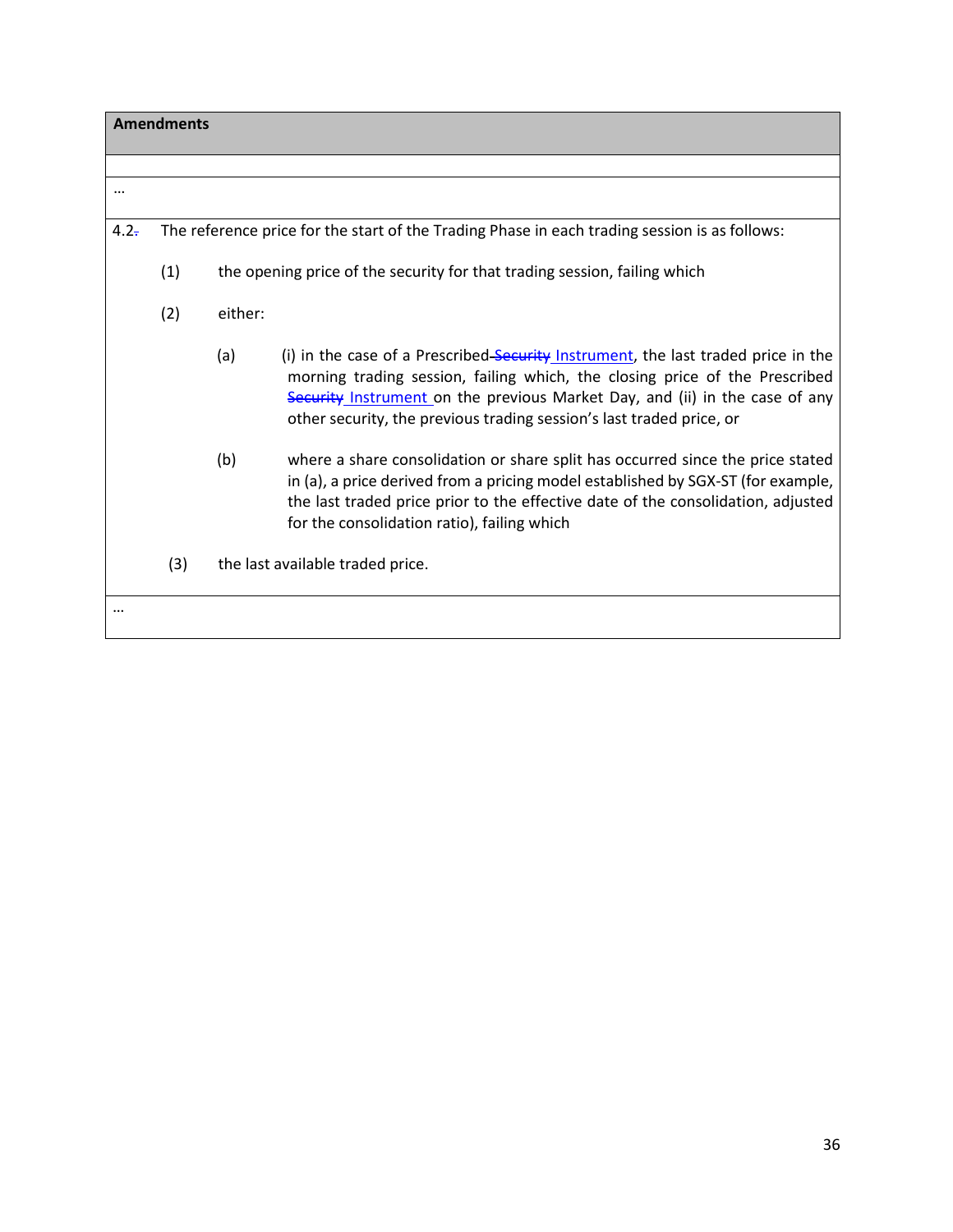| Practice Note 12.3.1, 12.3.2 - Customer Account |     |                                                                                                        |
|-------------------------------------------------|-----|--------------------------------------------------------------------------------------------------------|
| $\cdots$                                        |     |                                                                                                        |
| 2.                                              |     | <b>Customer Account</b>                                                                                |
| $\cdots$                                        |     |                                                                                                        |
| 2.2<br>$\cdots$                                 |     | Investment objectives of a customer would include:-                                                    |
|                                                 | (b) | the types of securities or Ffutures Ccontracts that the customer may want to trade in,<br>such as: $-$ |
|                                                 |     | (i)<br>securities or Ffutures Econtracts listed or quoted on SGX-ST, and                               |
|                                                 |     |                                                                                                        |
|                                                 |     |                                                                                                        |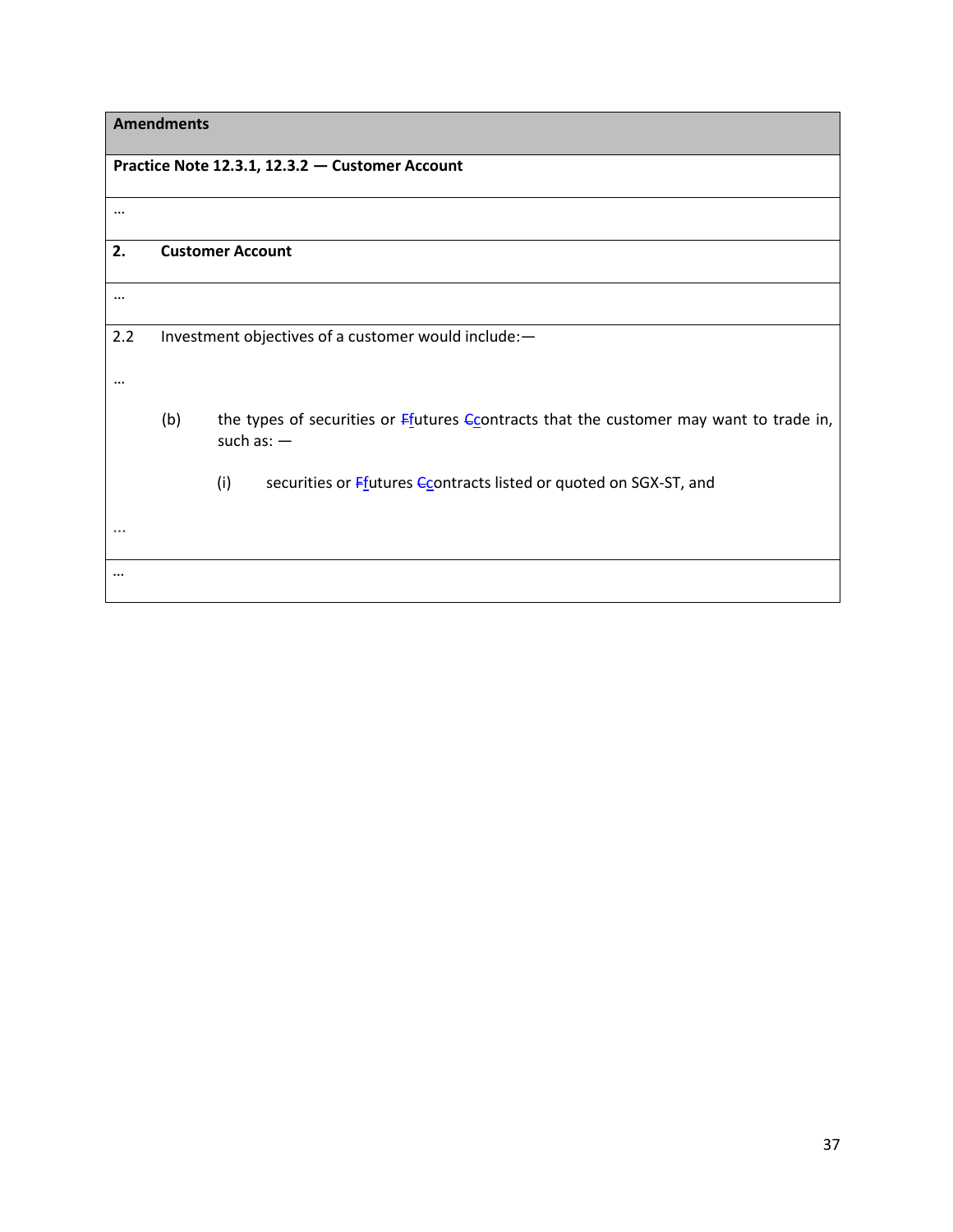|     | <b>Amendments</b>                                                                                                                            |
|-----|----------------------------------------------------------------------------------------------------------------------------------------------|
|     | Practice Note 12.6.1 - Contract Notes                                                                                                        |
| 1.  | <b>Introduction</b>                                                                                                                          |
| 1.1 | Rule 12.6.1 requires a Trading Member to send its customer a contract note for the purchase or<br>sale of securities or fFutures Ccontracts. |
|     |                                                                                                                                              |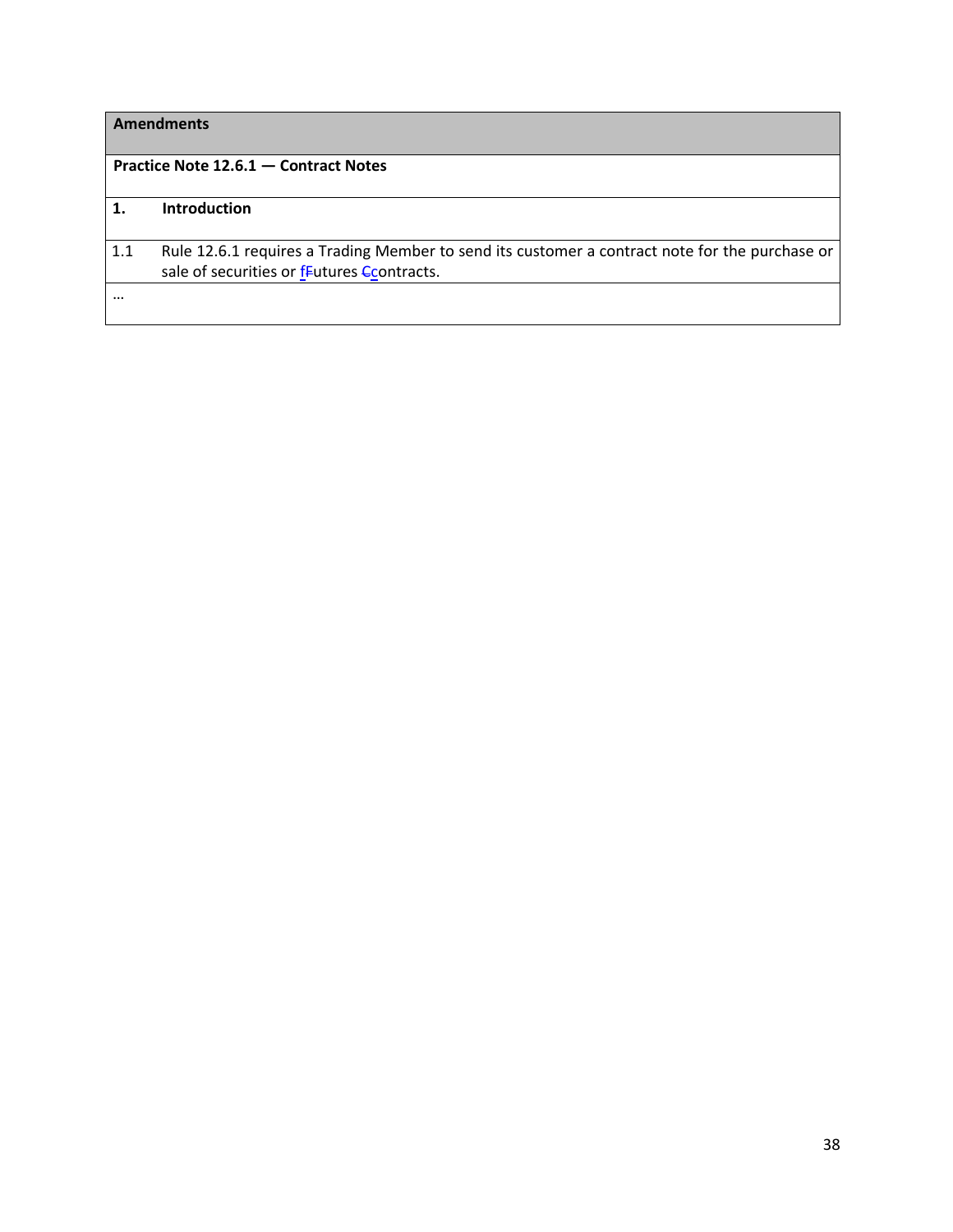#### **Practice Note 13.4.1 — Customer Orders — Precedence**

## **1. Introduction**

| 1.2 | Rule 13.4 states that a Trading Member or a Trading Representative must not deal in securities or  |
|-----|----------------------------------------------------------------------------------------------------|
|     | Ffutures Econtracts for his or her own account or for a Prescribed Person's account if the Trading |
|     | Representative has an unexecuted order on the same terms from a customer. However, this Rule       |
|     | does not apply if the Trading Representative does not have access to customer's order flow         |
|     | information while executing for his own account or for the Prescribed Person's account.            |

#### **2. Application of Rule 13.4.1**

2.1 An order includes an order for a single stock futures contract or  $F_1$ utures  $C_2$ ontracts.

…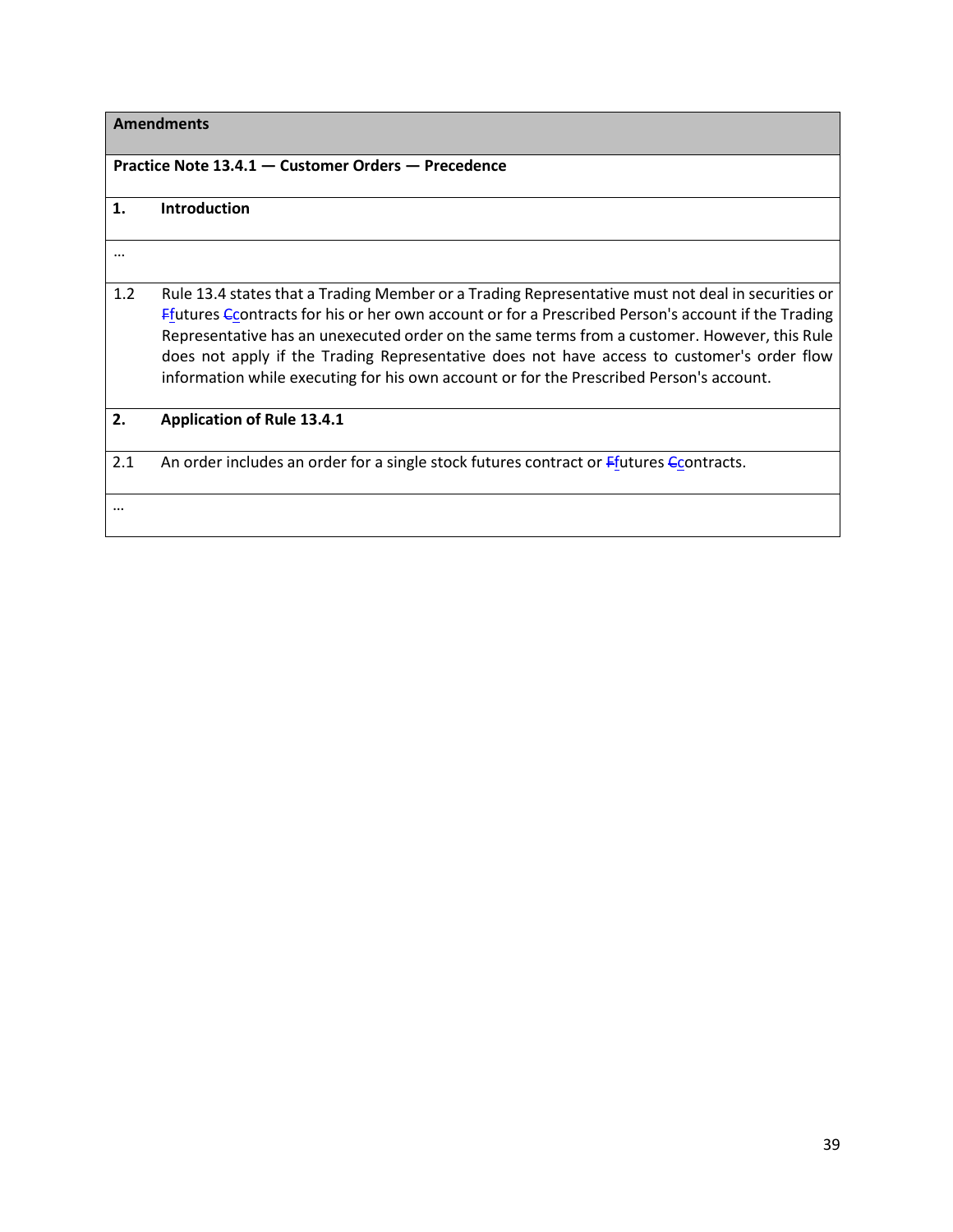## **Practice Note 13.8.1 — Market Manipulation and False Market**

| 2.       |            | <b>Market Manipulation and False Market</b>                                                                                                                                                                                                                                                                                                                                                                 |
|----------|------------|-------------------------------------------------------------------------------------------------------------------------------------------------------------------------------------------------------------------------------------------------------------------------------------------------------------------------------------------------------------------------------------------------------------|
| $\cdots$ |            |                                                                                                                                                                                                                                                                                                                                                                                                             |
| 2.1      |            | Rule 13.8.1 says, A Trading Member or a Trading Representative must not engage in, or knowingly<br>act with any other person in, any act or practice that will or is likely to:-                                                                                                                                                                                                                            |
|          | (1)        | create a false or misleading appearance of active trading in any securities or Ffutures<br>Ccontracts; or                                                                                                                                                                                                                                                                                                   |
|          | (2)        | lead to a false market in respect of any securities or Ffutures Econtracts. For avoidance<br>of doubt, a false market includes a market in which:-                                                                                                                                                                                                                                                          |
|          |            |                                                                                                                                                                                                                                                                                                                                                                                                             |
| 3.       |            | <b>Guidance on Rule 13.8.2</b>                                                                                                                                                                                                                                                                                                                                                                              |
| 3.1      |            |                                                                                                                                                                                                                                                                                                                                                                                                             |
|          |            | 3.1.1 Rule 13.8.2(1): Whether the Proposed Transaction Will be Inconsistent with the History of, or<br>Recent Trading in the Security or Futures Contract.                                                                                                                                                                                                                                                  |
|          | Econtract. | Trading Members and Trading Representatives would generally be familiar with the patterns of<br>trading in each security or <i>Efutures C</i> contract. They are therefore expected to exercise judgment,<br>based on their experience and knowledge of trading in the security or Ffutures Econtract, in<br>assessing the likely impact of a proposed transaction on the market for a security or Ffutures |
|          | Ccontract. | The Rule does not prevent a Trading Member or Trading Representative from executing an order<br>simply because it will have an impact on the market for, or the price of, a security or $F_1$ tutures                                                                                                                                                                                                       |
|          |            | 3.1.2 Rule 13.8.2(2): Whether the Proposed Transaction will or May Cause or Contribute to a Material<br>Change in the price of, or the Market for the Security or Futures Contract, and Whether the<br>Person Involved or Another Person with Whom the First Person is Collaborating May Directly or<br>Indirectly Benefit From Alterations in the Market Place or Price.                                   |
|          |            | In the absence of a good reason to buy or sell quickly, customers generally want to obtain the best                                                                                                                                                                                                                                                                                                         |

In the absence of a good reason to buy or sell quickly, customers generally want to obtain the best price. A Trading Member or Trading Representative who receives an order that would materially alter the market for, or price for, the security or Ffutures  $C_{\text{C}}$ ontract, should consider whether it is genuine or manipulative.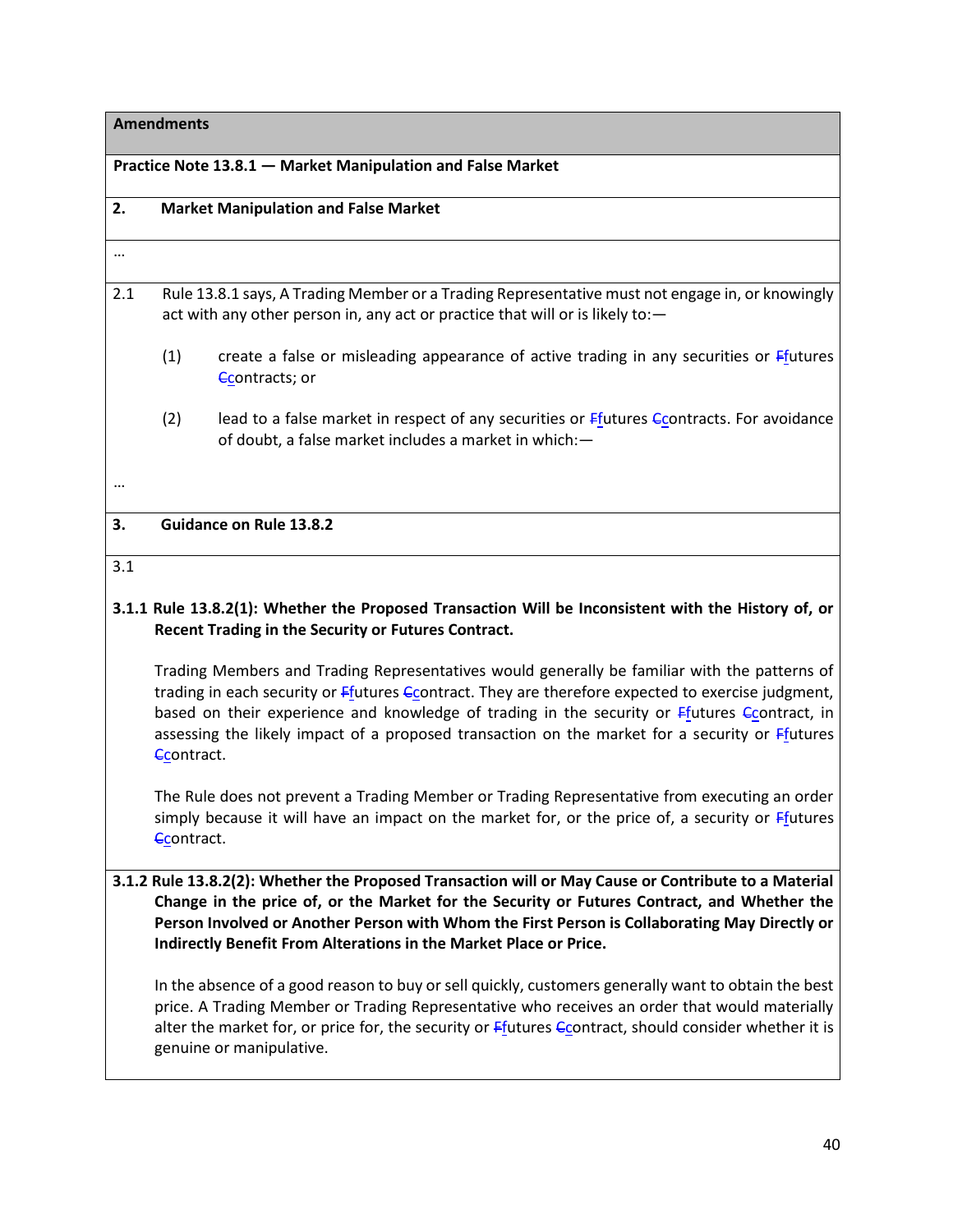# **Amendments** Trading Members and Trading Representatives must also know their customers. Orders placed by a customer or a related party of that customer, who may have an interest in creating a material change in the market for, or price of, a particular security or Ffutures Ccontract, should be closely examined. **Examples** (1) Orders placed by a large holder of a particular security or  $F$ futures  $G$  Contract who may have an interest in inflating the value of that holding (e.g. window dressing for investment performance purposes), or decreasing the price of the security or  $F$ futures Ccontract (e.g. as a precursor to a takeover bid or for purposes which include lowering a conversion price). … **3.1.4 Rule 13.8.2(4): Whether the Proposed Transaction will Coincide with or is Likely to Influence the Calculation of Reference Prices, Settlement Prices and Valuations.** A Trading Member or Trading Representative should consider carefully any orders placed with instructions to execute them at or near the close of trading, particularly if a price target is set. A Trading Member or Trading Representative should also be alert to orders placed near the close on the last trading day of the month, quarter or year, or on the expiry dates of options, warrants or **F**futures Ccontracts, which will move the price when executed. A customer who, to the knowledge of the Trading Member or Trading Representative, declines the opportunity to obtain a better price during the day and prefers to pay a higher (or lower) price near the close should be queried as to the strategy. This is important if the order is to buy or sell a small volume of the security or  $F$ futures  $C$ contract, which is likely to move the price and possibly fix the closing price. Further, if the Trading Member or Trading Representative received a series of similar orders over a number of days, each of which generated a price movement near the close of trading, the Trading Member or Trading Representative should be satisfied that the customer is not attempting to create a false or misleading appearance with respect to the price of the security or Ffutures Ccontract. **Examples**

(1) A fund manager's quarterly performance will improve if the valuation of his portfolio at the end of the quarter in question is higher. By placing a large order to buy relatively illiquid securities and/or Ffutures Ccontracts, which are also components of his portfolio, to be executed at or just before the close, his purpose might be to distort the price in his favour.

…

**3.1.5 Rule 13.8.2(5): Whether Parties Involved in the Proposed Transaction are Connected.**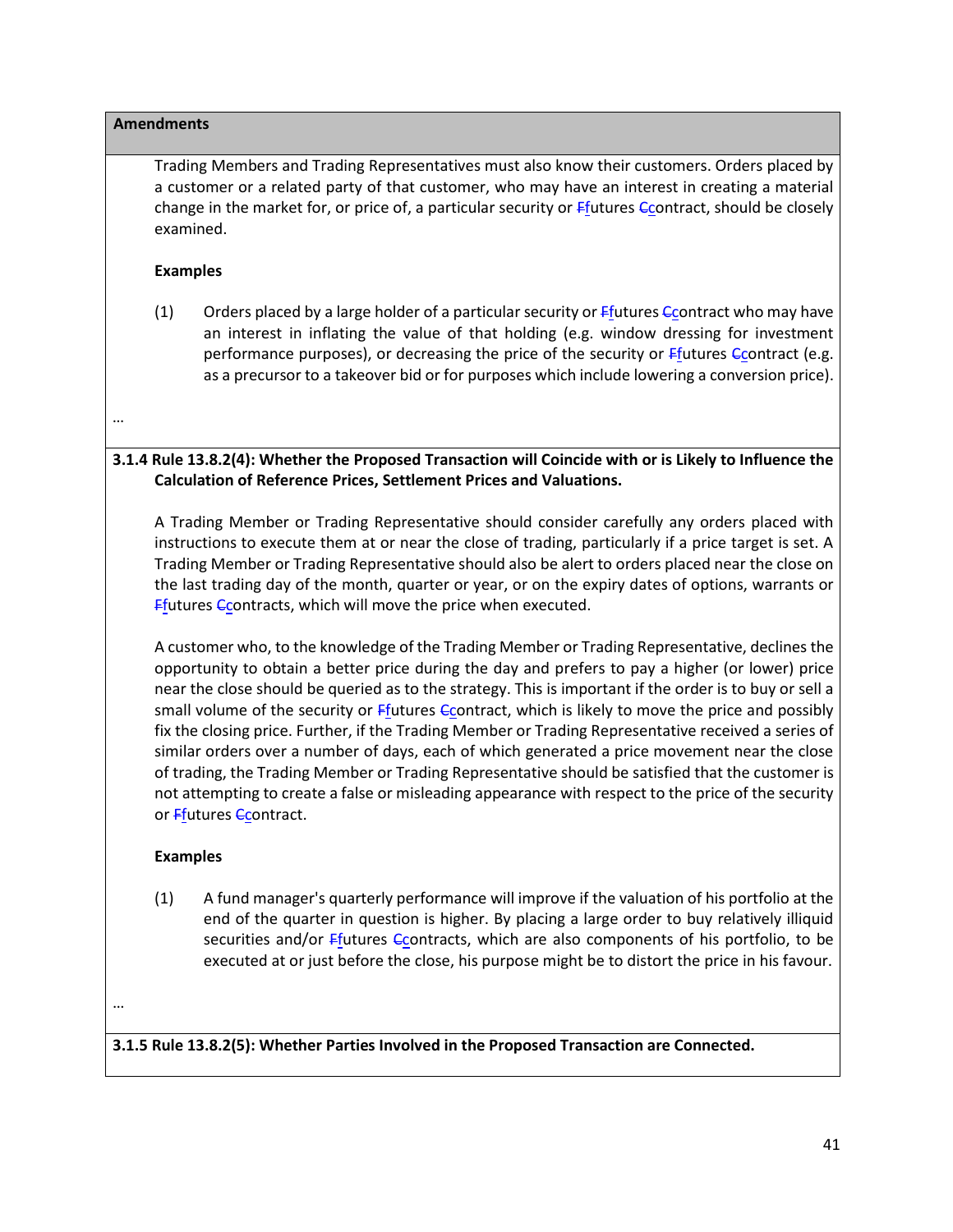A concern here might arise if the security or *Efutures* Contract is held in the name of a colluding party but the market risk actually remains with the seller. There may effectively be no change in beneficial interest.

### **3.1.7 Rule 13.8.2(7): Whether the Proposed Transaction Will or May Cause the Price of the Security or Futures Contract to Increase or Decrease, but Following Which the Price is Likely to Immediately Return to About its Previous Level.**

The key question in this area is whether there appears to be any logical trading pattern to the price and volume of the security or  $F_1$  tures  $F_2$  contract, or whether it seems erratic. Trading is manipulative if it is intended to move the price of the security or  $Ff$  tutures  $G$  contract.

## **3.1.9 Rule 13.8.2(9): Whether the Volume or Size of the Proposed Transaction is Excessive Relative to Reasonable Expectations of the Depth and Liquidity of the Market at the Time.**

This Rule does not restrict Trading Members and Trading Representatives trading significant volumes where there is a legitimate purpose for the transaction and where the transaction is executed in a proper manner. However, trading significant volumes with the purpose of controlling the price of a security or  $F_1$  tures  $C_2$  contract will amount to manipulative trading.

#### **Example**

A Trading Representative purchased substantial volume in a thinly traded counter, which accounted for a large proportion of the market volume, to establish a predetermined price. Sometimes, this may be followed by up-ticking the bid despite the absence of bona fide investor demand for the security or  $F_{\text{f}}$ utures  $F_{\text{f}}$ contract.

#### **3.1.11 Rule 13.8.2(11): Whether the Proposed Buy (Sell) Order Forms Part of a Series of Orders that Successively and Consistently Increase (Decrease) the Price of the Security or Futures Contract.**

If a customer places a sell order well above the best ask and one or more buy orders which would increase the price towards the customer's ask price, a Trading Member or Trading Representative should query the customer as to the strategy. It may be that the buy orders are intended to get the price running and facilitate the sale at the higher price. Illiquid securities or Ffutures Econtracts, in particular, are susceptible to this type of improper trading.

## **3.1.12 Rule 13.8.2(12): Whether There Appears to be a Legitimate Commercial Reason for the Proposed Transaction.**

Many orders for legitimate commercial reasons can change the market for, or the price of, a security or Ffutures Coontract when executed. Such orders are acceptable despite the price impact, but the Trading Member or Trading Representative must execute the order in an appropriate manner, bearing in mind its or his obligations.

#### **Examples**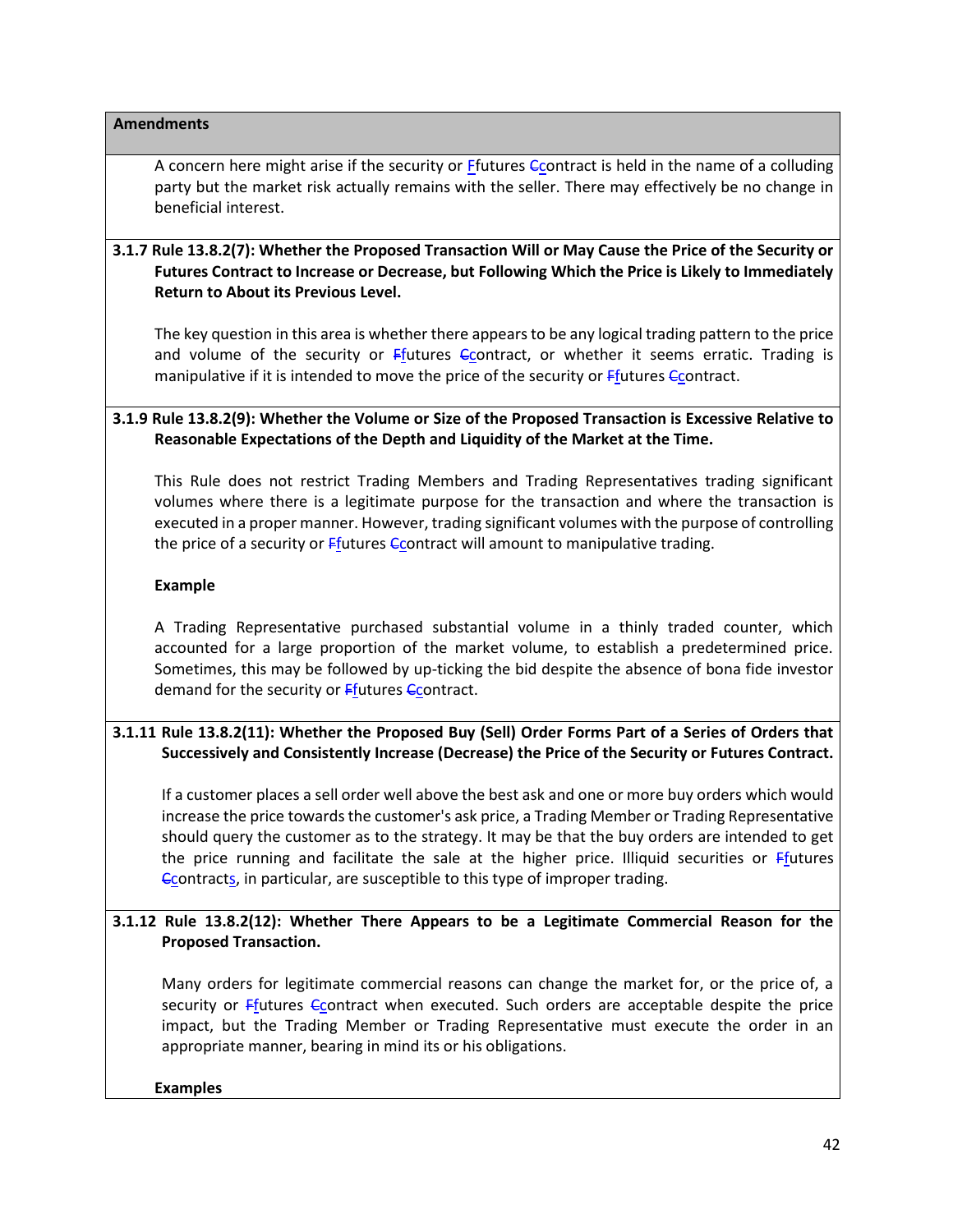|     | <b>Amendments</b> |                                                                                                                                                                                                                                                                                                                                                                                                                                                                                                                                                                                                                                                                                                                                                                                             |
|-----|-------------------|---------------------------------------------------------------------------------------------------------------------------------------------------------------------------------------------------------------------------------------------------------------------------------------------------------------------------------------------------------------------------------------------------------------------------------------------------------------------------------------------------------------------------------------------------------------------------------------------------------------------------------------------------------------------------------------------------------------------------------------------------------------------------------------------|
|     | (1)               | A Trading Member conducting index arbitrage as principal and entering orders in an<br>illiquid security or Ffutures <i>Econtract</i> may have a material impact on the price of some<br>securities or Ffutures Ccontracts, even with small orders. Index arbitrage orders are a<br>legitimate commercial reason for trading, but the Trading Member must exercise<br>sufficient care to ensure that the order did not result in a false or misleading appearance<br>with respect to the price of a security or $Ff$ <sub>1</sub> tutures $Ff$ <sub>2</sub> contract.                                                                                                                                                                                                                        |
|     | (2)               | A Trading Representative accepting orders from a customer seeking to replicate an index<br>at a time when one or more of the security or $Ff$ <sub>1</sub> tutures $G$ <sub>2</sub> contracts are being included or<br>excluded from the relevant index, or when the size of the portfolio is being increased or<br>decreased, should consider the impact the orders may have. If the Trading Representative<br>attempts to execute a large proportion of the order during the Pre-Close phase, having<br>ignored opportunities earlier in the day, and the order has a material impact on the<br>closing price, it may result in allegations that the Trading Representative created a false<br>or misleading appearance with respect to the price of that security or Ffutures Econtract. |
|     | (3)               | A Trading Member or Trading Representative trading as principal to hedge an exposure<br>should be alert to the impact its trading may have on the market for, or the price of, a<br>security or Ffutures Ccontract.                                                                                                                                                                                                                                                                                                                                                                                                                                                                                                                                                                         |
| 4.  |                   | Guidance on SGX-ST Rule 13.8.3                                                                                                                                                                                                                                                                                                                                                                                                                                                                                                                                                                                                                                                                                                                                                              |
| 4.1 | apply if:         | Rule 13.8.3 says,<br>A Trading Member or a Trading Representative must not enter a buy order or a sell order on the<br>Trading System if there is an existing opposite order from that same Trading Member or Trading<br>Representative in the same security or Ffutures Econtract for the same price. This Rules does not                                                                                                                                                                                                                                                                                                                                                                                                                                                                  |
|     |                   |                                                                                                                                                                                                                                                                                                                                                                                                                                                                                                                                                                                                                                                                                                                                                                                             |
| 4.2 |                   | Pursuant to Rule 13.8.3(2), orders entered under the following circumstances will be permitted:                                                                                                                                                                                                                                                                                                                                                                                                                                                                                                                                                                                                                                                                                             |
|     | (1)               | orders from a fund manager whose instructions are intended to switch the security or<br><b>Ffutures Econtract from one sub-account to another for legitimate commercial reasons.</b>                                                                                                                                                                                                                                                                                                                                                                                                                                                                                                                                                                                                        |
|     |                   |                                                                                                                                                                                                                                                                                                                                                                                                                                                                                                                                                                                                                                                                                                                                                                                             |
| 5.  | Conclusion        |                                                                                                                                                                                                                                                                                                                                                                                                                                                                                                                                                                                                                                                                                                                                                                                             |
| 5.1 |                   | Manipulative trading may be inferred from circumstantial evidence, such as an unusual pattern<br>of trading, coupled with a person's interest in affecting trading in the security or Ffutures<br><b>Contract. Trading Members and Trading Representatives may not always know if a customer has</b>                                                                                                                                                                                                                                                                                                                                                                                                                                                                                        |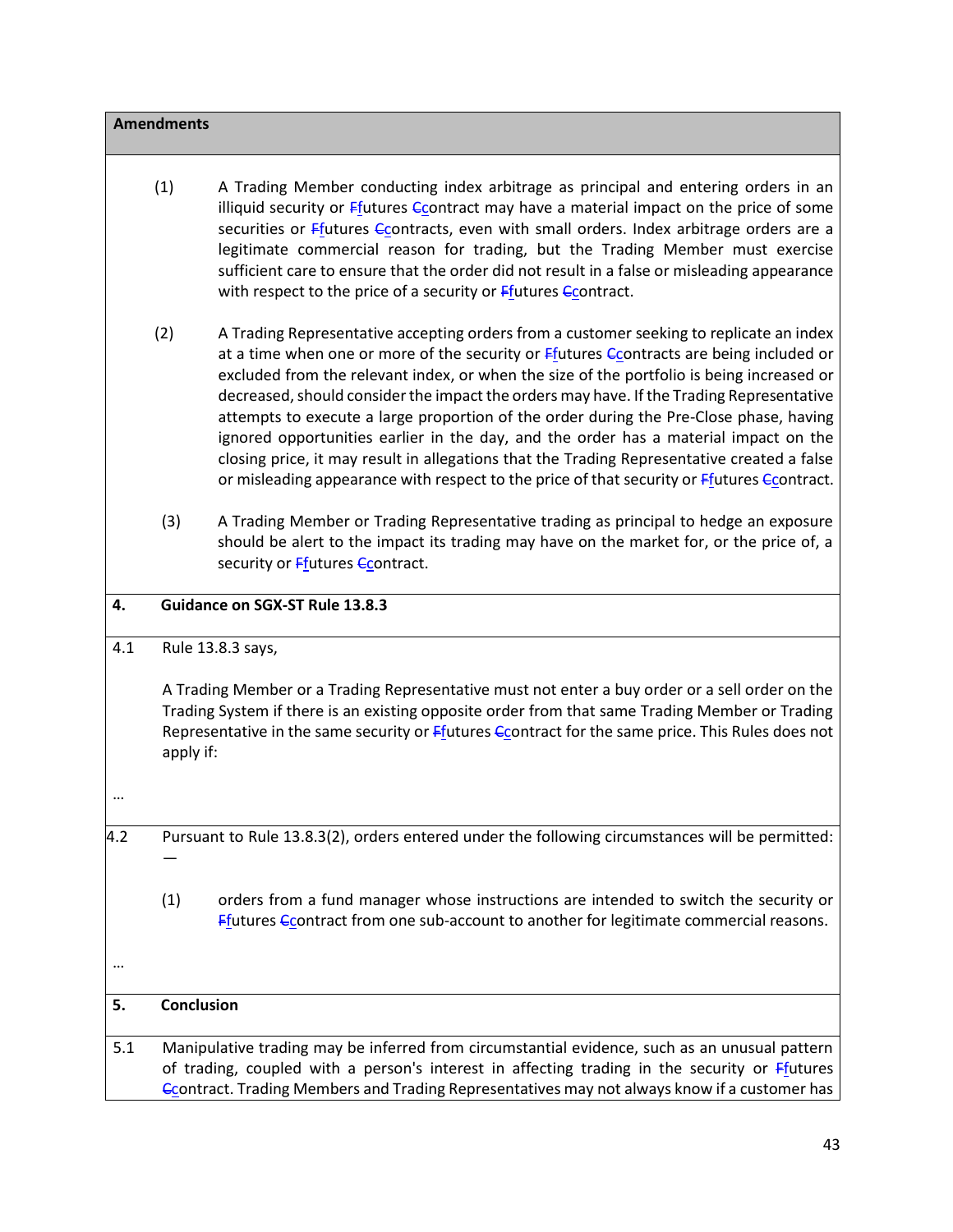a particular interest in a security or  $Ff$ <sub>1</sub> tutures  $Ff$ <sub>2</sub> contract or what it may be. However, a Trading Member or Trading Representative needs to be able to show that, taking into account the circumstances of the order, it should not have reasonably suspected that the purpose of the trading was to create a false or misleading appearance. It is important that a Trading Member or Trading Representative who receives an unusual order is able to establish that it or he has made due enquiries and is satisfied as to the reason for the trading.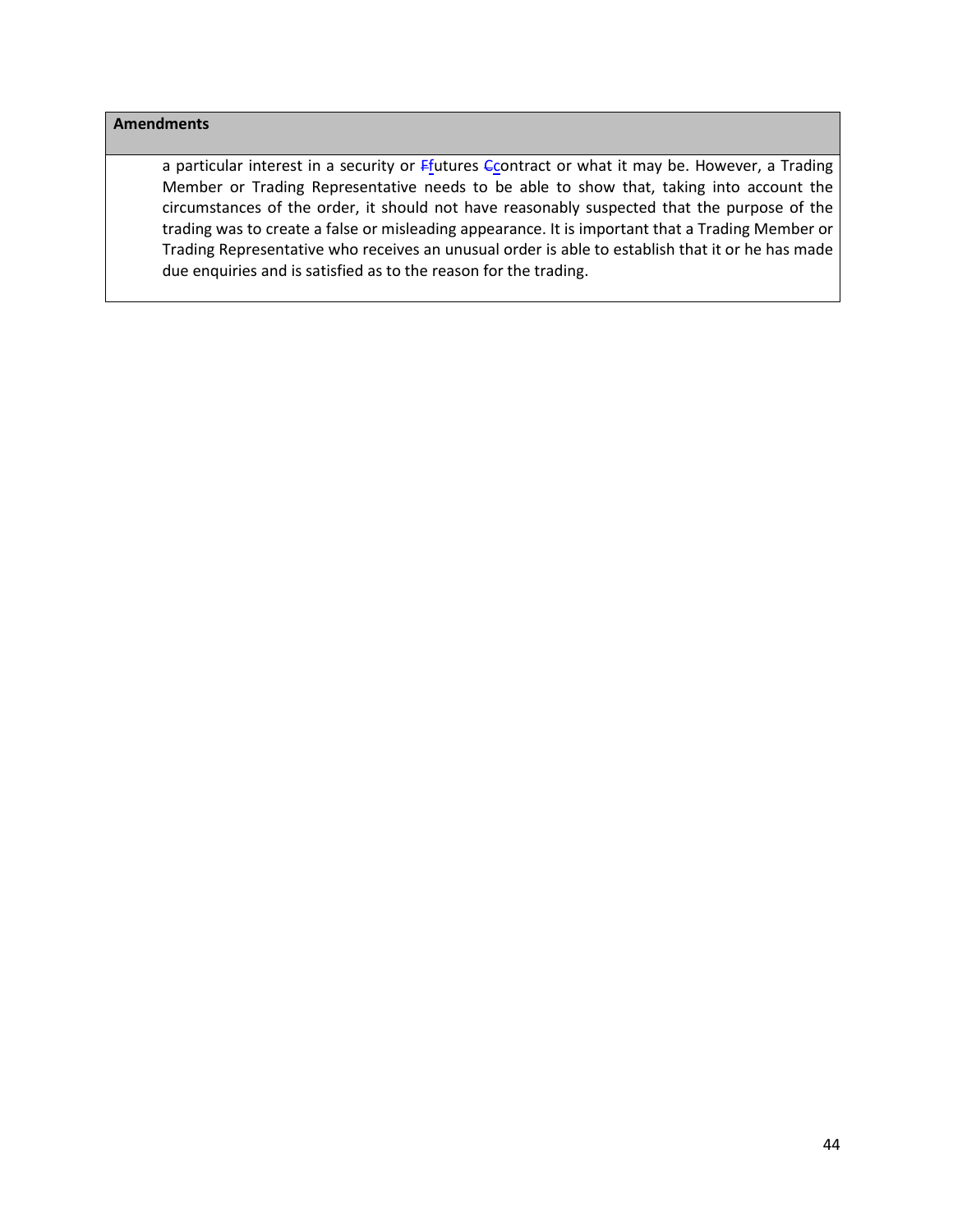## **3) Amendments to the SGX-ST Rules (Schedule A Composition Table)**

|                     | <b>Rule Violation</b>                                                                                                                                                                                                                                                       |                                                                | Composition amount which may be offered by SGX-ST, where SGX-ST has determined the Trading Member,<br>Approved Executive Director and/or Trading Representative to be Liable |                                                                          |                         |                         |                                     |                         |                         |                                                                                                 |                         |                                         |
|---------------------|-----------------------------------------------------------------------------------------------------------------------------------------------------------------------------------------------------------------------------------------------------------------------------|----------------------------------------------------------------|------------------------------------------------------------------------------------------------------------------------------------------------------------------------------|--------------------------------------------------------------------------|-------------------------|-------------------------|-------------------------------------|-------------------------|-------------------------|-------------------------------------------------------------------------------------------------|-------------------------|-----------------------------------------|
| Rule<br>Chapter /   | <b>Brief Description of</b>                                                                                                                                                                                                                                                 | Whether<br>composition may<br>be offered                       |                                                                                                                                                                              | <b>Trading Members (or Designated</b><br>Market Maker, where applicable) |                         |                         | <b>Approved Executive Directors</b> |                         |                         | <b>Trading Representatives (or Market</b><br><b>Making Representative, where</b><br>applicable) |                         | penalty<br>imposable<br>by the          |
| <b>Number</b>       | Rule                                                                                                                                                                                                                                                                        |                                                                | 1st<br><b>Violation</b>                                                                                                                                                      | 2nd<br><b>Violation</b>                                                  | 3rd<br><b>Violation</b> | 1st<br><b>Violation</b> | 2nd<br><b>Violation</b>             | 3rd<br><b>Violation</b> | 1st<br><b>Violation</b> | 2nd<br><b>Violation</b>                                                                         | 3rd<br><b>Violation</b> | <b>Disciplinary</b><br><b>Committee</b> |
| Chapter 8 - Trading |                                                                                                                                                                                                                                                                             |                                                                |                                                                                                                                                                              |                                                                          |                         |                         |                                     |                         |                         |                                                                                                 |                         |                                         |
| 8.1                 | <b>Trading</b>                                                                                                                                                                                                                                                              |                                                                |                                                                                                                                                                              |                                                                          |                         |                         |                                     |                         |                         |                                                                                                 |                         |                                         |
|                     | Securities<br>and<br><b>Ffutures</b>                                                                                                                                                                                                                                        |                                                                |                                                                                                                                                                              |                                                                          |                         |                         |                                     |                         |                         |                                                                                                 |                         |                                         |
| 8.1.1               | <b>Contracts</b><br>to<br>be through the                                                                                                                                                                                                                                    | Compoundable                                                   | \$2,000                                                                                                                                                                      | \$4,000                                                                  | \$7,000                 | \$1,000                 | \$3,000                             | \$6,000                 | \$1,000                 | \$3,000                                                                                         | \$6,000                 | N.A.                                    |
|                     | Trading System<br>or as otherwise<br>permitted<br>in                                                                                                                                                                                                                        |                                                                | \$4,000                                                                                                                                                                      | \$7,000                                                                  | \$10,000                | \$3,000                 | \$6,000                             | \$8,000                 | \$3,000                 | \$6,000                                                                                         | \$8,000                 |                                         |
|                     | this Rules                                                                                                                                                                                                                                                                  |                                                                |                                                                                                                                                                              |                                                                          |                         |                         |                                     |                         |                         |                                                                                                 |                         |                                         |
| 8.3                 | <b>Orders</b>                                                                                                                                                                                                                                                               |                                                                |                                                                                                                                                                              |                                                                          |                         |                         |                                     |                         |                         |                                                                                                 |                         |                                         |
| 8.3.4               | Trading<br>Member<br>to<br>specify<br>the<br>Position<br>Account<br>code,<br>Trading<br>Account<br>code<br>and the price<br>and quantity of<br>the security or<br><b>Ffutures</b><br>for<br><b>Contract</b><br>each<br>order<br>entered<br>into<br>Trading<br>the<br>System | Compoundable                                                   | \$500                                                                                                                                                                        | \$1,000                                                                  | \$2,000                 | \$250                   | \$500                               | \$1,000                 | \$250                   | \$500                                                                                           | \$1,000                 | N.A.                                    |
| 8.8                 |                                                                                                                                                                                                                                                                             | <b>Designated-Securities and Futures Contracts Instruments</b> |                                                                                                                                                                              |                                                                          |                         |                         |                                     |                         |                         |                                                                                                 |                         |                                         |
| 8.8.2               | Compliance<br>with<br>any                                                                                                                                                                                                                                                   | <b>Not</b><br>Compoundable                                     |                                                                                                                                                                              |                                                                          |                         |                         | Not Compoundable                    |                         |                         |                                                                                                 |                         | \$30,000                                |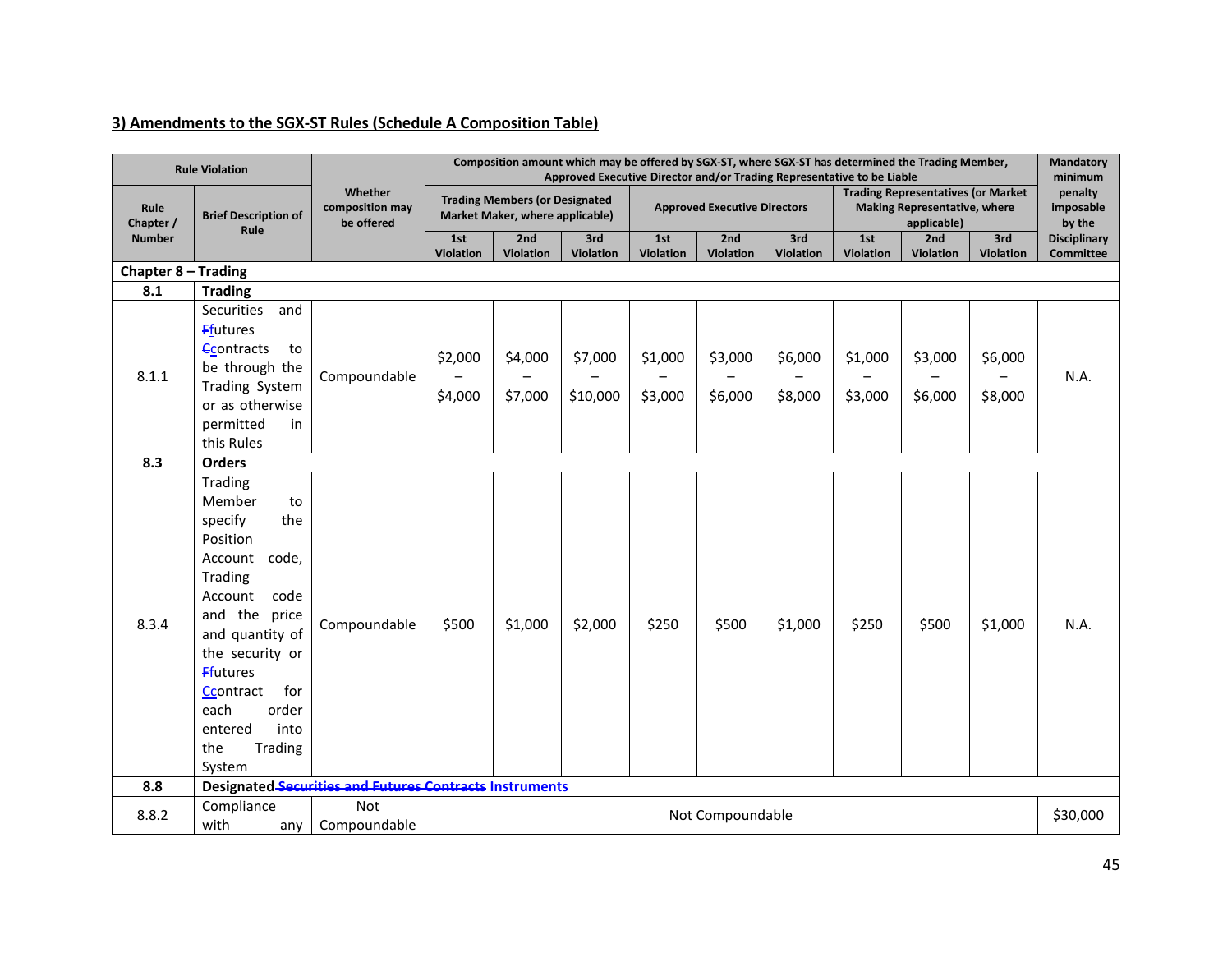|                   | <b>Rule Violation</b>       |                                          | Composition amount which may be offered by SGX-ST, where SGX-ST has determined the Trading Member,<br>Approved Executive Director and/or Trading Representative to be Liable |                                                                          |           |                  |                                     |           |           |                                                                                                 |           |                                           |  |
|-------------------|-----------------------------|------------------------------------------|------------------------------------------------------------------------------------------------------------------------------------------------------------------------------|--------------------------------------------------------------------------|-----------|------------------|-------------------------------------|-----------|-----------|-------------------------------------------------------------------------------------------------|-----------|-------------------------------------------|--|
| Rule<br>Chapter / | <b>Brief Description of</b> | Whether<br>composition may<br>be offered |                                                                                                                                                                              | <b>Trading Members (or Designated</b><br>Market Maker, where applicable) |           |                  | <b>Approved Executive Directors</b> |           |           | <b>Trading Representatives (or Market</b><br><b>Making Representative, where</b><br>applicable) |           | minimum<br>penalty<br>imposable<br>by the |  |
| <b>Number</b>     | Rule                        |                                          | 1st                                                                                                                                                                          | 2nd                                                                      | 3rd       | 1st              | 2nd                                 | 3rd       | 1st       | 2nd                                                                                             | 3rd       | <b>Disciplinary</b>                       |  |
|                   |                             |                                          | Violation                                                                                                                                                                    | Violation                                                                | Violation | Violation        | Violation                           | Violation | Violation | Violation                                                                                       | Violation | <b>Committee</b>                          |  |
|                   | conditions                  |                                          |                                                                                                                                                                              |                                                                          |           |                  |                                     |           |           |                                                                                                 |           |                                           |  |
|                   | imposed by the              |                                          |                                                                                                                                                                              |                                                                          |           |                  |                                     |           |           |                                                                                                 |           |                                           |  |
|                   | Board<br>on                 |                                          |                                                                                                                                                                              |                                                                          |           |                  |                                     |           |           |                                                                                                 |           |                                           |  |
|                   | dealings<br>or              |                                          |                                                                                                                                                                              |                                                                          |           |                  |                                     |           |           |                                                                                                 |           |                                           |  |
|                   | trades<br>in<br>a           |                                          |                                                                                                                                                                              |                                                                          |           |                  |                                     |           |           |                                                                                                 |           |                                           |  |
|                   | Designated                  |                                          |                                                                                                                                                                              |                                                                          |           |                  |                                     |           |           |                                                                                                 |           |                                           |  |
|                   | <b>Security</b><br>$-0f$    |                                          |                                                                                                                                                                              |                                                                          |           |                  |                                     |           |           |                                                                                                 |           |                                           |  |
|                   | <b>Designated</b>           |                                          |                                                                                                                                                                              |                                                                          |           |                  |                                     |           |           |                                                                                                 |           |                                           |  |
|                   | <b>Futures</b>              |                                          |                                                                                                                                                                              |                                                                          |           |                  |                                     |           |           |                                                                                                 |           |                                           |  |
|                   | <b>Contracts</b>            |                                          |                                                                                                                                                                              |                                                                          |           |                  |                                     |           |           |                                                                                                 |           |                                           |  |
|                   | Instrument                  |                                          |                                                                                                                                                                              |                                                                          |           |                  |                                     |           |           |                                                                                                 |           |                                           |  |
|                   | Trading                     |                                          |                                                                                                                                                                              |                                                                          |           |                  |                                     |           |           |                                                                                                 |           |                                           |  |
|                   | Member<br>to                |                                          |                                                                                                                                                                              |                                                                          |           |                  |                                     |           |           |                                                                                                 |           |                                           |  |
|                   | provide SGX-ST              |                                          |                                                                                                                                                                              |                                                                          |           |                  |                                     |           |           |                                                                                                 |           |                                           |  |
|                   | with<br>the                 |                                          |                                                                                                                                                                              |                                                                          |           |                  |                                     |           |           |                                                                                                 |           |                                           |  |
|                   | particulars of all          |                                          |                                                                                                                                                                              |                                                                          |           |                  |                                     |           |           |                                                                                                 |           |                                           |  |
|                   | its dealings or             |                                          |                                                                                                                                                                              |                                                                          |           |                  |                                     |           |           |                                                                                                 |           |                                           |  |
|                   | trades<br>in                |                                          |                                                                                                                                                                              |                                                                          |           |                  |                                     |           |           |                                                                                                 |           |                                           |  |
|                   | Designated                  |                                          |                                                                                                                                                                              |                                                                          |           |                  |                                     |           |           |                                                                                                 |           |                                           |  |
|                   | <b>Securities</b><br>₩      | Not                                      |                                                                                                                                                                              |                                                                          |           |                  |                                     |           |           |                                                                                                 |           |                                           |  |
| 8.8.3             | trades<br><del>iη</del>     | Compoundable                             |                                                                                                                                                                              |                                                                          |           | Not Compoundable |                                     |           | N.A.      | N.A.                                                                                            | N.A.      | \$10,000                                  |  |
|                   | <b>Designated</b>           |                                          |                                                                                                                                                                              |                                                                          |           |                  |                                     |           |           |                                                                                                 |           |                                           |  |
|                   | <b>Futures</b>              |                                          |                                                                                                                                                                              |                                                                          |           |                  |                                     |           |           |                                                                                                 |           |                                           |  |
|                   | <b>Contracts</b>            |                                          |                                                                                                                                                                              |                                                                          |           |                  |                                     |           |           |                                                                                                 |           |                                           |  |
|                   | <b>Instruments</b>          |                                          |                                                                                                                                                                              |                                                                          |           |                  |                                     |           |           |                                                                                                 |           |                                           |  |
|                   | and<br>its                  |                                          |                                                                                                                                                                              |                                                                          |           |                  |                                     |           |           |                                                                                                 |           |                                           |  |
|                   | customers                   |                                          |                                                                                                                                                                              |                                                                          |           |                  |                                     |           |           |                                                                                                 |           |                                           |  |
|                   | involved within             |                                          |                                                                                                                                                                              |                                                                          |           |                  |                                     |           |           |                                                                                                 |           |                                           |  |
|                   | the stipulated              |                                          |                                                                                                                                                                              |                                                                          |           |                  |                                     |           |           |                                                                                                 |           |                                           |  |
|                   | timeline                    |                                          |                                                                                                                                                                              |                                                                          |           |                  |                                     |           |           |                                                                                                 |           |                                           |  |
| 8.9               | Corner                      |                                          |                                                                                                                                                                              |                                                                          |           |                  |                                     |           |           |                                                                                                 |           |                                           |  |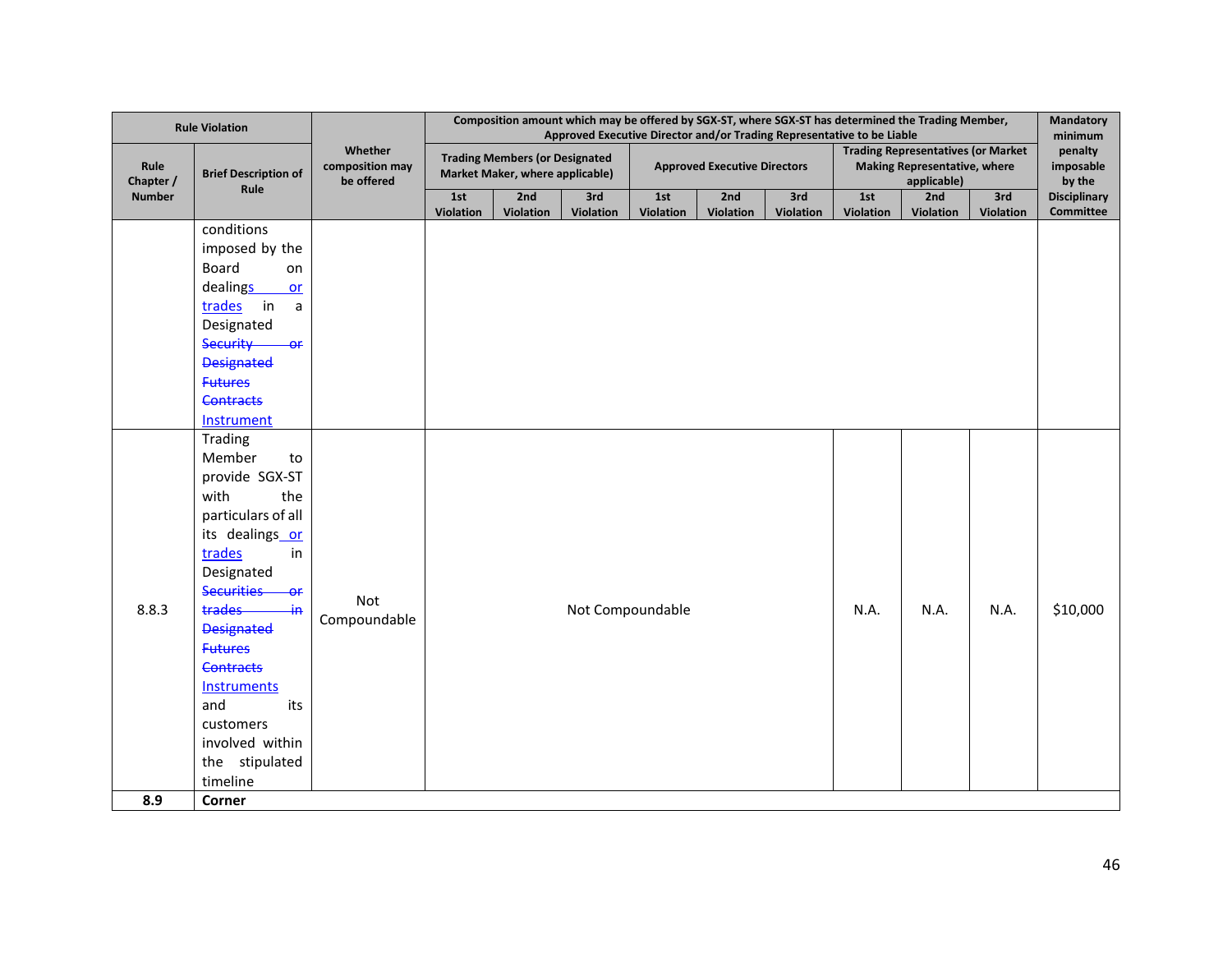|                   | <b>Rule Violation</b>                                                                                                                                                                     |                                          | Composition amount which may be offered by SGX-ST, where SGX-ST has determined the Trading Member,<br>Approved Executive Director and/or Trading Representative to be Liable |                                                                          |                  |                         |                                     |                  |                                                                                                 |                         |                         | Mandatory<br>minimum                    |  |  |
|-------------------|-------------------------------------------------------------------------------------------------------------------------------------------------------------------------------------------|------------------------------------------|------------------------------------------------------------------------------------------------------------------------------------------------------------------------------|--------------------------------------------------------------------------|------------------|-------------------------|-------------------------------------|------------------|-------------------------------------------------------------------------------------------------|-------------------------|-------------------------|-----------------------------------------|--|--|
| Rule<br>Chapter / | <b>Brief Description of</b>                                                                                                                                                               | Whether<br>composition may<br>be offered |                                                                                                                                                                              | <b>Trading Members (or Designated</b><br>Market Maker, where applicable) |                  |                         | <b>Approved Executive Directors</b> |                  | <b>Trading Representatives (or Market</b><br><b>Making Representative, where</b><br>applicable) |                         |                         | penalty<br>imposable<br>by the          |  |  |
| <b>Number</b>     | Rule                                                                                                                                                                                      |                                          | 1st<br><b>Violation</b>                                                                                                                                                      | 2nd<br>Violation                                                         | 3rd<br>Violation | 1st<br><b>Violation</b> | 2nd<br><b>Violation</b>             | 3rd<br>Violation | 1st<br><b>Violation</b>                                                                         | 2nd<br><b>Violation</b> | 3rd<br><b>Violation</b> | <b>Disciplinary</b><br><b>Committee</b> |  |  |
| 8.9.2             | Compliance<br>with<br>any<br>conditions<br>imposed by the<br><b>Board</b><br>on<br>dealing in a<br>cornered<br>security, or a<br><b>Ffutures</b><br>Contract on a<br>cornered<br>security | Not<br>Compoundable                      |                                                                                                                                                                              |                                                                          |                  |                         | Not Compoundable                    |                  |                                                                                                 |                         |                         | \$10,000                                |  |  |
| 8.10              | <b>Suspension of Trading</b>                                                                                                                                                              |                                          |                                                                                                                                                                              |                                                                          |                  |                         |                                     |                  |                                                                                                 |                         |                         |                                         |  |  |
| 8.10.3            | Trading<br>Member not to<br>execute<br>transactions in<br>suspended<br>a<br>security<br>or<br><b>F</b> futures<br><b>C</b> contract<br>without SGX-<br>ST's approval                      | Not<br>Compoundable                      | Not Compoundable<br>N.A.<br>N.A.<br>N.A.                                                                                                                                     |                                                                          |                  |                         |                                     |                  |                                                                                                 |                         | \$10,000                |                                         |  |  |
| 8.11              | <b>Trading Halts</b>                                                                                                                                                                      |                                          |                                                                                                                                                                              |                                                                          |                  |                         |                                     |                  |                                                                                                 |                         |                         |                                         |  |  |
| 8.11.7            | Trading<br>Member not to<br>execute<br>transactions in<br>a security or<br><b>F</b> futures<br><b>Contract</b><br>subject to a                                                            | Not<br>Compoundable                      | Not Compoundable<br>N.A.<br>N.A.                                                                                                                                             |                                                                          |                  |                         |                                     |                  |                                                                                                 | N.A.                    | \$10,000                |                                         |  |  |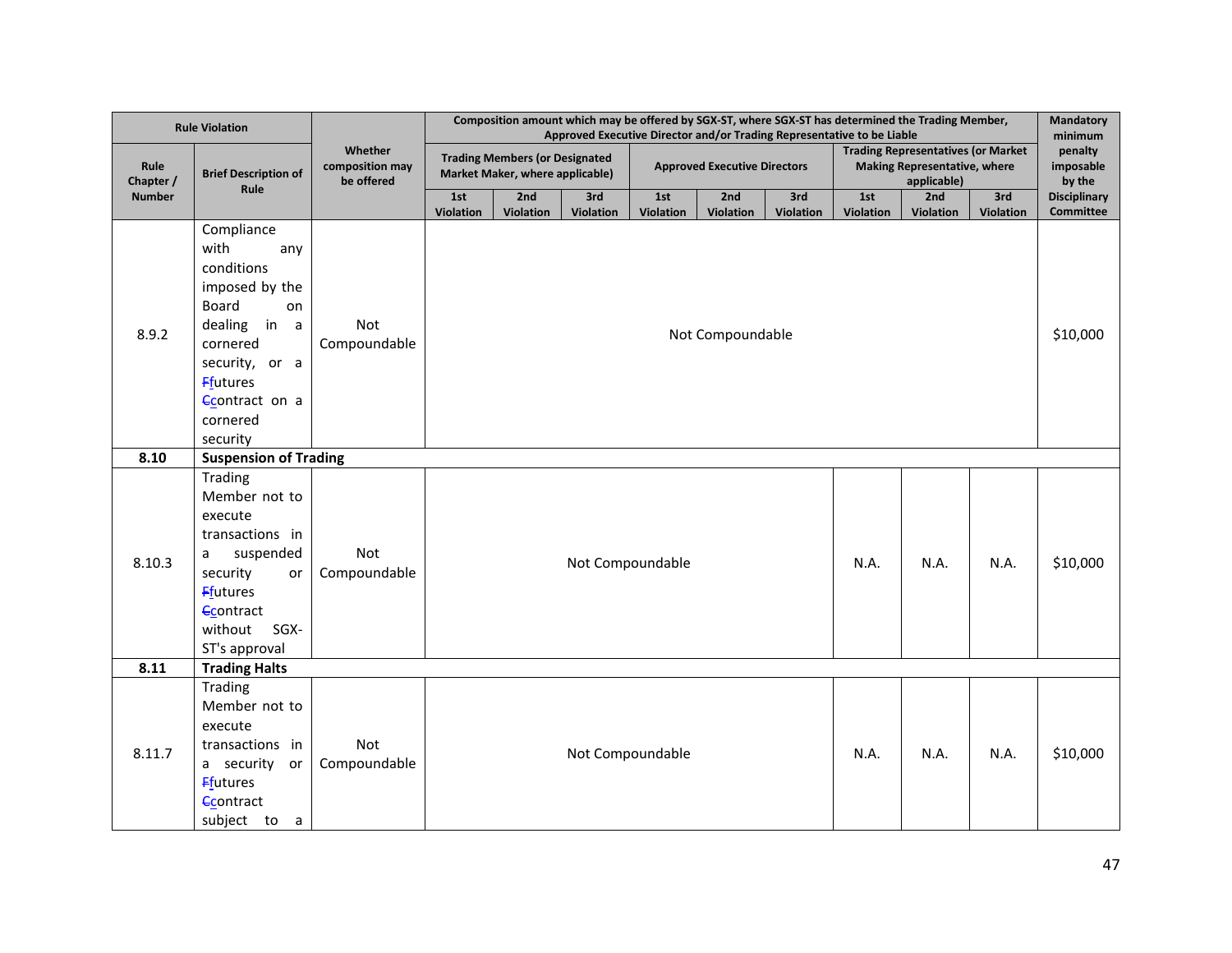|                   | <b>Rule Violation</b>                                                                                                                                                                                                                                                         |                                          |                                                                          |                    |                     | Composition amount which may be offered by SGX-ST, where SGX-ST has determined the Trading Member,<br>Approved Executive Director and/or Trading Representative to be Liable |                                     |                    |                  |                                                                                          |           | Mandatory<br>minimum                    |
|-------------------|-------------------------------------------------------------------------------------------------------------------------------------------------------------------------------------------------------------------------------------------------------------------------------|------------------------------------------|--------------------------------------------------------------------------|--------------------|---------------------|------------------------------------------------------------------------------------------------------------------------------------------------------------------------------|-------------------------------------|--------------------|------------------|------------------------------------------------------------------------------------------|-----------|-----------------------------------------|
| Rule<br>Chapter / | <b>Brief Description of</b>                                                                                                                                                                                                                                                   | Whether<br>composition may<br>be offered | <b>Trading Members (or Designated</b><br>Market Maker, where applicable) |                    |                     |                                                                                                                                                                              | <b>Approved Executive Directors</b> |                    |                  | <b>Trading Representatives (or Market</b><br>Making Representative, where<br>applicable) |           | penalty<br>imposable<br>by the          |
| <b>Number</b>     | Rule                                                                                                                                                                                                                                                                          |                                          | 1st                                                                      | 2nd                | 3rd                 | 1st                                                                                                                                                                          | 2nd                                 | 3rd                | 1st              | 2nd                                                                                      | 3rd       | <b>Disciplinary</b><br><b>Committee</b> |
|                   | trading<br>halt<br>SGX-<br>without<br>ST's approval                                                                                                                                                                                                                           |                                          | <b>Violation</b>                                                         | Violation          | Violation           | <b>Violation</b>                                                                                                                                                             | <b>Violation</b>                    | <b>Violation</b>   | <b>Violation</b> | <b>Violation</b>                                                                         | Violation |                                         |
| 11.9              | Chapter 11 - Capital and Financial Requirements<br><b>Margin Rules</b>                                                                                                                                                                                                        |                                          |                                                                          |                    |                     |                                                                                                                                                                              |                                     |                    |                  |                                                                                          |           |                                         |
| 11.9.10           | Trading<br>Member not to<br>allow<br>customers<br>to<br>withdraw cash<br>or-securities<br><b>Specified</b><br>Products from<br>their accounts<br>when<br>the<br>equity is below<br>140%                                                                                       | Compoundable                             | \$2,000<br>\$4,000                                                       | \$4,000<br>\$7,000 | \$7,000<br>\$10,000 | \$1,000<br>\$3,000                                                                                                                                                           | \$3,000<br>\$6,000                  | \$6,000<br>\$8,000 | N.A.             | N.A.                                                                                     | N.A.      | N.A.                                    |
| 11.9.11(2)        | Trading<br>Member not to<br>cause or permit<br>the aggregate<br>of the margin<br>exposures of all<br>customers<br>in<br>of<br>respect<br><b>securities</b><br><b>Specified</b><br>Products, other<br>than-securities<br><b>Specified</b><br><b>Products</b><br>quoted on SGX- | Compoundable                             | \$2,000<br>\$4,000                                                       | \$4,000<br>\$7,000 | \$7,000<br>\$10,000 | \$1,000<br>\$3,000                                                                                                                                                           | \$3,000<br>\$6,000                  | \$6,000<br>\$8,000 | N.A.             | N.A.                                                                                     | N.A.      | N.A.                                    |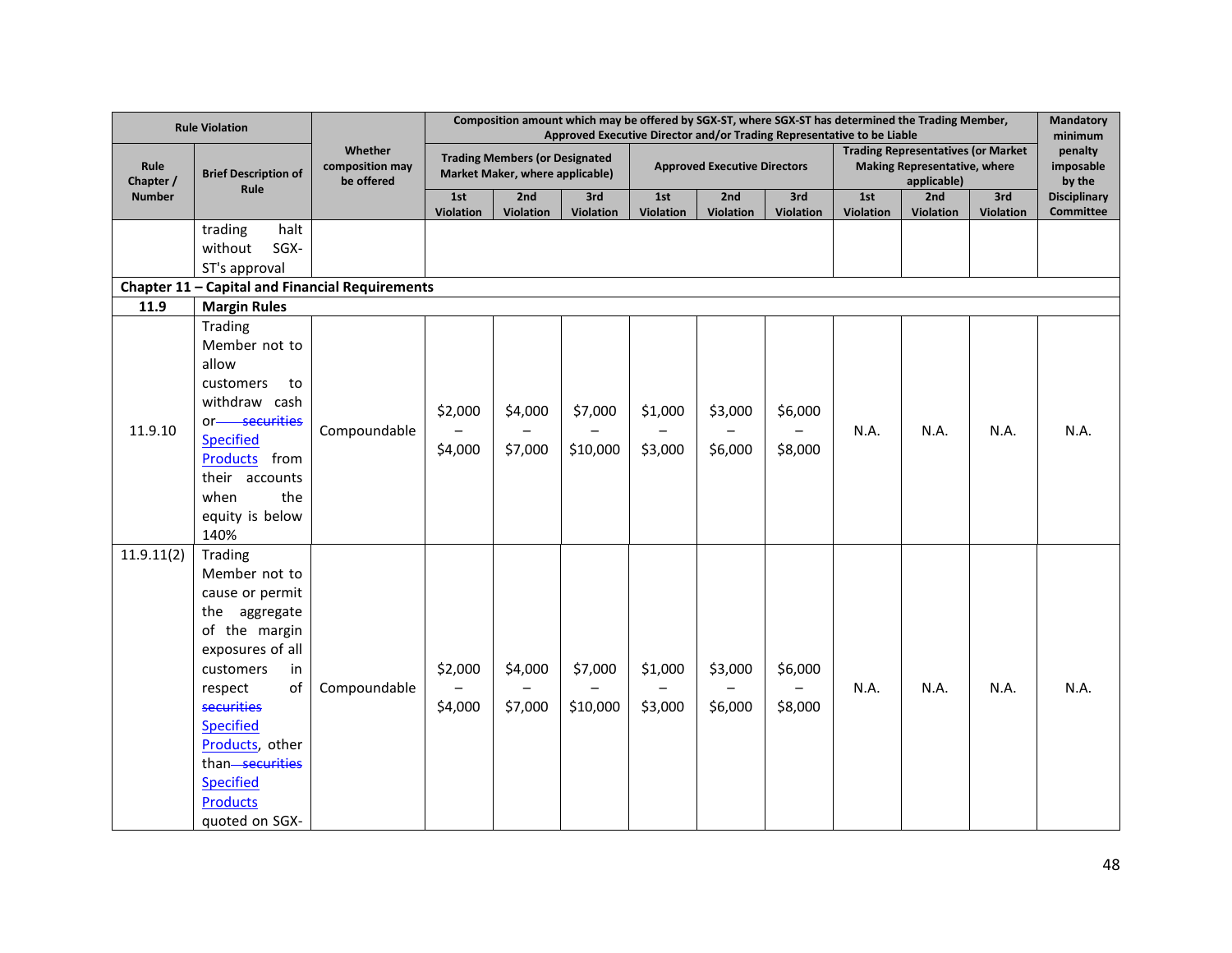|                          | <b>Rule Violation</b>                                                                                                                                                          |                                          | Composition amount which may be offered by SGX-ST, where SGX-ST has determined the Trading Member,<br>Approved Executive Director and/or Trading Representative to be Liable |                                                                          |                         |                    |                                     |                    |                  |                                                                                                 |                  |                                           |
|--------------------------|--------------------------------------------------------------------------------------------------------------------------------------------------------------------------------|------------------------------------------|------------------------------------------------------------------------------------------------------------------------------------------------------------------------------|--------------------------------------------------------------------------|-------------------------|--------------------|-------------------------------------|--------------------|------------------|-------------------------------------------------------------------------------------------------|------------------|-------------------------------------------|
| <b>Rule</b><br>Chapter / | <b>Brief Description of</b>                                                                                                                                                    | Whether<br>composition may<br>be offered |                                                                                                                                                                              | <b>Trading Members (or Designated</b><br>Market Maker, where applicable) |                         |                    | <b>Approved Executive Directors</b> |                    |                  | <b>Trading Representatives (or Market</b><br><b>Making Representative, where</b><br>applicable) |                  | minimum<br>penalty<br>imposable<br>by the |
| <b>Number</b>            | Rule                                                                                                                                                                           |                                          | 1st<br>Violation                                                                                                                                                             | 2nd<br>Violation                                                         | 3rd<br><b>Violation</b> | 1st<br>Violation   | 2nd<br>Violation                    | 3rd<br>Violation   | 1st<br>Violation | 2nd<br>Violation                                                                                | 3rd<br>Violation | <b>Disciplinary</b><br>Committee          |
|                          | ST, to exceed<br>stipulated<br>the<br>limit                                                                                                                                    |                                          |                                                                                                                                                                              |                                                                          |                         |                    |                                     |                    |                  |                                                                                                 |                  |                                           |
| 11.9.14                  | Trading<br>Member<br>to<br>apply discounts<br>prescribed<br>by<br>SGX-ST<br>in<br>computing the<br>market value of<br><b>securities</b><br><b>Specified</b><br><b>Products</b> | Compoundable                             | \$2,000<br>\$4,000                                                                                                                                                           | \$4,000<br>\$7,000                                                       | \$7,000<br>\$10,000     | \$1,000<br>\$3,000 | \$3,000<br>\$6,000                  | \$6,000<br>\$8,000 | N.A.             | N.A.                                                                                            | N.A.             | N.A.                                      |
| Chapter 12               | - Operational Requirements                                                                                                                                                     |                                          |                                                                                                                                                                              |                                                                          |                         |                    |                                     |                    |                  |                                                                                                 |                  |                                           |
| 12.6                     | <b>Contract Notes</b>                                                                                                                                                          |                                          |                                                                                                                                                                              |                                                                          |                         |                    |                                     |                    |                  |                                                                                                 |                  |                                           |
| 12.6.1                   | Trading<br>Member<br>to<br>send customer<br>a contract note<br>for<br>purchase<br>sale<br>of<br>and<br>securities<br>or<br><b>Ffutures</b><br><b>Contracts</b>                 | Not<br>Compoundable                      |                                                                                                                                                                              |                                                                          |                         | Not Compoundable   |                                     |                    | N.A.             | N.A.                                                                                            | N.A.             | N.A.                                      |
| 12.15                    | <b>Stock Account</b>                                                                                                                                                           |                                          |                                                                                                                                                                              |                                                                          |                         |                    |                                     |                    |                  |                                                                                                 |                  |                                           |
| 12.15.1                  | Trading<br>Member<br>to<br>make trades of<br>securities<br>or<br><b>F</b> futures<br><b>Contracts</b><br>for<br>Trading<br>the                                                 | Compoundable                             | \$2,000<br>\$4,000                                                                                                                                                           | \$4,000<br>\$7,000                                                       | \$7,000<br>\$10,000     | \$1,000<br>\$3,000 | \$3,000<br>\$6,000                  | \$6,000<br>\$8,000 | N.A.             | N.A.                                                                                            | N.A.             | N.A.                                      |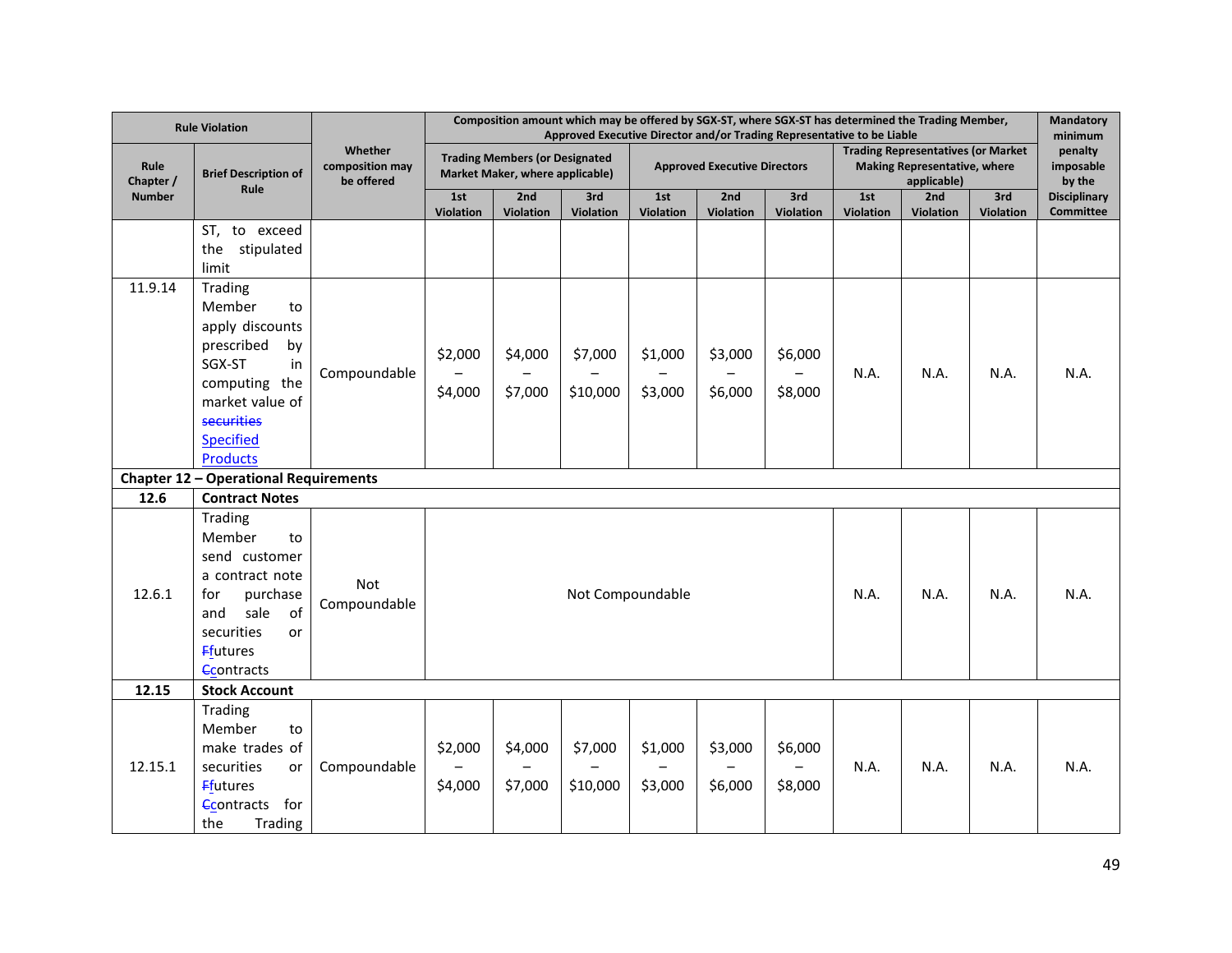|                   | <b>Rule Violation</b>                                                                                                                                                                                                                                                                                                                                                                                                           |                                                        | Composition amount which may be offered by SGX-ST, where SGX-ST has determined the Trading Member,<br>Approved Executive Director and/or Trading Representative to be Liable |                                                                          |                         |                                     |                         |                    |                  |                                                                                                 |                         | Mandatory<br>minimum             |  |
|-------------------|---------------------------------------------------------------------------------------------------------------------------------------------------------------------------------------------------------------------------------------------------------------------------------------------------------------------------------------------------------------------------------------------------------------------------------|--------------------------------------------------------|------------------------------------------------------------------------------------------------------------------------------------------------------------------------------|--------------------------------------------------------------------------|-------------------------|-------------------------------------|-------------------------|--------------------|------------------|-------------------------------------------------------------------------------------------------|-------------------------|----------------------------------|--|
| Rule<br>Chapter / | <b>Brief Description of</b>                                                                                                                                                                                                                                                                                                                                                                                                     | Whether<br>composition may<br>be offered               |                                                                                                                                                                              | <b>Trading Members (or Designated</b><br>Market Maker, where applicable) |                         | <b>Approved Executive Directors</b> |                         |                    |                  | <b>Trading Representatives (or Market</b><br><b>Making Representative, where</b><br>applicable) |                         | penalty<br>imposable<br>by the   |  |
| <b>Number</b>     | Rule                                                                                                                                                                                                                                                                                                                                                                                                                            |                                                        | 1st<br>Violation                                                                                                                                                             | 2nd<br>Violation                                                         | 3rd<br><b>Violation</b> | 1st<br>Violation                    | 2nd<br><b>Violation</b> | 3rd<br>Violation   | 1st<br>Violation | 2nd<br><b>Violation</b>                                                                         | 3rd<br><b>Violation</b> | <b>Disciplinary</b><br>Committee |  |
| 12.17<br>12.17.4  | Member's<br>proprietary<br>account under<br>separate<br>a<br>stock account<br>Trading<br>Member not to<br>sell<br>buy<br>or<br>securities<br>or<br><b>Ffutures</b><br><b>Econtracts</b> for<br>Director,<br>Officer, Trading<br>Representative,<br>employees<br>of<br>another<br>Trading<br>Member<br>without<br>prior<br>written<br>approval of that<br>Trading<br>Member<br><b>Chapter 13 - Trading Practices and Conduct</b> | <b>Trading by Employees and Agents</b><br>Compoundable | \$2,000<br>\$4,000                                                                                                                                                           | \$4,000<br>\$7,000                                                       | \$7,000<br>\$10,000     | \$1,000<br>\$3,000                  | \$3,000<br>\$6,000      | \$6,000<br>\$8,000 | N.A.             | N.A.                                                                                            | N.A.                    | N.A.                             |  |
| 13.4              | <b>Customer Orders - Precedence</b>                                                                                                                                                                                                                                                                                                                                                                                             |                                                        |                                                                                                                                                                              |                                                                          |                         |                                     |                         |                    |                  |                                                                                                 |                         |                                  |  |
| 13.4.1            | Trading<br>Member<br>or<br>Trading<br>Representative<br>not to deal in<br>securities<br>or                                                                                                                                                                                                                                                                                                                                      | Not<br>Compoundable                                    |                                                                                                                                                                              | Not Compoundable                                                         |                         |                                     |                         |                    |                  |                                                                                                 |                         |                                  |  |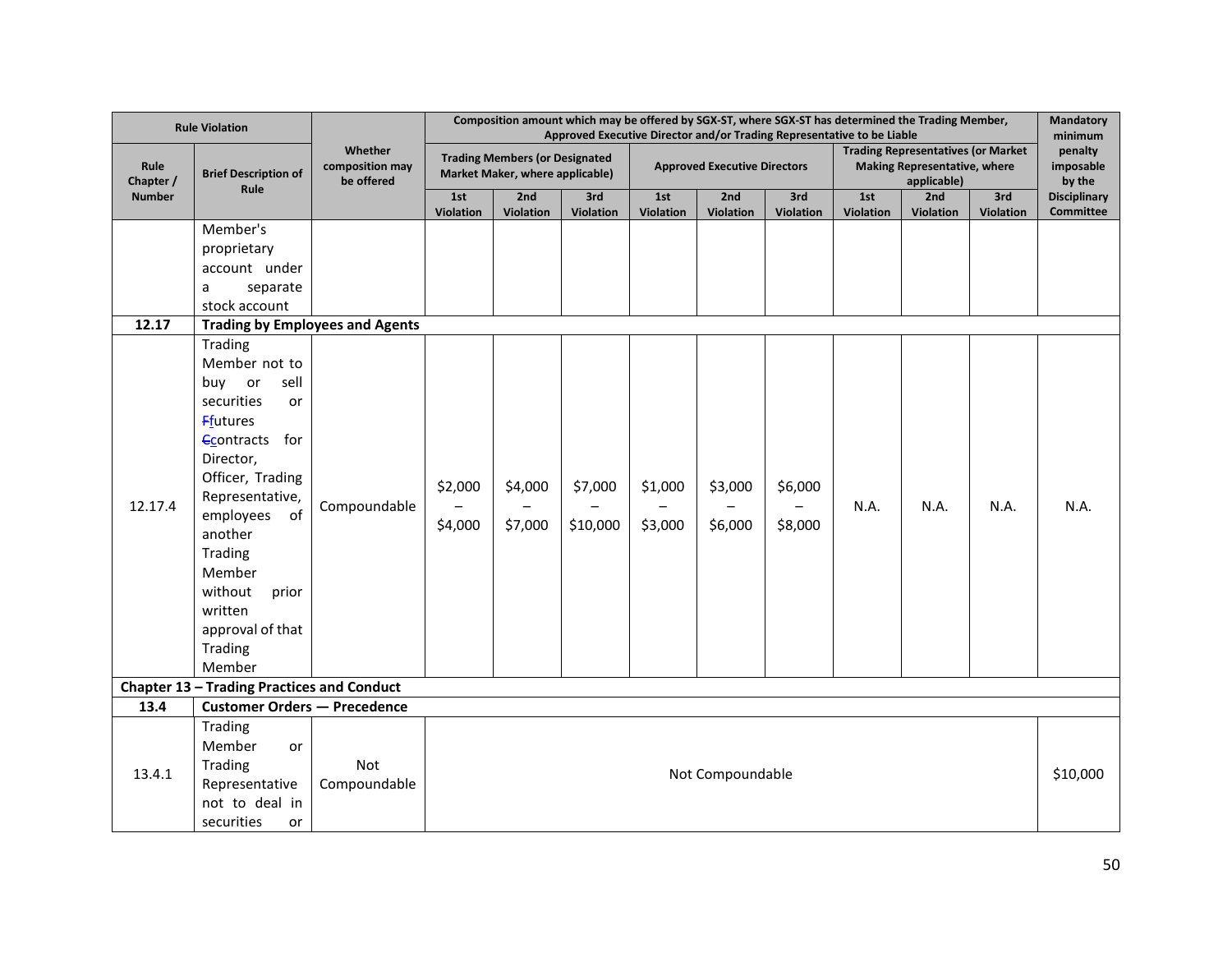|                   | <b>Rule Violation</b>            |                                             | Composition amount which may be offered by SGX-ST, where SGX-ST has determined the Trading Member,<br>Approved Executive Director and/or Trading Representative to be Liable |           |           |                                     |                  |           |                  |                                                                                          |                  |                                           |
|-------------------|----------------------------------|---------------------------------------------|------------------------------------------------------------------------------------------------------------------------------------------------------------------------------|-----------|-----------|-------------------------------------|------------------|-----------|------------------|------------------------------------------------------------------------------------------|------------------|-------------------------------------------|
| Rule<br>Chapter / | <b>Brief Description of</b>      | Whether<br>composition may<br>be offered    | <b>Trading Members (or Designated</b><br>Market Maker, where applicable)                                                                                                     |           |           | <b>Approved Executive Directors</b> |                  |           |                  | <b>Trading Representatives (or Market</b><br>Making Representative, where<br>applicable) |                  | minimum<br>penalty<br>imposable<br>by the |
| <b>Number</b>     | Rule                             |                                             | 1st                                                                                                                                                                          | 2nd       | 3rd       | 1st                                 | 2nd              | 3rd       | 1st              | 2nd                                                                                      | 3rd              | <b>Disciplinary</b>                       |
|                   | trade<br>in                      |                                             | Violation                                                                                                                                                                    | Violation | Violation | Violation                           | <b>Violation</b> | Violation | <b>Violation</b> | <b>Violation</b>                                                                         | <b>Violation</b> | <b>Committee</b>                          |
|                   | <b>F</b> futures                 |                                             |                                                                                                                                                                              |           |           |                                     |                  |           |                  |                                                                                          |                  |                                           |
|                   | <b>Econtracts</b> for            |                                             |                                                                                                                                                                              |           |           |                                     |                  |           |                  |                                                                                          |                  |                                           |
|                   | own<br>account                   |                                             |                                                                                                                                                                              |           |           |                                     |                  |           |                  |                                                                                          |                  |                                           |
|                   | when there is                    |                                             |                                                                                                                                                                              |           |           |                                     |                  |           |                  |                                                                                          |                  |                                           |
|                   | an unexecuted                    |                                             |                                                                                                                                                                              |           |           |                                     |                  |           |                  |                                                                                          |                  |                                           |
|                   | order on the                     |                                             |                                                                                                                                                                              |           |           |                                     |                  |           |                  |                                                                                          |                  |                                           |
|                   | terms<br>same                    |                                             |                                                                                                                                                                              |           |           |                                     |                  |           |                  |                                                                                          |                  |                                           |
|                   | from<br>a                        |                                             |                                                                                                                                                                              |           |           |                                     |                  |           |                  |                                                                                          |                  |                                           |
|                   | customer                         |                                             |                                                                                                                                                                              |           |           |                                     |                  |           |                  |                                                                                          |                  |                                           |
| 13.8              |                                  | <b>Market Manipulation and False Market</b> |                                                                                                                                                                              |           |           |                                     |                  |           |                  |                                                                                          |                  |                                           |
|                   | Trading                          |                                             |                                                                                                                                                                              |           |           |                                     |                  |           |                  |                                                                                          |                  |                                           |
|                   | Member<br>or                     |                                             |                                                                                                                                                                              |           |           |                                     |                  |           |                  |                                                                                          |                  |                                           |
|                   | Trading                          |                                             |                                                                                                                                                                              |           |           |                                     |                  |           |                  |                                                                                          |                  |                                           |
|                   | Representative<br>not to enter a |                                             |                                                                                                                                                                              |           |           |                                     |                  |           |                  |                                                                                          |                  |                                           |
|                   | sell<br>buy<br>or                |                                             |                                                                                                                                                                              |           |           |                                     |                  |           |                  |                                                                                          |                  |                                           |
|                   | order on the                     |                                             |                                                                                                                                                                              |           |           |                                     |                  |           |                  |                                                                                          |                  |                                           |
|                   | Trading System                   |                                             |                                                                                                                                                                              |           |           |                                     |                  |           |                  |                                                                                          |                  |                                           |
|                   | when there is                    |                                             |                                                                                                                                                                              |           |           |                                     |                  |           |                  |                                                                                          |                  |                                           |
|                   | existing<br>an                   |                                             | \$2,000                                                                                                                                                                      | \$4,000   | \$7,000   | \$1,000                             | \$3,000          | \$6,000   | \$1,000          | \$3,000                                                                                  | \$6,000          |                                           |
| 13.8.3            | opposite order                   | Compoundable                                |                                                                                                                                                                              |           |           |                                     |                  |           |                  |                                                                                          |                  | N.A.                                      |
|                   | from the same                    |                                             | \$4,000                                                                                                                                                                      | \$7,000   | \$10,000  | \$3,000                             | \$6,000          | \$8,000   | \$3,000          | \$6,000                                                                                  | \$8,000          |                                           |
|                   | Trading                          |                                             |                                                                                                                                                                              |           |           |                                     |                  |           |                  |                                                                                          |                  |                                           |
|                   | Member<br>or                     |                                             |                                                                                                                                                                              |           |           |                                     |                  |           |                  |                                                                                          |                  |                                           |
|                   | Trading                          |                                             |                                                                                                                                                                              |           |           |                                     |                  |           |                  |                                                                                          |                  |                                           |
|                   | Representative                   |                                             |                                                                                                                                                                              |           |           |                                     |                  |           |                  |                                                                                          |                  |                                           |
|                   | the same<br>in                   |                                             |                                                                                                                                                                              |           |           |                                     |                  |           |                  |                                                                                          |                  |                                           |
|                   | security<br>or                   |                                             |                                                                                                                                                                              |           |           |                                     |                  |           |                  |                                                                                          |                  |                                           |
|                   | <b>Ffutures</b>                  |                                             |                                                                                                                                                                              |           |           |                                     |                  |           |                  |                                                                                          |                  |                                           |
|                   | for<br><b>Econtract</b>          |                                             |                                                                                                                                                                              |           |           |                                     |                  |           |                  |                                                                                          |                  |                                           |
|                   | the same price                   |                                             |                                                                                                                                                                              |           |           |                                     |                  |           |                  |                                                                                          |                  |                                           |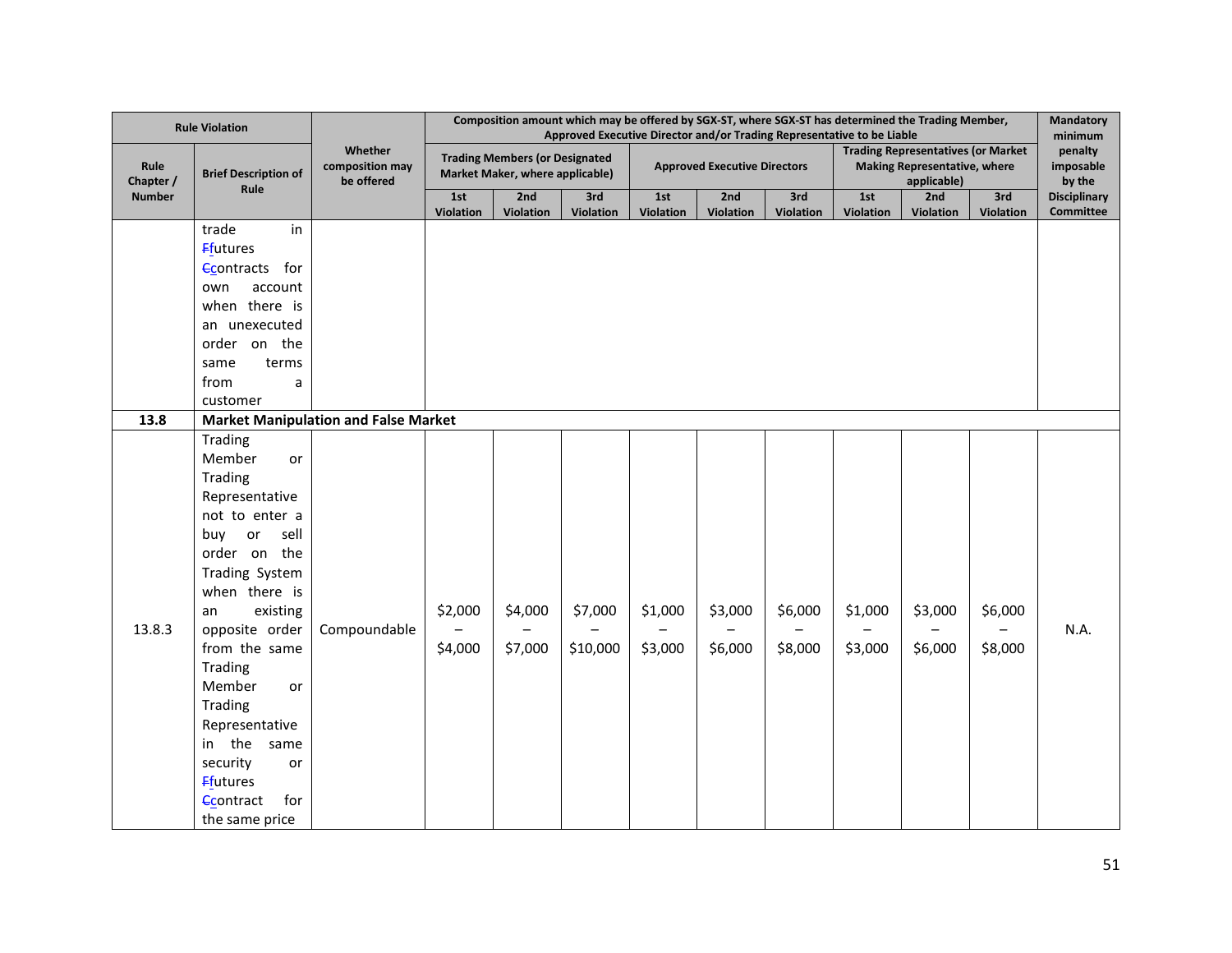|                   | <b>Rule Violation</b>                                                                                                                                                                                                                                               |                                          | Composition amount which may be offered by SGX-ST, where SGX-ST has determined the Trading Member,<br>Approved Executive Director and/or Trading Representative to be Liable |                                                                          |                  |                  |                                     |                  |                  |                                                                                                 |                  | Mandatory<br>minimum                    |
|-------------------|---------------------------------------------------------------------------------------------------------------------------------------------------------------------------------------------------------------------------------------------------------------------|------------------------------------------|------------------------------------------------------------------------------------------------------------------------------------------------------------------------------|--------------------------------------------------------------------------|------------------|------------------|-------------------------------------|------------------|------------------|-------------------------------------------------------------------------------------------------|------------------|-----------------------------------------|
| Rule<br>Chapter / | <b>Brief Description of</b><br>Rule                                                                                                                                                                                                                                 | Whether<br>composition may<br>be offered |                                                                                                                                                                              | <b>Trading Members (or Designated</b><br>Market Maker, where applicable) |                  |                  | <b>Approved Executive Directors</b> |                  |                  | <b>Trading Representatives (or Market</b><br><b>Making Representative, where</b><br>applicable) |                  | penalty<br>imposable<br>by the          |
| <b>Number</b>     |                                                                                                                                                                                                                                                                     |                                          | 1st<br>Violation                                                                                                                                                             | 2nd<br>Violation                                                         | 3rd<br>Violation | 1st<br>Violation | 2nd<br>Violation                    | 3rd<br>Violation | 1st<br>Violation | 2nd<br>Violation                                                                                | 3rd<br>Violation | <b>Disciplinary</b><br><b>Committee</b> |
| 13.8.4            | Trading<br>Member<br>or<br>Trading<br>Representative<br>not to deal in<br>securities<br>or<br>ex5cute<br>an<br>order for<br>the<br>sale<br>and<br>of<br>purchase<br><b>Ffutures</b><br><b>Contracts</b><br>which involve<br>no change in<br>beneficial<br>ownership | Not<br>Compoundable                      |                                                                                                                                                                              |                                                                          |                  |                  | Not Compoundable                    |                  |                  |                                                                                                 |                  | \$30,000                                |
| 13.8.5            | Trading<br>Member<br>or<br>Trading<br>Representative<br>not to deal in<br>securities<br>or<br>trade<br>in<br><b>Ffutures</b><br><b>Contracts</b> in a<br>manner which<br>will affect price<br>of the securities<br>with intent to<br>induce others<br>to trade      | Not<br>Compoundable                      |                                                                                                                                                                              |                                                                          |                  |                  | Not Compoundable                    |                  |                  |                                                                                                 |                  | \$30,000                                |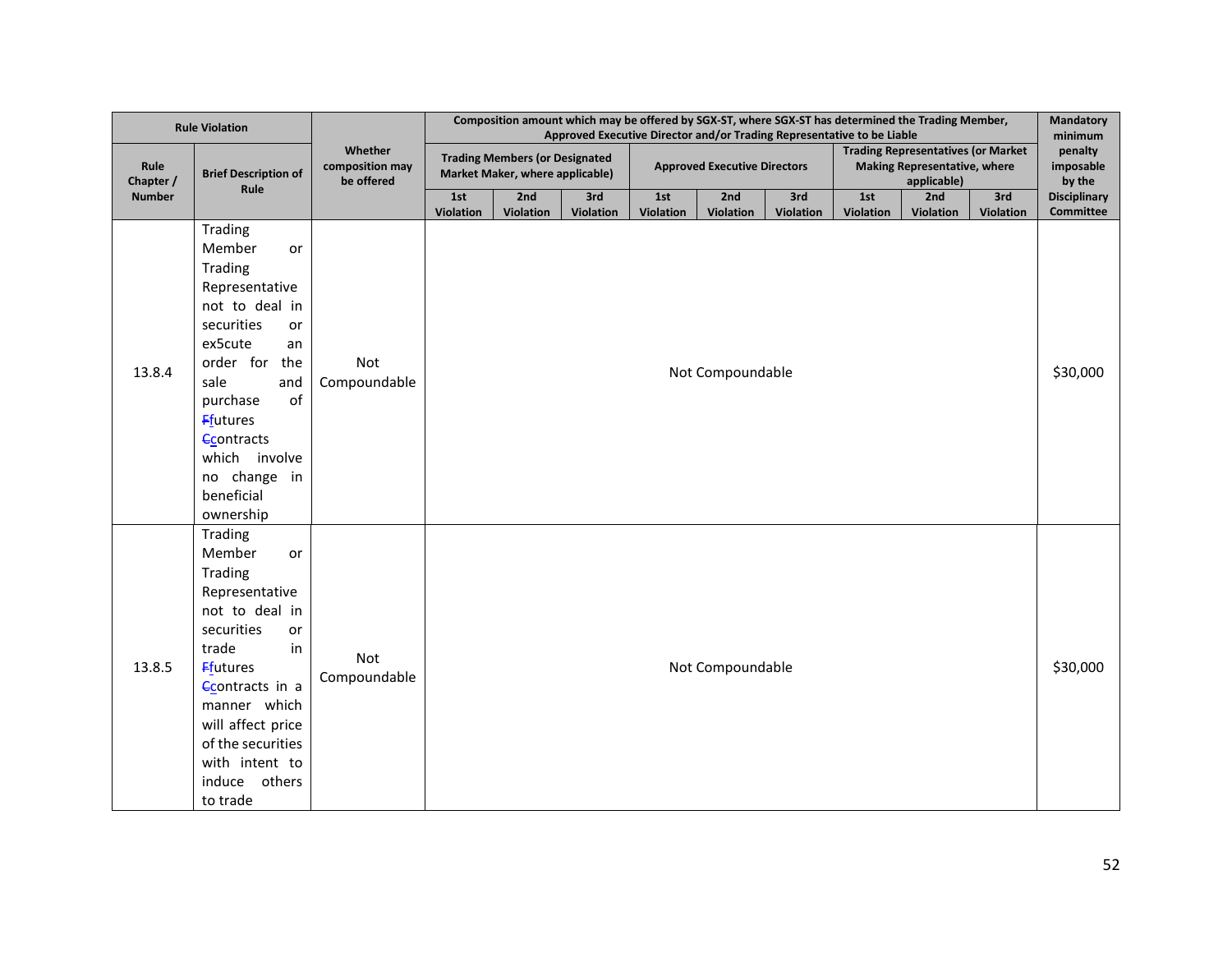| <b>Rule Violation</b>                                        |                                                                                                                                                                                                                          |                                          | Composition amount which may be offered by SGX-ST, where SGX-ST has determined the Trading Member,<br>Approved Executive Director and/or Trading Representative to be Liable |                    |                     |                                     |                    |                    |                                                                                          |          |      | Mandatory<br>minimum             |  |
|--------------------------------------------------------------|--------------------------------------------------------------------------------------------------------------------------------------------------------------------------------------------------------------------------|------------------------------------------|------------------------------------------------------------------------------------------------------------------------------------------------------------------------------|--------------------|---------------------|-------------------------------------|--------------------|--------------------|------------------------------------------------------------------------------------------|----------|------|----------------------------------|--|
| Rule<br>Chapter /                                            | <b>Brief Description of</b><br>Rule                                                                                                                                                                                      | Whether<br>composition may<br>be offered | <b>Trading Members (or Designated</b><br>Market Maker, where applicable)                                                                                                     |                    |                     | <b>Approved Executive Directors</b> |                    |                    | <b>Trading Representatives (or Market</b><br>Making Representative, where<br>applicable) |          |      | penalty<br>imposable<br>by the   |  |
| <b>Number</b>                                                |                                                                                                                                                                                                                          |                                          | 1st                                                                                                                                                                          | 2nd                | 3rd                 | 1st                                 | 2nd                | 3rd                | 1st                                                                                      | 2nd      | 3rd  | <b>Disciplinary</b><br>Committee |  |
| 13.8.7                                                       | Trading<br>Member<br>or<br>Trading<br>Representative<br>not<br>to<br>participate<br>in<br>any prohibited<br>market conduct<br>in securities or<br><b>Ffutures</b><br><b>Contracts or in</b><br>insider<br>any<br>trading | Not<br>Compoundable                      | <b>Violation</b><br>Violation<br><b>Violation</b><br>Violation<br>Violation<br><b>Violation</b><br><b>Violation</b><br>Violation<br>Violation<br>Not Compoundable            |                    |                     |                                     |                    |                    |                                                                                          | \$30,000 |      |                                  |  |
| 13.10                                                        | <b>Order Entry Person</b>                                                                                                                                                                                                |                                          |                                                                                                                                                                              |                    |                     |                                     |                    |                    |                                                                                          |          |      |                                  |  |
| 13.10.2(1)                                                   | Trading<br>Member<br>to<br>that<br>ensure<br>order<br>entry<br>does<br>person<br>deal<br>in<br>not<br>securities<br>or<br><b>Ffutures</b><br><b>Contracts</b>                                                            | Compoundable                             | \$2,000<br>\$4,000                                                                                                                                                           | \$4,000<br>\$7,000 | \$7,000<br>\$10,000 | \$1,000<br>\$3,000                  | \$3,000<br>\$6,000 | \$6,000<br>\$8,000 | N.A.                                                                                     | N.A.     | N.A. | N.A.                             |  |
| Chapter 15 - Research<br>15.8<br><b>Trading Restrictions</b> |                                                                                                                                                                                                                          |                                          |                                                                                                                                                                              |                    |                     |                                     |                    |                    |                                                                                          |          |      |                                  |  |
| 15.8.1(1)                                                    | Trading<br>Member<br>and<br>research<br>analyst not to<br>knowingly<br>trade<br>in<br>a<br>security<br>or                                                                                                                | Not<br>Compoundable                      | Not Compoundable<br>N.A.<br>N.A.<br>N.A.                                                                                                                                     |                    |                     |                                     |                    |                    | \$10,000                                                                                 |          |      |                                  |  |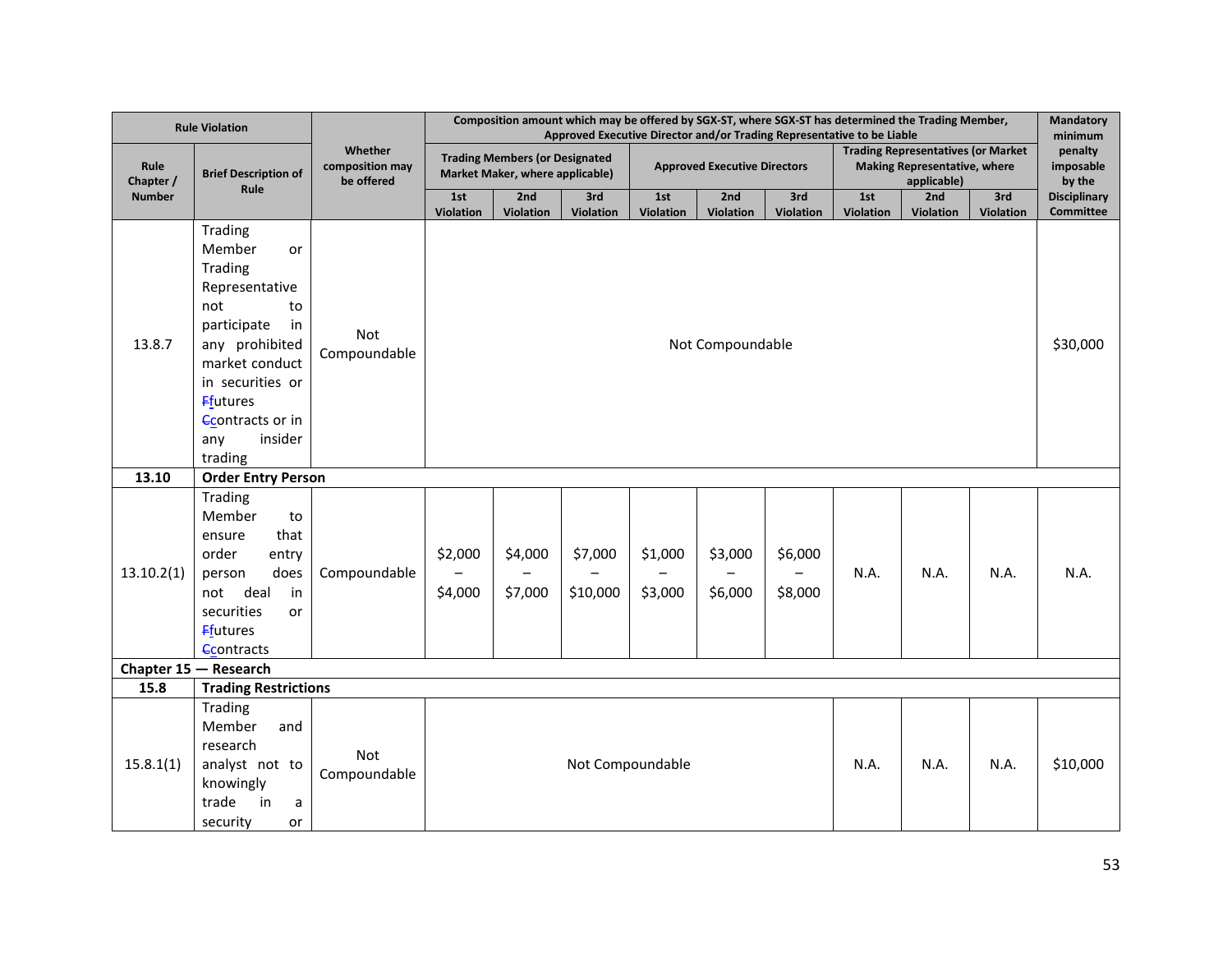| <b>Rule Violation</b>                            |                                                                                                                                                                                                                               |                                          | Composition amount which may be offered by SGX-ST, where SGX-ST has determined the Trading Member,<br>Approved Executive Director and/or Trading Representative to be Liable |                    |                     |                                     |                    |                    |                                                                                                 |                  |           | Mandatory<br>minimum           |  |
|--------------------------------------------------|-------------------------------------------------------------------------------------------------------------------------------------------------------------------------------------------------------------------------------|------------------------------------------|------------------------------------------------------------------------------------------------------------------------------------------------------------------------------|--------------------|---------------------|-------------------------------------|--------------------|--------------------|-------------------------------------------------------------------------------------------------|------------------|-----------|--------------------------------|--|
| Rule<br><b>Brief Description of</b><br>Chapter / |                                                                                                                                                                                                                               | Whether<br>composition may<br>be offered | <b>Trading Members (or Designated</b><br>Market Maker, where applicable)                                                                                                     |                    |                     | <b>Approved Executive Directors</b> |                    |                    | <b>Trading Representatives (or Market</b><br><b>Making Representative, where</b><br>applicable) |                  |           | penalty<br>imposable<br>by the |  |
| <b>Number</b>                                    | Rule                                                                                                                                                                                                                          |                                          | 1st                                                                                                                                                                          | 2nd                | 3rd                 | 1st                                 | 2nd                | 3rd                | 1st                                                                                             | 2nd              | 3rd       | <b>Disciplinary</b>            |  |
|                                                  | <b>Ffutures</b><br><b>Contract while</b><br>in possession of<br>non-public<br>material<br>information                                                                                                                         |                                          | Violation                                                                                                                                                                    | Violation          | Violation           | Violation                           | Violation          | Violation          | <b>Violation</b>                                                                                | <b>Violation</b> | Violation | <b>Committee</b>               |  |
| 15.8.1(2)                                        | Trading<br>Member<br>and<br>research<br>analyst not to<br>knowingly<br>trade<br>in<br>a<br>security<br>or<br><b>F</b> futures<br><b>Econtract when</b><br>transaction<br>may create a<br>of<br>conflict<br>interest           | Compoundable                             | \$2,000<br>\$4,000                                                                                                                                                           | \$4,000<br>\$7,000 | \$7,000<br>\$10,000 | \$1,000<br>\$3,000                  | \$3,000<br>\$6,000 | \$6,000<br>\$8,000 | N.A.                                                                                            | N.A.             | N.A.      | N.A.                           |  |
| 15.8.1(4)                                        | Trading<br>Member<br>and<br>research<br>analyst not to<br>buy or sell a<br>security<br>or<br><b>Ffutures</b><br><b>Contract</b><br>contrary to the<br>most<br>recent<br>research report<br>published<br>by<br>the TM within 3 | Compoundable                             | \$2,000<br>\$4,000                                                                                                                                                           | \$4,000<br>\$7,000 | \$7,000<br>\$10,000 | \$1,000<br>\$3,000                  | \$3,000<br>\$6,000 | \$6,000<br>\$8,000 | N.A.                                                                                            | N.A.             | N.A.      | N.A.                           |  |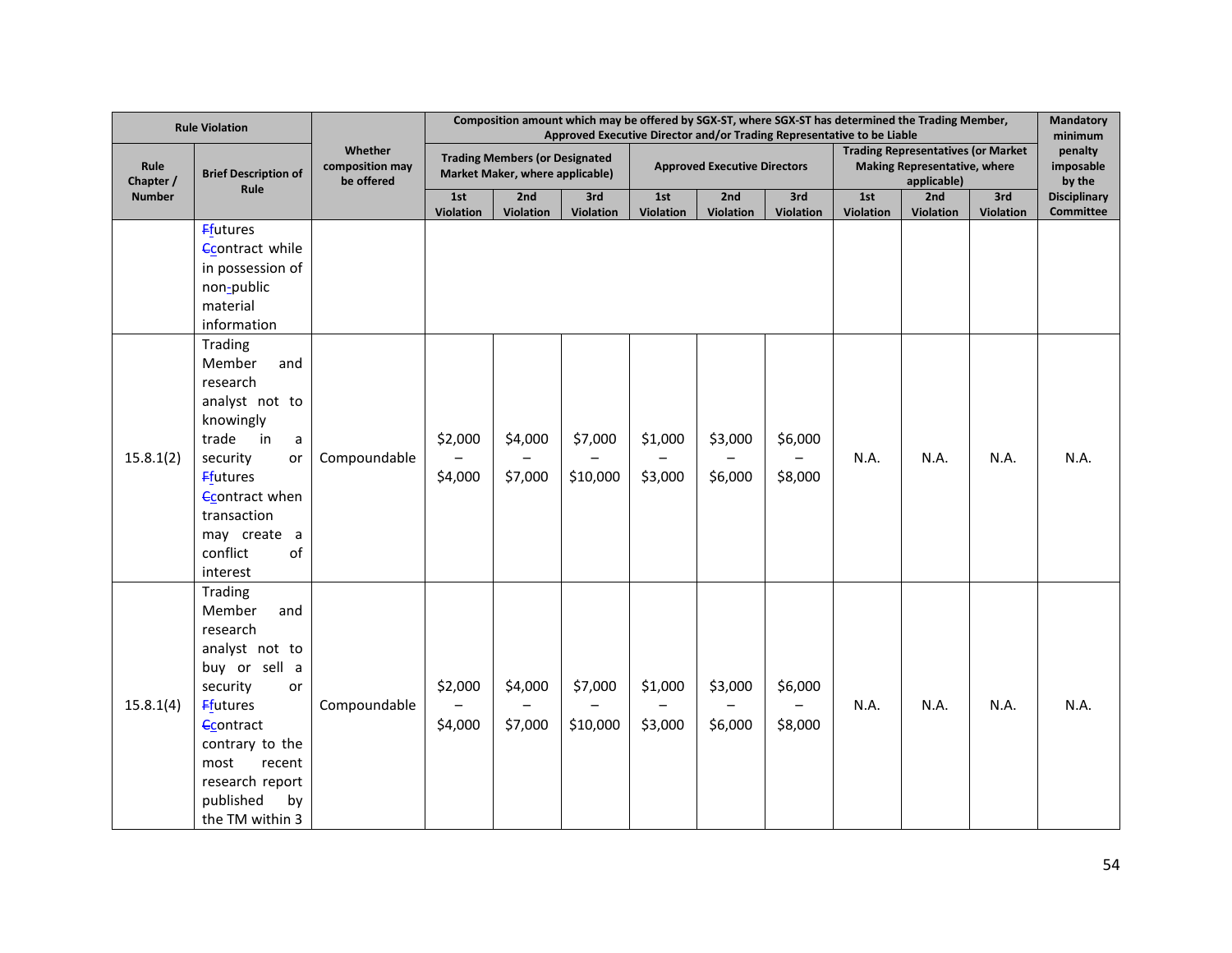| <b>Rule Violation</b>              |                                                                                                                                                                |                                          | Composition amount which may be offered by SGX-ST, where SGX-ST has determined the Trading Member,<br>Approved Executive Director and/or Trading Representative to be Liable |                         |                         |                                     |                         |                         |                                                                                                 |                         | Mandatory<br>minimum    |                                  |
|------------------------------------|----------------------------------------------------------------------------------------------------------------------------------------------------------------|------------------------------------------|------------------------------------------------------------------------------------------------------------------------------------------------------------------------------|-------------------------|-------------------------|-------------------------------------|-------------------------|-------------------------|-------------------------------------------------------------------------------------------------|-------------------------|-------------------------|----------------------------------|
| Rule<br>Chapter /<br><b>Number</b> | <b>Brief Description of</b><br>Rule                                                                                                                            | Whether<br>composition may<br>be offered | <b>Trading Members (or Designated</b><br>Market Maker, where applicable)                                                                                                     |                         |                         | <b>Approved Executive Directors</b> |                         |                         | <b>Trading Representatives (or Market</b><br><b>Making Representative, where</b><br>applicable) |                         |                         | penalty<br>imposable<br>by the   |
|                                    |                                                                                                                                                                |                                          | 1st<br><b>Violation</b>                                                                                                                                                      | 2nd<br><b>Violation</b> | 3rd<br><b>Violation</b> | 1st<br><b>Violation</b>             | 2nd<br><b>Violation</b> | 3rd<br><b>Violation</b> | 1st<br><b>Violation</b>                                                                         | 2nd<br><b>Violation</b> | 3rd<br><b>Violation</b> | <b>Disciplinary</b><br>Committee |
|                                    | of<br>days<br>issuance of the<br>report                                                                                                                        |                                          |                                                                                                                                                                              |                         |                         |                                     |                         |                         |                                                                                                 |                         |                         |                                  |
|                                    | Chapter 17<br>-Securities Borrowing and Lending                                                                                                                |                                          |                                                                                                                                                                              |                         |                         |                                     |                         |                         |                                                                                                 |                         |                         |                                  |
| 17.3                               | <b>Collateral</b>                                                                                                                                              |                                          |                                                                                                                                                                              |                         |                         |                                     |                         |                         |                                                                                                 |                         |                         |                                  |
| 17.3.1                             | Trading<br>Member<br>to<br>obtain<br>collateral from<br>borrower<br>before<br>delivering<br>loaned<br><b>securities</b><br><b>Specified</b><br><b>Products</b> | Compoundable                             | \$2,000<br>\$4,000                                                                                                                                                           | \$4,000<br>\$7,000      | \$7,000<br>\$10,000     | \$1,000<br>\$3,000                  | \$3,000<br>\$6,000      | \$6,000<br>\$8,000      | N.A.                                                                                            | N.A.                    | N.A.                    | N.A.                             |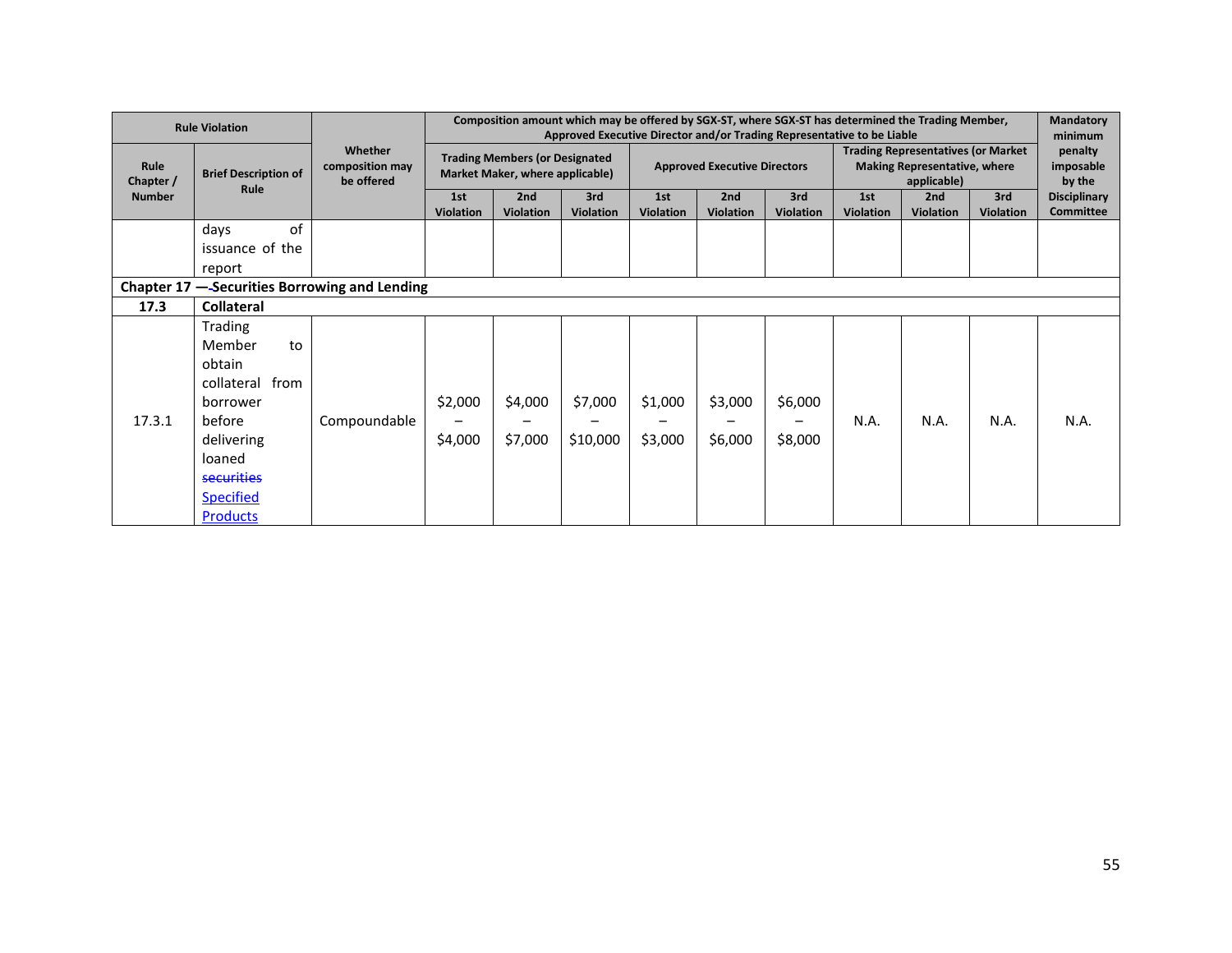#### **4) Amendments to the CDP Clearing Rules**

## **Amendments to CDP Clearing Rules**

#### **1.1.1**

These Clearing Rules apply to all dealings in securities and Exchange Trades, and all trades in *fFutures* cContract which are cleared through. The Clearing Rules operate as a binding contract between CDP and each Clearing Member, and between a Clearing Member and any other Clearing Member.

#### **1.2 Definitions**

## **1.2.1**

In these Clearing Rules, unless the context otherwise requires: --

| "Exchange"               | means SGX-ST or any other organised market or organisation (whether an<br>exchange, association, body corporate or unincorporate or otherwise)-responsible<br>for administering a market in securities or Futures Contracts, commodities, options,<br>derivatives or any other financial instrument whose contracts the trades on which<br>are cleared by, or novated to CDP. |
|--------------------------|-------------------------------------------------------------------------------------------------------------------------------------------------------------------------------------------------------------------------------------------------------------------------------------------------------------------------------------------------------------------------------|
| "fFutures                | means a futures contract, as defined under the SFA, which is approved for listing                                                                                                                                                                                                                                                                                             |
| cContract"               | on SGX-SThas the meaning ascribed to it in the SFA.                                                                                                                                                                                                                                                                                                                           |
| "Marginable              | means such frutures centract, as CDP may prescribe, approved for listing on SGX-                                                                                                                                                                                                                                                                                              |
| <b>Futures Contract"</b> | ST and which is subject to margin requirements.                                                                                                                                                                                                                                                                                                                               |
| "organised               | has the meaning ascribed to it in the SFA.                                                                                                                                                                                                                                                                                                                                    |
| market"                  |                                                                                                                                                                                                                                                                                                                                                                               |
| "OTC Contracts"          | means contracts that are not listed or quoted for trading on any exchange, market<br>or organisation (whether an exchange, association, c orporation or otherwise)<br>responsible for administering a futures, options or stock an organised market.                                                                                                                          |
| "security"               | includes structured warrants, certificates and any other structured products listed                                                                                                                                                                                                                                                                                           |
| "securities"             | under Chapter 5 of the SGX-ST Listing Manual whether or not they are classified as                                                                                                                                                                                                                                                                                            |
|                          | futures contracts under the SFA means: -                                                                                                                                                                                                                                                                                                                                      |
|                          | shares, units in a business trust, or any instrument conferring or<br>(1)                                                                                                                                                                                                                                                                                                     |
|                          | representing a legal or beneficial ownership interest in a                                                                                                                                                                                                                                                                                                                    |
|                          | corporation, partnership, or limited liability partnership;                                                                                                                                                                                                                                                                                                                   |
|                          | debentures;<br>21                                                                                                                                                                                                                                                                                                                                                             |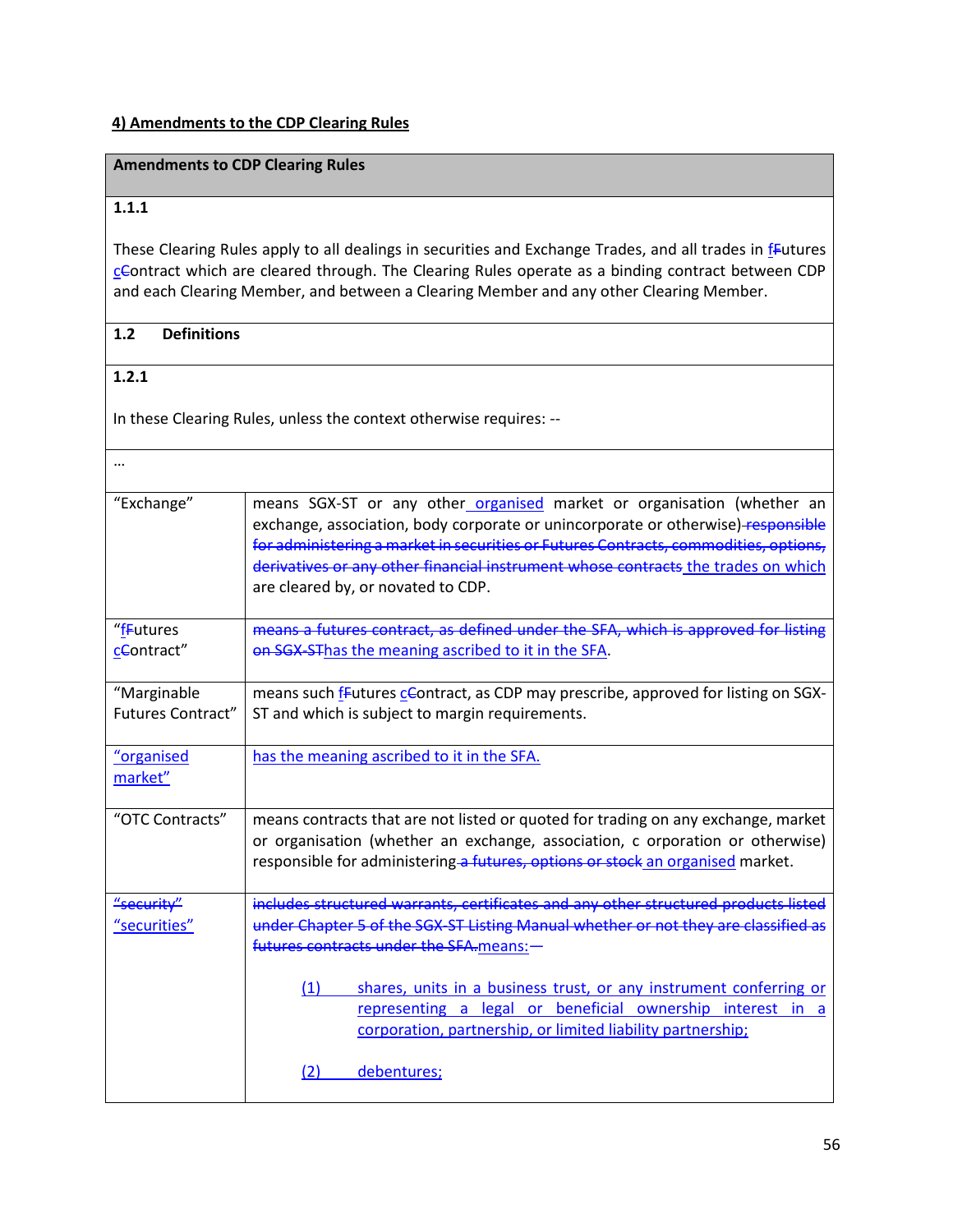| <b>Amendments to CDP Clearing Rules</b> |     |                                                                                                                                                                                                                                                                    |
|-----------------------------------------|-----|--------------------------------------------------------------------------------------------------------------------------------------------------------------------------------------------------------------------------------------------------------------------|
|                                         | (3) | units in a collective investment scheme;                                                                                                                                                                                                                           |
|                                         | (4) | derivative contracts (as defined in the SFA) that are not futures<br>contracts and of which the underlying instrument or any of the<br>underlying instruments are any of the instruments set out in (1), (2)<br>or (3) or an index on any of those instruments; or |
|                                         | (5) | any other product or class of products as SGX-ST or CDP may<br>prescribe;                                                                                                                                                                                          |
|                                         |     | whether or not they are classified as "securities" under the Act, but excludes:                                                                                                                                                                                    |
|                                         | (a) | bills of exchange;                                                                                                                                                                                                                                                 |
|                                         | (b) | certificates of deposit issued by a bank or finance company, whether<br>situated in Singapore or elsewhere; or                                                                                                                                                     |
|                                         | (c) | any product or class of products as SGX-ST or CDP may prescribe.                                                                                                                                                                                                   |
|                                         |     | For the avoidance of doubt, "securities" include (but are not limited to) warrants,<br>transferrable subscription rights, options to subscribe for stocks or shares,<br>convertibles, depository receipts and exchange traded funds.                               |

## **3.1.2 Eligibility Criteria for General Clearing Member**

Unless otherwise prescribed by CDP, to be eligible for Clearing Membership as a General Clearing Member, an applicant must satisfy CDP that:—

…

(5) its managerial or executive staff have a high standard of integrity and a level of knowledge (as may be deemed acceptable by CDP) on the nature, risks and obligations in respect of the organised market or contracts that it wishes to clear;

#### **5.7.4**

For the purpose of Rule 5.7.1, "exposure to a single security" means:—

(1) the amount of the single security underwritten or sub-underwritten by or placed with the General Clearing Member, after deducting the amount which the General Clearing Member has sub-underwritten or placed with:—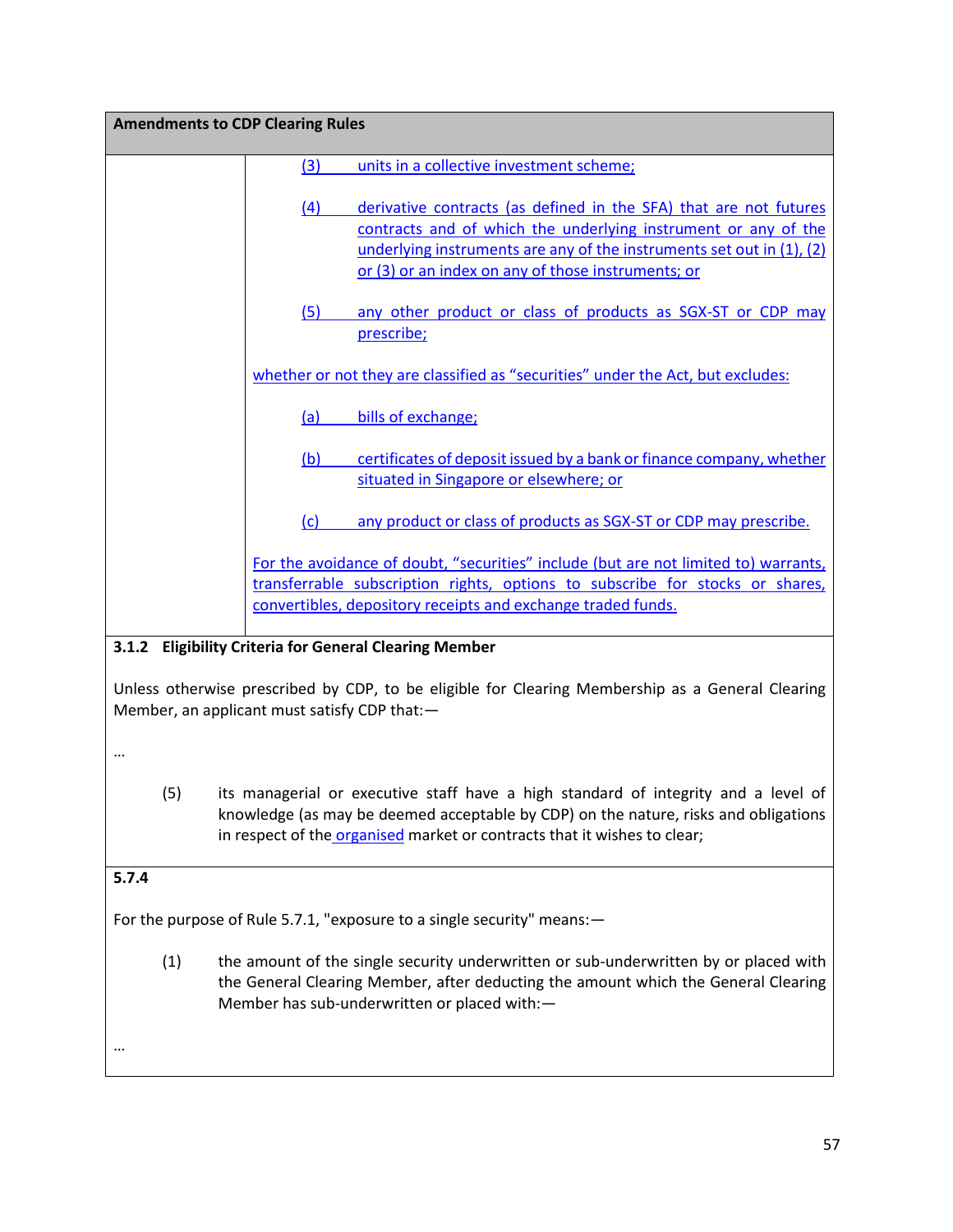|          | <b>Amendments to CDP Clearing Rules</b>                                                                                                                                                                                                                                                                               |
|----------|-----------------------------------------------------------------------------------------------------------------------------------------------------------------------------------------------------------------------------------------------------------------------------------------------------------------------|
|          | (e)<br>the holder of a Capital Markets Services Licence under the SFA to deal for dealing<br>in-securities, or trade in futures contracts capital markets products or for fund<br>management;                                                                                                                         |
| $\cdots$ |                                                                                                                                                                                                                                                                                                                       |
| 6A.9A.1  |                                                                                                                                                                                                                                                                                                                       |
|          | Notwithstanding anything to the contrary in the Clearing Rules, in relation to Novated Contracts, CDP<br>may call for additional margins from one or more Clearing Members in the following situations:                                                                                                               |
| (1)      | when, in CDP's opinion, unstable conditions exist or market conditions or price<br>fluctuations relating to one or more securities or <i>f</i> -Eutures <i>c</i> Contract at any time require<br>that additional margins to maintain an orderly market or to preserve financial integrity<br>or for any other reason; |
|          |                                                                                                                                                                                                                                                                                                                       |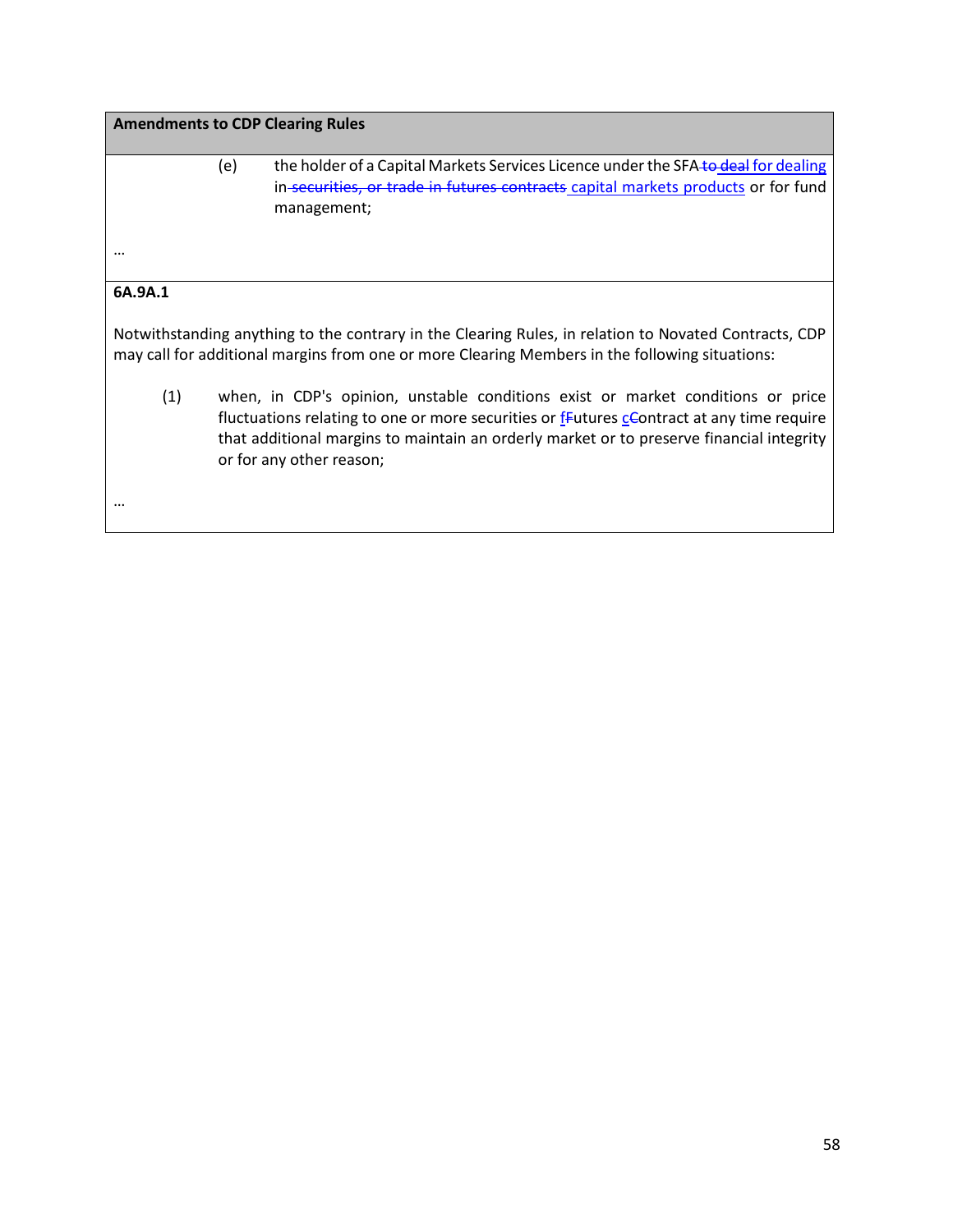# **5) Amendments to the DVP Rules**

|     |                    | <b>Amendments to DVP Rules</b>                                                                                                                                                                                                                                            |
|-----|--------------------|---------------------------------------------------------------------------------------------------------------------------------------------------------------------------------------------------------------------------------------------------------------------------|
| 1.  | <b>Definitions</b> |                                                                                                                                                                                                                                                                           |
| 1.1 |                    | In these DVP Rules, unless there is something in the subject or context inconsistent therewith: -                                                                                                                                                                         |
|     | "securities"       | means:                                                                                                                                                                                                                                                                    |
|     |                    | shares, units in a business trust, or any instrument conferring or representing a<br><u>(a)</u><br>legal or beneficial ownership interest in a corporation, partnership, or limited<br>liability partnership;                                                             |
|     |                    | (b)<br>debentures;                                                                                                                                                                                                                                                        |
|     |                    | (c)<br>units in a collective investment scheme;                                                                                                                                                                                                                           |
|     |                    | derivative contracts (as defined in the Act) that are not futures contracts and of<br>(d)<br>which the underlying instrument or any of the underlying instruments are any of<br>the instruments set out in (a), (b) or (c) or an index on any of those instruments;<br>or |
|     |                    | any other product or class of products as SGX-ST or CDP may prescribe;<br>(e)                                                                                                                                                                                             |
|     |                    | whether or not they are classified as "securities" under the Act, but excludes:                                                                                                                                                                                           |
|     |                    | bills of exchange;<br>(i)                                                                                                                                                                                                                                                 |
|     |                    | certificates of deposit issued by a bank or finance company, whether situated in<br>(ii)<br>Singapore or elsewhere; or                                                                                                                                                    |
|     |                    | (iii)<br>any product or class of products as SGX-ST or CDP may prescribe.                                                                                                                                                                                                 |
|     |                    | For the avoidance of doubt, "securities" include (but are not limited to) warrants,<br>transferrable subscription rights, options to subscribe for stocks or shares, convertibles,<br>depository receipts and exchange traded funds.                                      |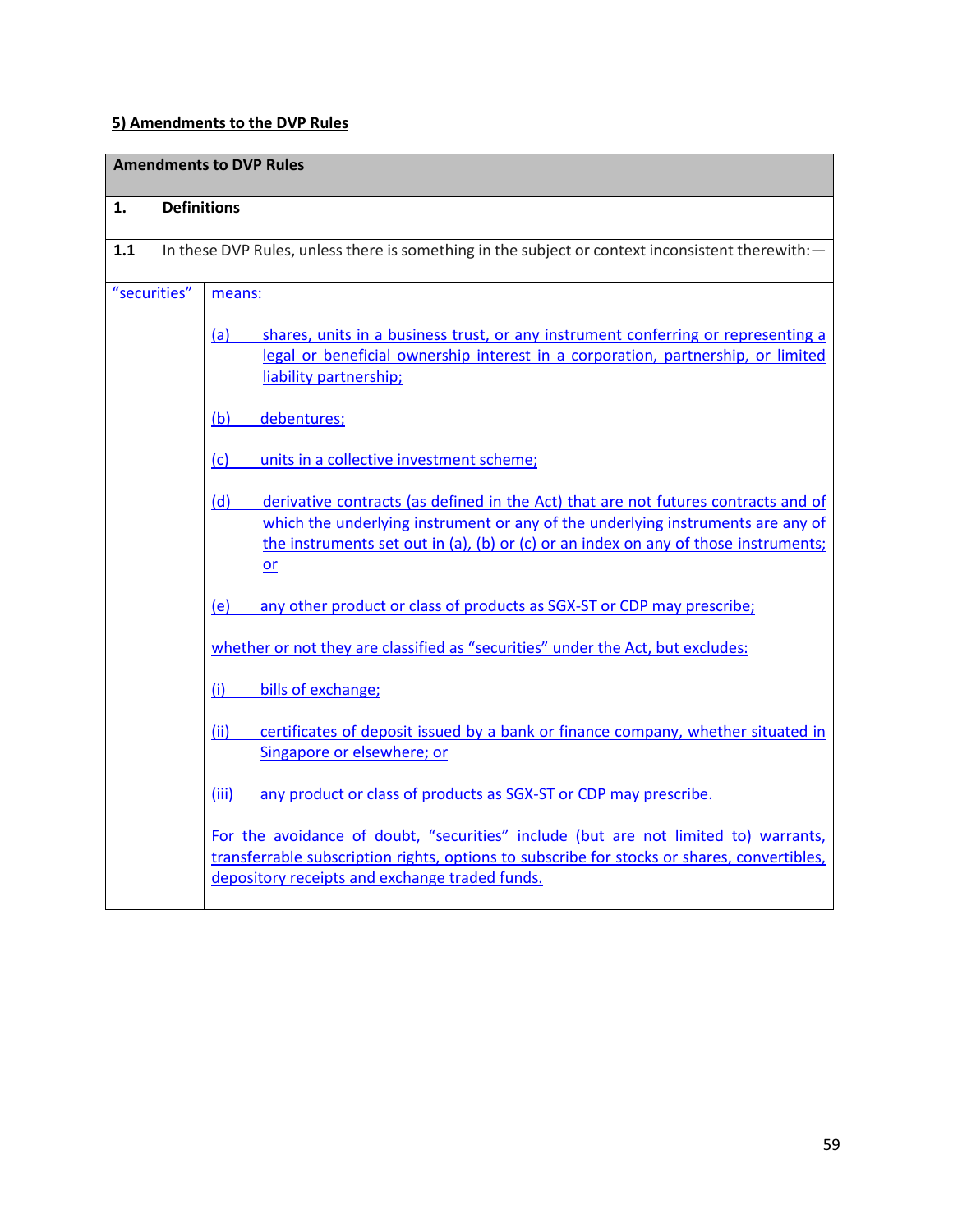# **6) Amendments to the CDP Depository Rules**

|                                             | <b>Amendments to CDP Depository Rules</b>                                                                                                                                                                                                                                                                            |
|---------------------------------------------|----------------------------------------------------------------------------------------------------------------------------------------------------------------------------------------------------------------------------------------------------------------------------------------------------------------------|
| 17.1<br><b>Definitions</b>                  |                                                                                                                                                                                                                                                                                                                      |
| $\cdots$                                    |                                                                                                                                                                                                                                                                                                                      |
| Act                                         | [deleted] means the Companies Act, Cap. 50 and any amendment, modification, and re-<br>enactment thereof and where the context permits, includes any subsidiary legislation or<br>regulations made pursuant thereto.                                                                                                 |
| securities                                  | has the same meaning as defined in ascribed to it in section 81SF of the Act but shall in<br>any event include any product that is a "security" as defined in the CDP Clearing Rules,<br>regardless of whether that product is classified as a "security" under the Act.                                             |
| Securities and<br><b>Futures</b><br>Act/Act | means the Securities and Futures Act (Cap 289) or any statutory amendment,<br>modification <sub>z</sub> -and or re-enactment thereof for the time being in force, or any statute<br>that may replace it, and where the context permits, includes any subsidiary legislation<br>or regulations made pursuant thereto. |
|                                             |                                                                                                                                                                                                                                                                                                                      |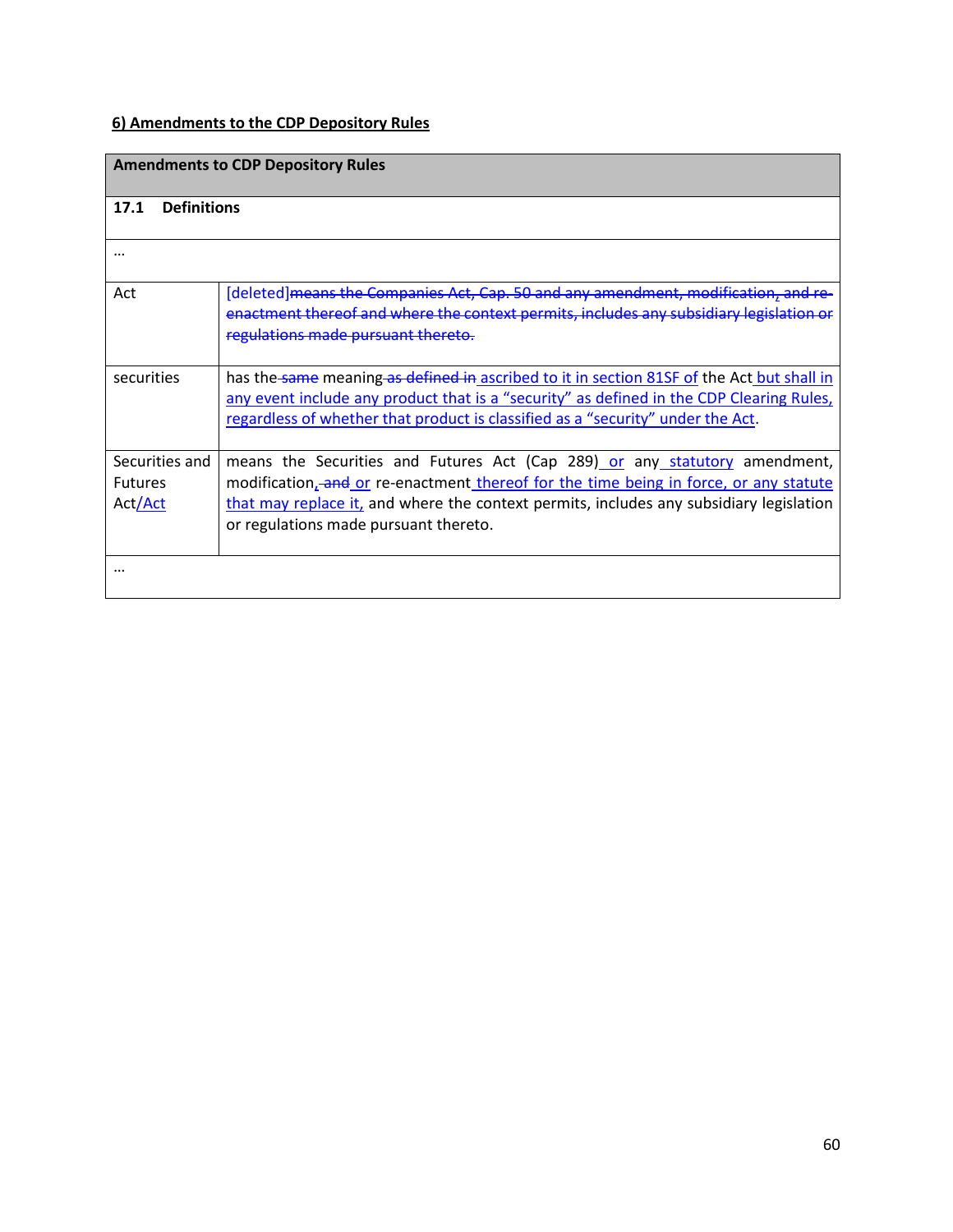# **7) Amendments to the Futures Trading Rules**

|                            | <b>Amendments to Futures Trading Rules</b>                                                                                                                                                                                                                                     |  |  |  |  |  |
|----------------------------|--------------------------------------------------------------------------------------------------------------------------------------------------------------------------------------------------------------------------------------------------------------------------------|--|--|--|--|--|
|                            | <b>Chapter 4 Listing and Trading of Contracts</b>                                                                                                                                                                                                                              |  |  |  |  |  |
| $\cdots$                   |                                                                                                                                                                                                                                                                                |  |  |  |  |  |
| 4.                         | <b>Introduction to Contracts Listed on the Market</b>                                                                                                                                                                                                                          |  |  |  |  |  |
| $\cdots$                   |                                                                                                                                                                                                                                                                                |  |  |  |  |  |
| 4.1                        | <b>Rules Applicable to All Classes of Contracts Listed on Markets</b>                                                                                                                                                                                                          |  |  |  |  |  |
| $\cdots$                   |                                                                                                                                                                                                                                                                                |  |  |  |  |  |
|                            | 4.1.1 MAS Approval for Listing of Contracts                                                                                                                                                                                                                                    |  |  |  |  |  |
|                            | Subject to the Act and compliance with the necessary conditions in the Act, t <sub>The Exchange-is not</sub><br>authorised to may list or permit the trading of any Contract on the Markets-without the prior approval<br>of MAS for the listing and trading of such Contract. |  |  |  |  |  |
| $\ddotsc$                  |                                                                                                                                                                                                                                                                                |  |  |  |  |  |
| <b>Definitions</b><br>8.1  |                                                                                                                                                                                                                                                                                |  |  |  |  |  |
| Contract                   | Refers to an instrument, contract or transaction, or class of instruments, contracts or<br>transactions-approved by MAS for listing and trading listed or traded on the Markets;                                                                                               |  |  |  |  |  |
| securities                 | Shall have the meaning ascribed to it in the SGX-ST Rules.                                                                                                                                                                                                                     |  |  |  |  |  |
| <b>Securities</b><br>Rules | Refers to the collection of rules governing the organisation and operation of securities<br>organised markets, adopted by SGX-ST, as applied, interpreted and implemented by<br>circular, practice notes and directives issued by SGX-ST.                                      |  |  |  |  |  |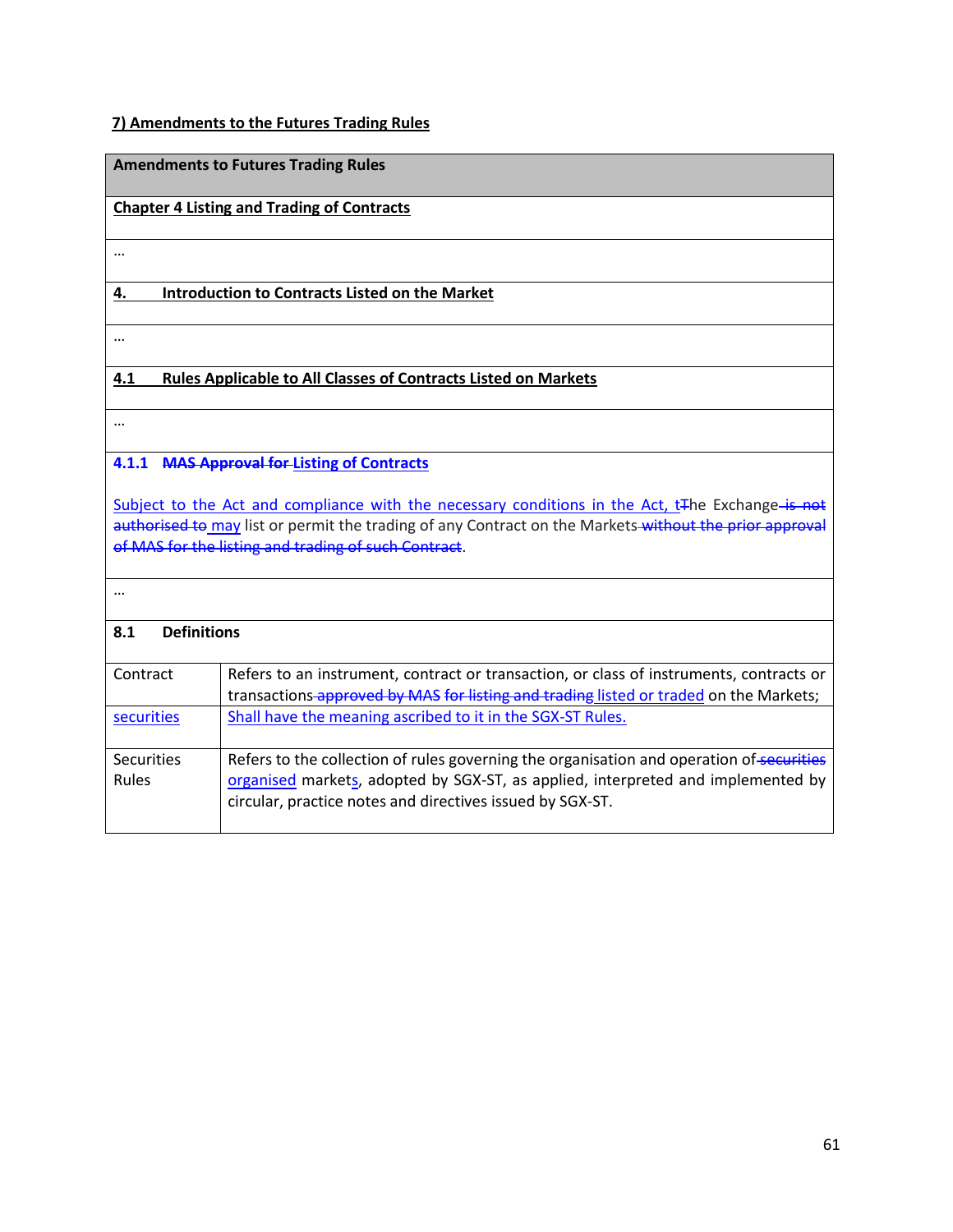#### **8) Amendments to the SGX-DC Clearing Rules**

#### **Amendments to SGX-DC Clearing Rules**

#### **2.22.1**

Without prejudice to any other provisions of this Rules, every Clearing Member shall forthwith notify the Clearing House upon, or where practicable, pre-notify the Clearing House of, the happening of all or any of the following events:—

…

2.22.1.7 the engagement or involvement or proposed engagement or involvement in any new business or any change in any of its business(es) or in the case of a Bank Clearing Member, its business governed by this Rules. For the purpose of this Rule 2.22.1.7, examples of such new business or change in business include, without limitation, market making and securities product financing activities;

#### **2.34.1A**

If a Clearing Member has been found guilty of a rule violation or is found to have a record of frequent rule violations and inadequate management, which in the opinion of the Clearing House, places or may place the Clearing House at risk or the financial condition of such Clearing Member is such that it jeopardizes or may jeopardize the integrity of the Clearing House, the Clearing House may carry out one (1) or more of the following against the Clearing Member:—

…

2.34.1A.5 order the Clearing Member to liquidate all or any portion of the open contracts cleared by it which are open contracts under its House Accounts and/or open contracts of its Customers as the Clearing House deems necessary for ensuring a fair and orderly market or for ensuring the integrity of, and proper management of systemic risk in the futures organised market and/or transfer all or any portion of the open contracts clearing by such Clearing Member to one (1) or more Clearing Members; and

…

#### **4.17.1**

For the purposes of this Rule:—

"Reciprocal Arrangement" means any agreement or arrangement between the Clearing House, any Relevant Market and/or any governmental agency or regulatory authority (including, without limitation, a futures exchange, organised market, or clearing house) in Singapore or elsewhere whose functions include the regulation of trading in commodities (in Singapore or elsewhere) which provides for the disclosure of information between the Clearing House, the Relevant Market and/or the other agency or authority relation to dealings in commodities (in Singapore or elsewhere).